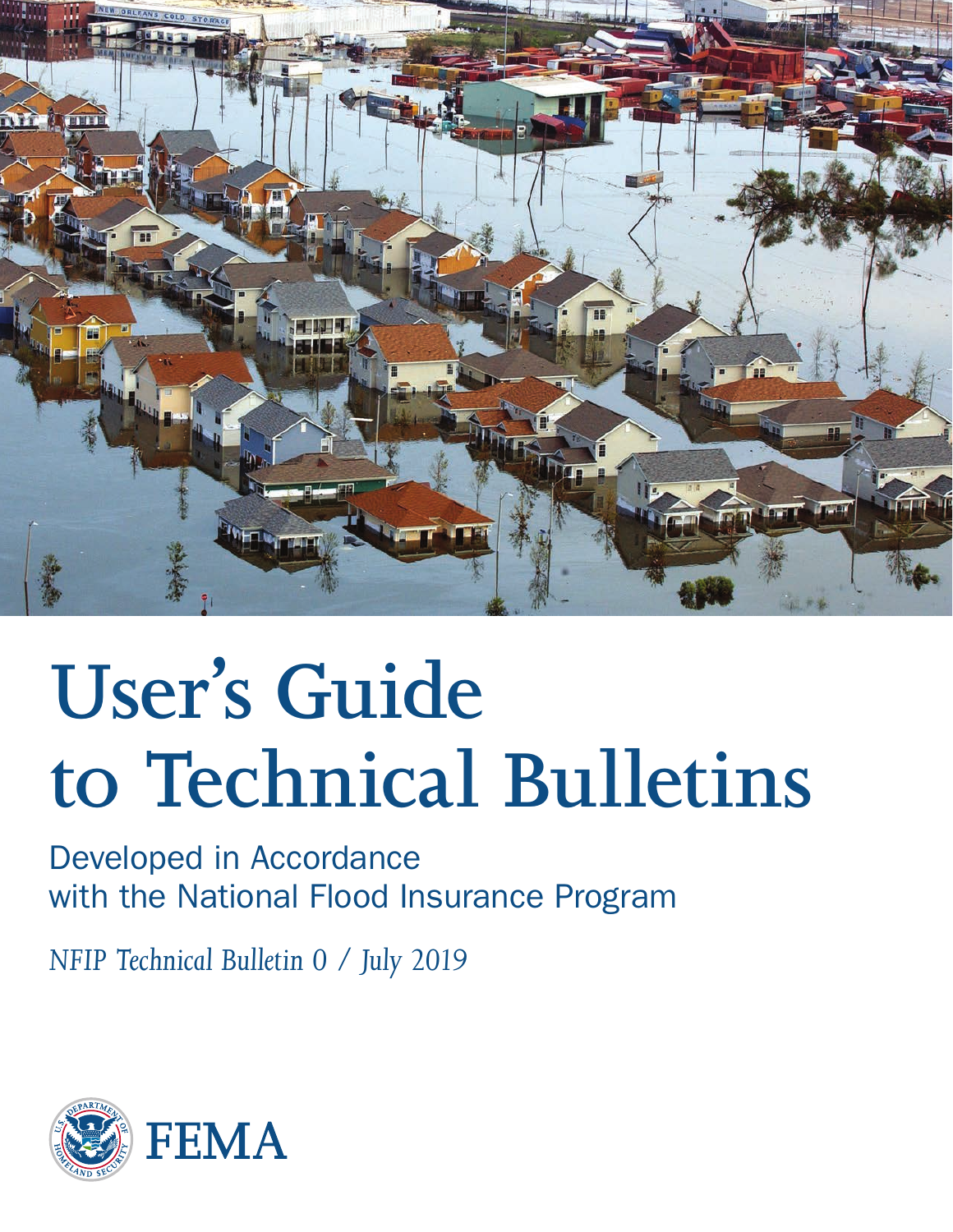Comments on the Technical Bulletins should be directed to: DHS/FEMA Federal Insurance and Mitigation Administration (FIMA) Risk Management Directorate Building Science Branch 400 C Street, S.W., Sixth Floor Washington, DC 20472-3020

Technical Bulletin 0 replaces Technical Bulletin 0 (2009), *User's Guide to Technical Bulletins Developed in Accordance with the National Flood Insurance Program.*

Cover photograph: Neighborhood in New Orleans, LA, flooded by Hurricane Katrina (August 30, 2005; photo courtesy of Jocelyn Augustino).

NFIP Technical Bulletin 0 contains information that is proprietary to and copyrighted by the American Society of Civil Engineers and information that is proprietary to and copyrighted by the International Code Council, Inc. All information is used with permission.

For more information, see the FEMA Building Science Frequently Asked Questions website at [http://www.fema.gov/](http://www.fema.gov/frequently-asked-questions-building-science) [frequently-asked-questions-building-science.](http://www.fema.gov/frequently-asked-questions-building-science)

If you have any additional questions on FEMA Building Science Publications, contact the helpline at [FEMA-](mailto:FEMA-Buildingsciencehelp@fema.dhs.gov)[Buildingsciencehelp@fema.dhs.gov](mailto:FEMA-Buildingsciencehelp@fema.dhs.gov) or 866-927-2104.

You may also sign up for the FEMA Building Science email subscription, which is updated with publication releases and FEMA Building Science activities. Subscribe at [https://](https://service.govdelivery.com/accounts/USDHSFEMA/subscriber/new?topic_id=USDHSFEMA_193) [service.govdelivery.com/accounts/USDHSFEMA/subscriber/](https://service.govdelivery.com/accounts/USDHSFEMA/subscriber/new?topic_id=USDHSFEMA_193) [new?topic\\_id=USDHSFEMA\\_193](https://service.govdelivery.com/accounts/USDHSFEMA/subscriber/new?topic_id=USDHSFEMA_193).

Visit the Building Science Branch of the Risk Management Directorate at FEMA's Federal Insurance and Mitigation Administration at <https://www.fema.gov/building-science>.

To order publications, contact the FEMA Distribution Center: Call: 1-800-480-2520

(Monday–Friday, 8 a.m.–5 p.m., EST) Fax: 719-948-9724 Email: [FEMApubs@gpo.gov](mailto:FEMApubs%40gpo.gov?subject=)

Additional FEMA documents can be found in the FEMA Library at [https://www.fema.gov/media-library/](https://www.fema.gov/media-library/resources) [resources.](https://www.fema.gov/media-library/resources)

Please scan this QR code to visit the FEMA Building Science web page.

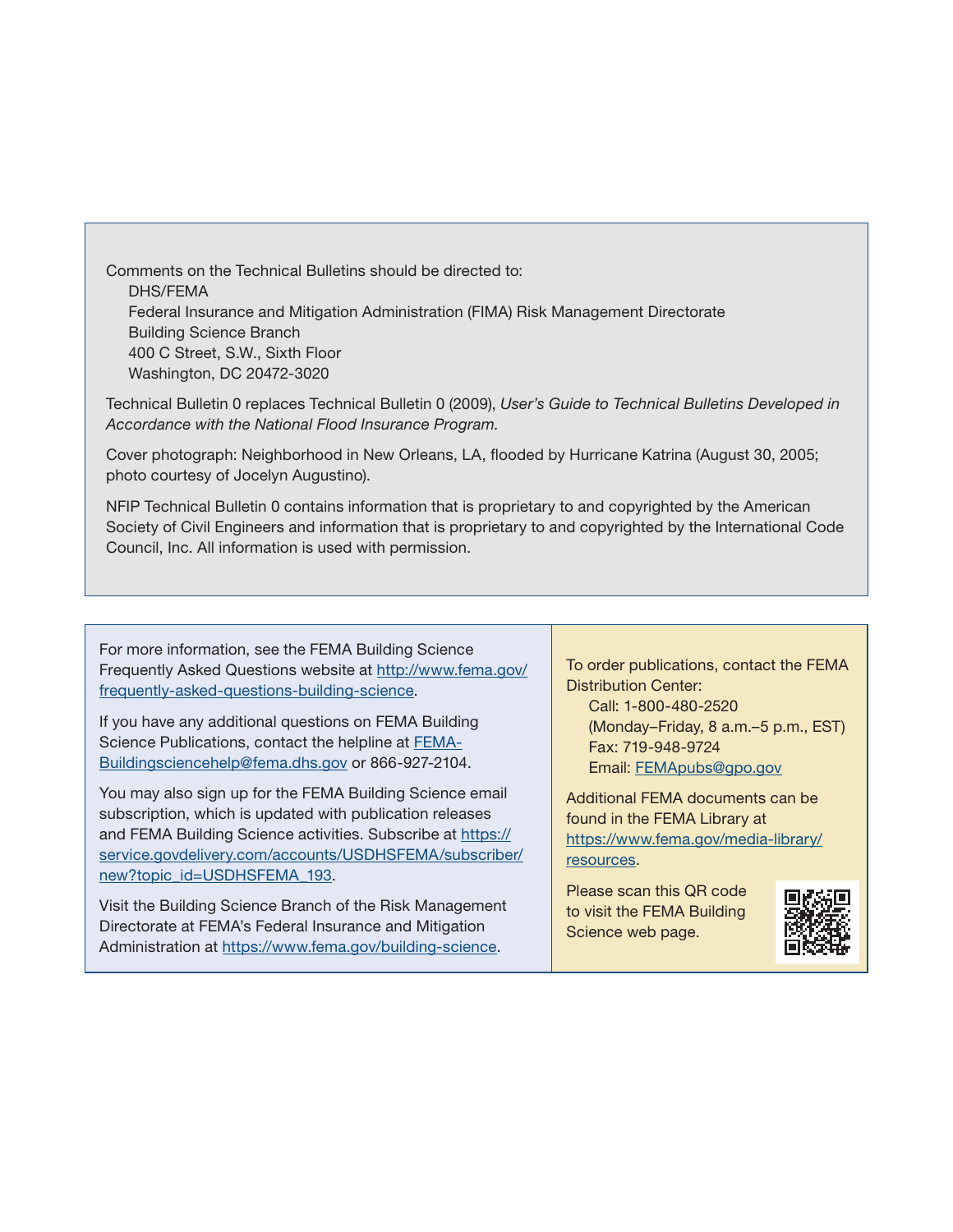## **Table of Contents**

| 1            |     |  |
|--------------|-----|--|
|              |     |  |
|              |     |  |
|              |     |  |
|              |     |  |
| $\mathbf{2}$ |     |  |
|              | 2.1 |  |
|              |     |  |
|              |     |  |
|              |     |  |
| 3            |     |  |
| 4            |     |  |
|              |     |  |
|              |     |  |
|              |     |  |
|              |     |  |
| 5            |     |  |
|              |     |  |
|              |     |  |
| 6            |     |  |
|              |     |  |
|              |     |  |
|              |     |  |
|              |     |  |
| $\mathbf{7}$ |     |  |
| 8            |     |  |
|              |     |  |
|              |     |  |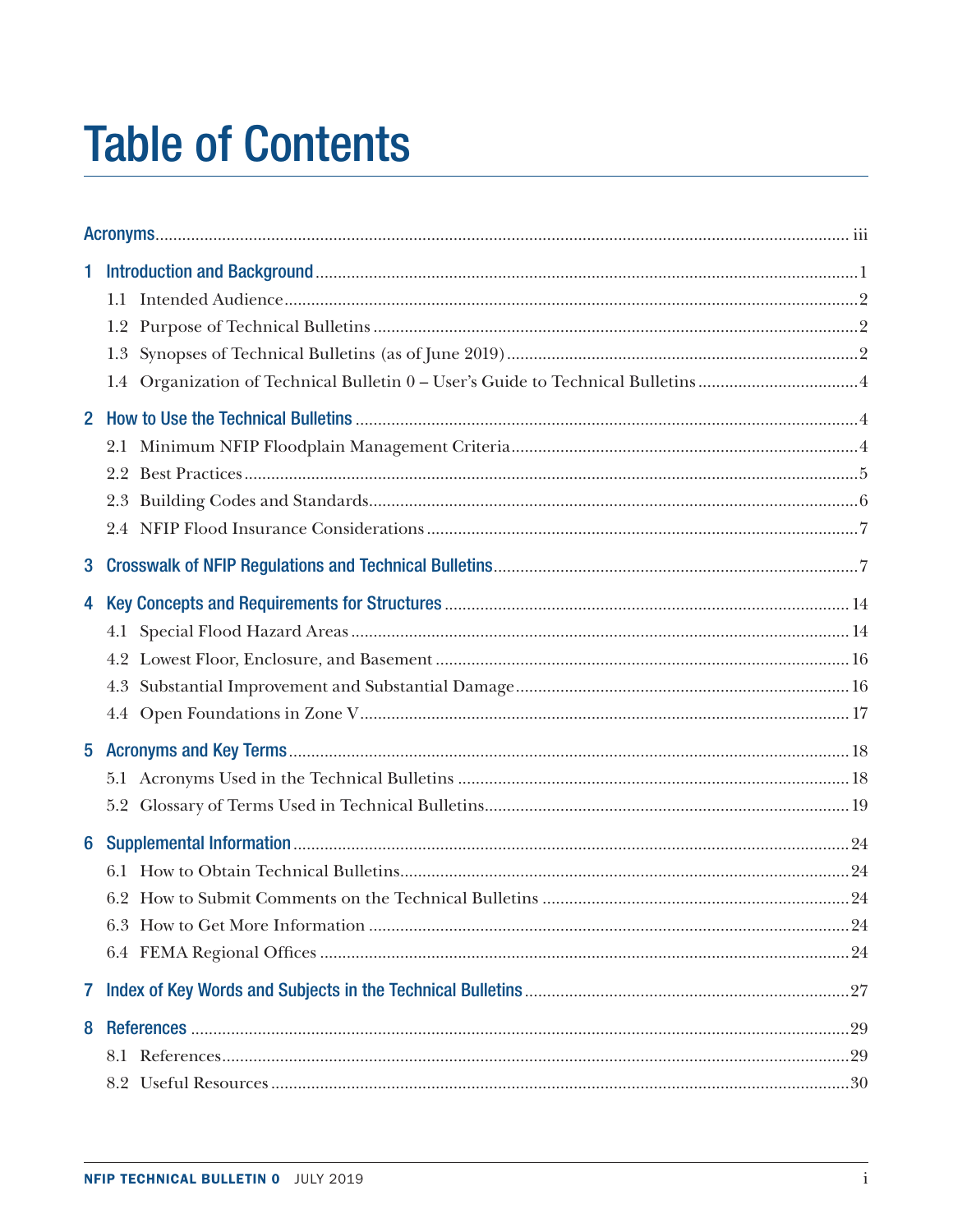### List of Figures

|                       | Figure 2: Lowest floor reference point for Zone A (at top of lowest floor) versus Zone V |  |
|-----------------------|------------------------------------------------------------------------------------------|--|
|                       |                                                                                          |  |
| <b>List of Tables</b> |                                                                                          |  |
|                       |                                                                                          |  |
|                       |                                                                                          |  |
|                       |                                                                                          |  |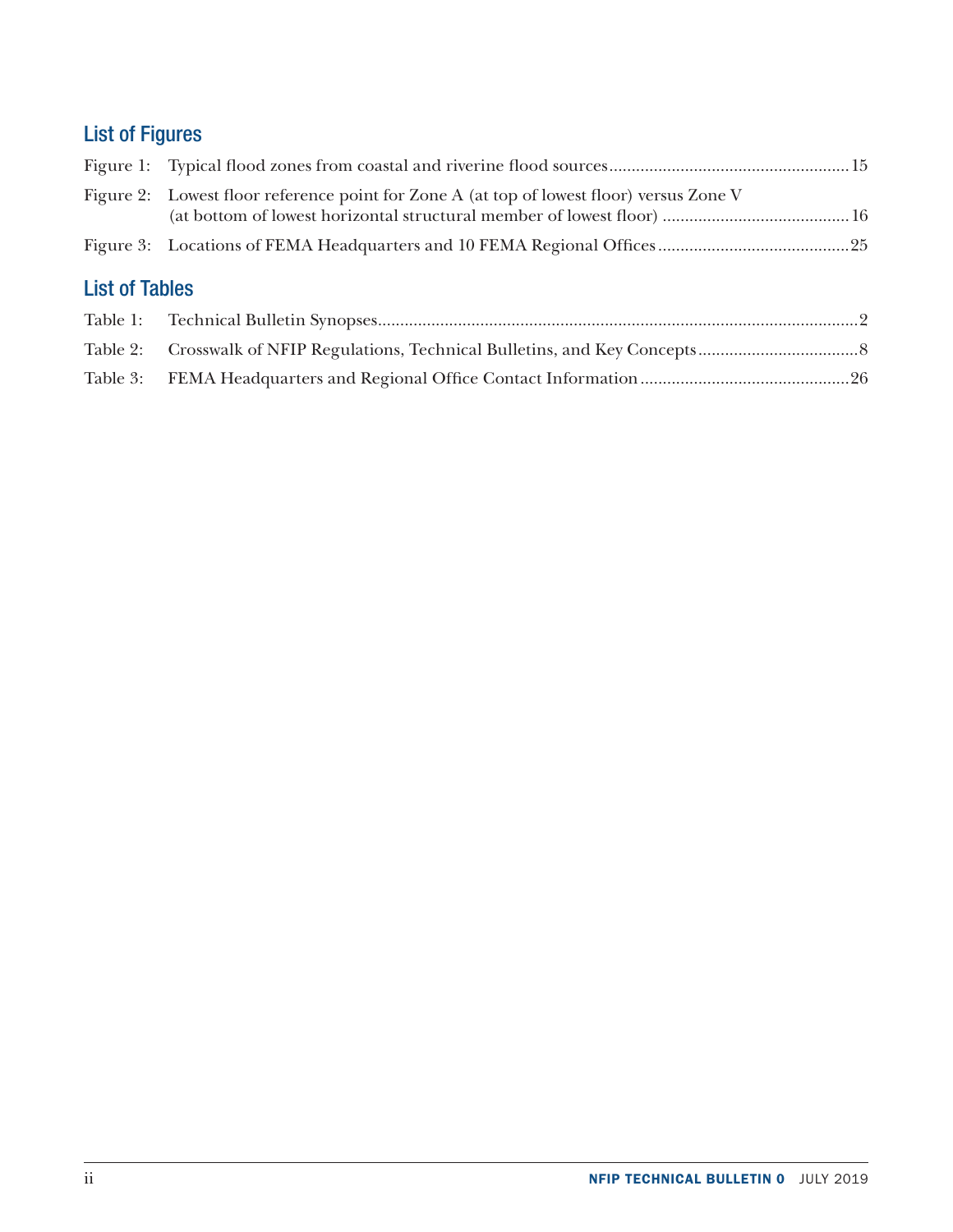## <span id="page-4-0"></span>Acronyms

| <b>ASCE</b> | <b>American Society of Civil Engineers</b>      |
|-------------|-------------------------------------------------|
| <b>BFE</b>  | base flood elevation                            |
| <b>CFR</b>  | Code of Federal Regulations                     |
| <b>DFE</b>  | design flood elevation                          |
| <b>DHS</b>  | Department of Homeland Security                 |
| <b>FEMA</b> | <b>Federal Emergency Management Agency</b>      |
| <b>FHBM</b> | Flood Hazard Boundary Map                       |
| <b>FIMA</b> | Federal Insurance and Mitigation Administration |
| <b>FIRM</b> | Flood Insurance Rate Map                        |
| <b>FIS</b>  | Flood Insurance Study                           |
| <b>IBC</b>  | International Building Code®                    |
| <b>ICC</b>  | International Code Council®                     |
| I-Codes     | International Codes®                            |
| <b>IRC</b>  | International Residential Code®                 |
| <b>NFIP</b> | National Flood Insurance Program                |
| <b>SEI</b>  | <b>Structural Engineering Institute</b>         |
| <b>SFHA</b> | Special Flood Hazard Area                       |
| TB          | <b>Technical Bulletin</b>                       |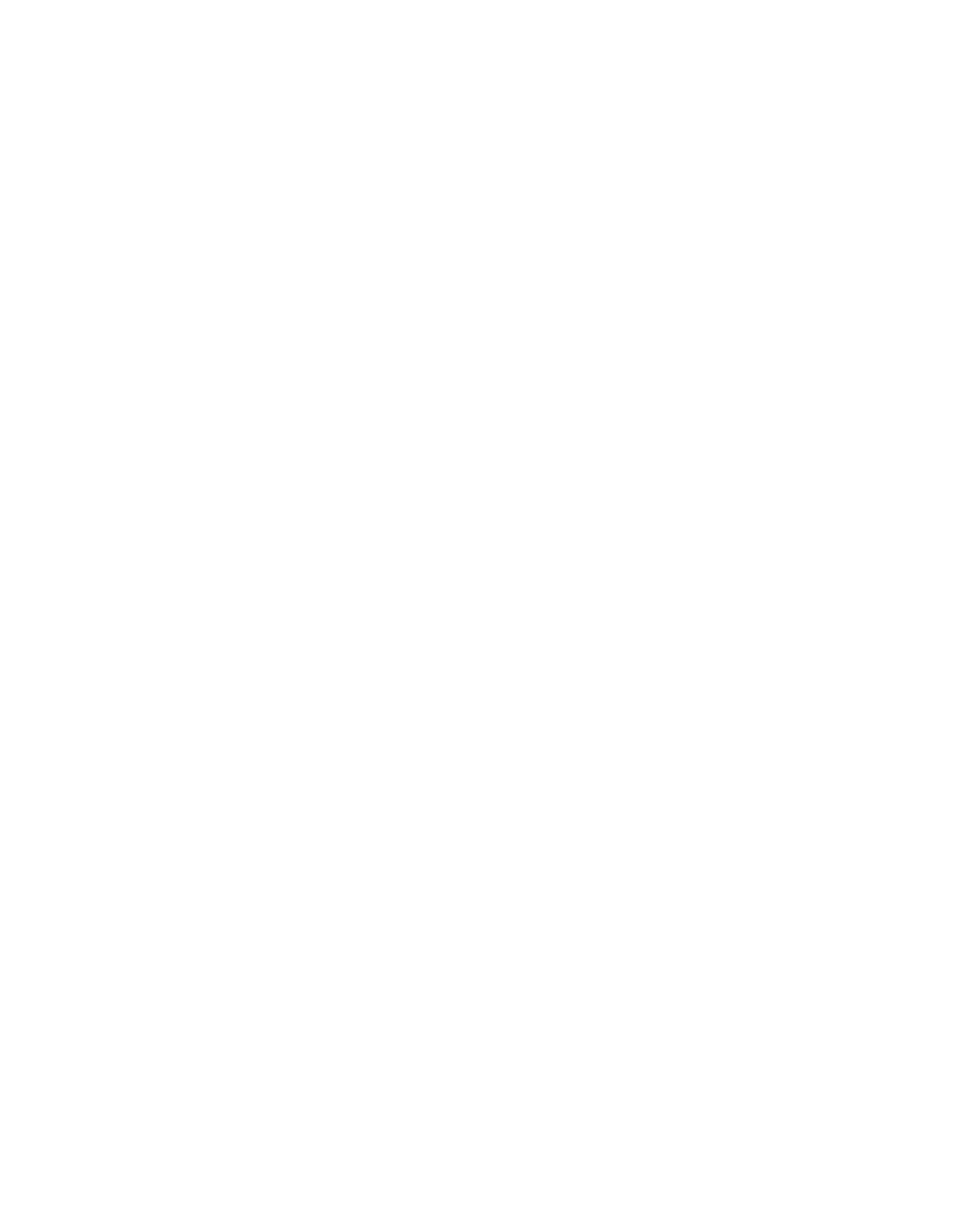## <span id="page-6-0"></span>1 Introduction and Background

Beginning in the early 1990s, the Federal Insurance and Mitigation Administration of the Federal Emergency Management Agency (FEMA) has issued 11 Technical Bulletins that provide guidance on interpreting, enforcing, and complying with the minimum building performance requirements in the National Flood Insurance Program (NFIP) regulations (Title 44 of the Code of Federal Regulations [CFR] Parts 59 and 60). These requirements are intended to reduce the loss of life and property as well as the economic and social hardships that can result from flooding.

The NFIP is a Federal program established by the National Flood Insurance Act of 1968, as amended (42 U.S. Code §§ 4011 et seq.). The primary purposes of the Act are to:

- Better indemnify individuals for flood losses through insurance
- Reduce future flood damage through State and community floodplain management regulations
- Reduce Federal expenditures for disaster assistance and flood control

To participate in the NFIP, communities must adopt and enforce floodplain management regulations that meet or exceed NFIP floodplain management requirements. Owners of property located in communities that participate can purchase NFIP flood insurance as a protection against the financial impact of flood losses.

#### NFIP REQUIREMENTS AND HIGHER REGULATORY STANDARDS

State and Local Requirements. State or local requirements that are more stringent than the minimum requirements of the NFIP take precedence. The Technical Bulletins and other FEMA publications provide guidance on the minimum requirements of the NFIP and describe best practices. Design professionals, builders, and property owners should contact local officials to determine whether more restrictive provisions apply to buildings or sites in question. All other applicable requirements of the State or local building codes must also be met.

Substantial Improvement and Substantial Damage. As part of issuing permits, local officials must review not only proposals for new construction but also for work on existing buildings to determine whether the work constitutes Substantial Improvement or repair of Substantial Damage. If the work is determined to constitute Substantial Improvement or repair of Substantial Damage, the buildings must be brought into compliance with the NFIP requirements for new construction. Some communities modify the definitions of Substantial Improvement and/or Substantial Damage to be more restrictive than the NFIP minimum requirements. For more information on Substantial Improvement and Substantial Damage, see FEMA P-758, *Substantial Improvement/Substantial Damage Desk Reference* (2010), and FEMA 213, *Answers to Questions About Substantially Improved/Substantially Damaged Buildings* (2018).

Higher Building Elevation Requirements. Some communities require that buildings be elevated above the NFIP minimum requirement. The additional elevation is called freeboard. Design professionals, builders, and property owners should check with local officials to determine whether a community has freeboard requirements. References to building elevations in this Technical Bulletin should be construed as references to the community's elevation requirement in areas where freeboard is required.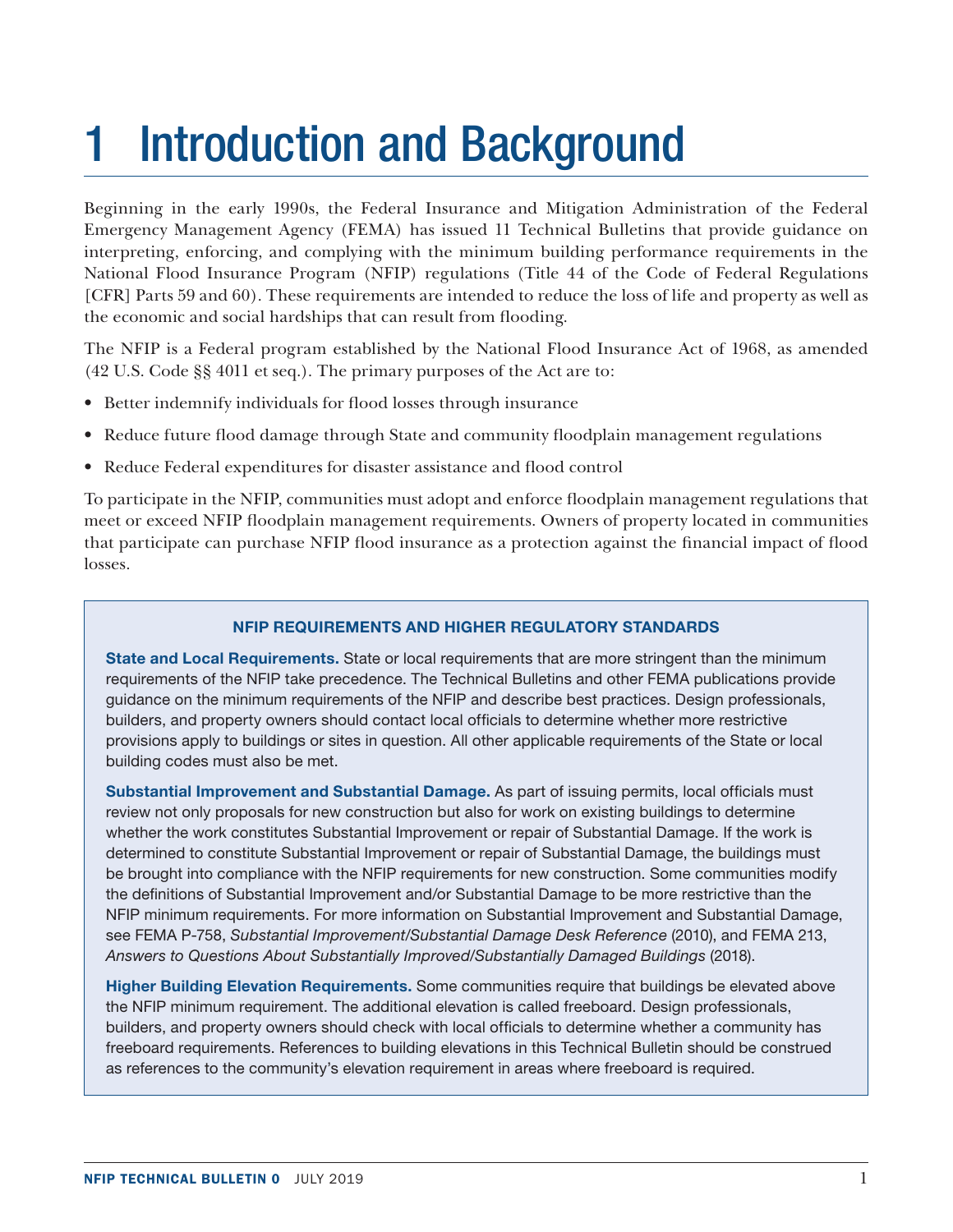<span id="page-7-0"></span>The NFIP floodplain management regulations, contained in 44 CFR § 60.3, include minimum building performance criteria that apply to (1) new construction, (2) work determined to be Substantial Improvement such as improvements, alterations, and additions, and (3) the repair of buildings determined to have incurred Substantial Damage and that are in Special Flood Hazard Areas (SFHAs).

## 1.1 Intended Audience

The Technical Bulletins are intended for use primarily by State and local officials who are responsible for interpreting and enforcing the NFIP floodplain management regulations.

The Technical Bulletins may also be used by design professionals (e.g., architects, engineers), contractors, building owners and operators, planners, and other interested stakeholders to help understand and comply with NFIP floodplain management requirements. Using the information in the Technical Bulletins will improve the design and construction of buildings, including their utility systems, that are in floodprone areas, thereby reducing the potential for damage and increasing building and community resilience.

### 1.2 Purpose of Technical Bulletins

The Technical Bulletins provide specific FEMA guidance for State and local floodplain management officials on complying with the NFIP's minimum floodplain management criteria. While the primary focus of the Technical Bulletins is on how to meet the minimum NFIP floodplain management requirements, they also include information on:

- Recommended best practices for reducing flood losses
- Considerations related to NFIP flood insurance rates
- Building codes and standards

Additional information on how to use the Technical Bulletins is provided in Section 2.

#### TECHNICAL BULLETINS AND FLOODPLAIN MANAGEMENT BULLETINS

The NFIP Technical Bulletins provide guidance on complying with the minimum NFIP floodplain management requirements that apply to buildings. FEMA's Floodplain Management Bulletins provide guidance on administering the NFIP requirements that apply to development other than buildings and guidance on some building requirements. The Floodplain Management Bulletins are available at [https://www.fema.gov/](https://www.fema.gov/floodplain-management-publications) [floodplain-management-publications.](https://www.fema.gov/floodplain-management-publications)

## 1.3 Synopses of Technical Bulletins (as of June 2019)

#### Table 1: Technical Bulletin Synopses

| TB No.   | Title (Date)                                  | <b>Synopsis</b>                                                                                                                                                                                                                                                                                                                                                                                                                                   |
|----------|-----------------------------------------------|---------------------------------------------------------------------------------------------------------------------------------------------------------------------------------------------------------------------------------------------------------------------------------------------------------------------------------------------------------------------------------------------------------------------------------------------------|
| $\Omega$ | User's Guide to Technical Bulletins<br>(2019) | Introduction and background for the TBs, including the intended<br>audience, purpose, and synopses of available TBs; how to use the<br>TBs; crosswalk of NFIP regulations and the TBs; key concepts and<br>requirements used in the TBs; key terms and useful resources;<br>supplemental information, including how to obtain copies of the<br>TBs; FEMA Headquarters and Regional Office locations; and a key<br>word/subject index for the TBs. |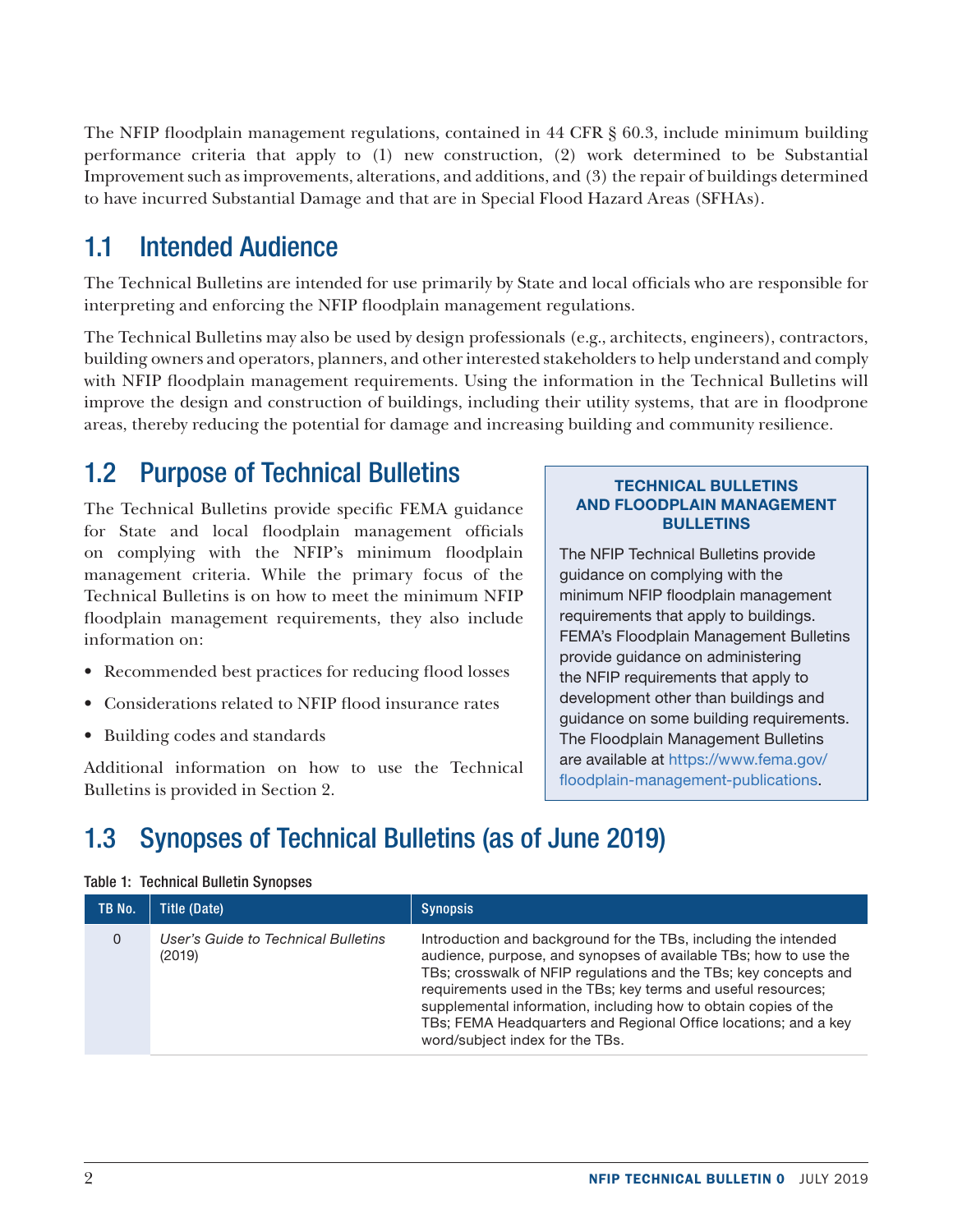### Table 1: Technical Bulletin Synopses (concluded)

| TB No.         | <b>Title (Date)</b>                                                                                                                       | <b>Synopsis</b>                                                                                                                                                                                                                                                                                                                        |
|----------------|-------------------------------------------------------------------------------------------------------------------------------------------|----------------------------------------------------------------------------------------------------------------------------------------------------------------------------------------------------------------------------------------------------------------------------------------------------------------------------------------|
| $\mathbf{1}$   | Openings in Foundation Walls and<br><b>Walls of Enclosures Below Elevated</b><br><b>Buildings in Special Flood Hazard</b><br>Areas (2008) | Guidance on the NFIP requirements for openings on exterior walls<br>and walls of enclosures below elevated buildings in Zones A, AE,<br>A1-A30, AR, AO, and AH.                                                                                                                                                                        |
| $\overline{2}$ | Flood Damage-Resistant Materials<br>Requirements for Buildings Located<br>in Special Flood Hazard Areas (2008)                            | Guidance on the NFIP requirements on the use of flood damage-<br>re-sistant construction materials in building components below the<br>BFE in SFHAs (both Zones A and V).                                                                                                                                                              |
| 3              | Non-Residential Floodproofing -<br>Requirements and Certification for<br><b>Buildings Located in Special Flood</b><br>Hazard Areas (1993) | Guidance on the NFIP requirements concerning substantially<br>impermeable construction and the re-quired certification for dry<br>floodproofed non-residential buildings with lowest floors below the<br>BFE in Zones A, AE, A1-A30, AR, AO, and AH.                                                                                   |
| $\overline{4}$ | Elevator Installation for Buildings<br>Located in Special Flood Hazard<br>Areas (2019)                                                    | Guidance on the NFIP requirements for elevator machinery and<br>equipment that serve buildings and on the installation of elevators<br>below the BFE in SFHAs (both Zones A and V).                                                                                                                                                    |
| 5              | Free-of-Obstruction Requirements<br>for Buildings Located in Coastal High<br>Hazard Areas (2008)                                          | Guidance on NFIP requirements concerning obstructions to<br>floodwaters beneath elevated buildings and on building sites in<br>Coastal High Hazard Areas (Zones V, VE, and V1-V30).                                                                                                                                                    |
| 6              | <b>Below-Grade Parking Requirements</b><br>for Buildings Located in Special<br>Flood Hazard Areas (1993)                                  | Guidance on the NFIP requirements for below-grade parking ga-<br>rages beneath non-residential buildings located in Zones A, AE,<br>A1-A30, AR, AO, and AH.                                                                                                                                                                            |
| $\overline{7}$ | Wet Floodproofing Requirements for<br>Structures Located in Special Flood<br>Hazard Areas (1993)                                          | Guidance on the NFIP requirements concerning measures referred<br>to as "wet floodproofing" applied to certain types of structures in<br>Zones A, AE, A1-A30, AR, AO, and AH.                                                                                                                                                          |
| 8              | <b>Corrosion Protection for Metal</b><br><b>Connectors and Fasteners in Coastal</b><br>Areas (2019)                                       | Why maintaining the load paths in buildings is important and<br>the important role that the proper corrosion protection of metal<br>connectors and fasteners has in ensuring that buildings in coastal<br>areas are adequately anchored and connected to resist floods and<br>high wind events.                                        |
| 9              | Design and Construction Guidance<br>for Breakaway Walls Below Elevated<br><b>Buildings Located in Coastal High</b><br>Hazard Areas (2008) | Prescriptive, simplified, and performance-based design<br>approaches to meeting NFIP requirements in the design and<br>construction of wood-framed breakaway walls beneath elevated<br>buildings in Coastal High Hazard Areas (Zones V, VE, and V1 30).                                                                                |
| 10             | <b>Ensuring That Structures Built on</b><br>Fill In or Near Special Flood Hazard<br>Areas Are Reasonably Safe From<br>Flooding (2001)     | Regulatory and technical guidance on ensuring that the<br>construction of the following buildings are reasonably safe from<br>flooding: buildings with various types of foundations, including<br>basements, in areas that have been proposed to be removed from<br>the SFHA through the placement of fill and in areas near the SFHA. |
| 11             | Crawlspace Construction for<br><b>Buildings Located in Special Flood</b><br>Hazard Areas (2001)                                           | Interim guidance on minimum NFIP requirements and best<br>practices for crawlspace construction, including requirements for<br>below-grade crawlspace construction that may extend 1 or 2 feet<br>below grade.                                                                                                                         |

BFE = base flood elevation

FEMA = Federal Emergency Management Agency

NFIP = National Flood Insurance Program

SFHA = Special Flood Hazard Area

TB = Technical Bulletin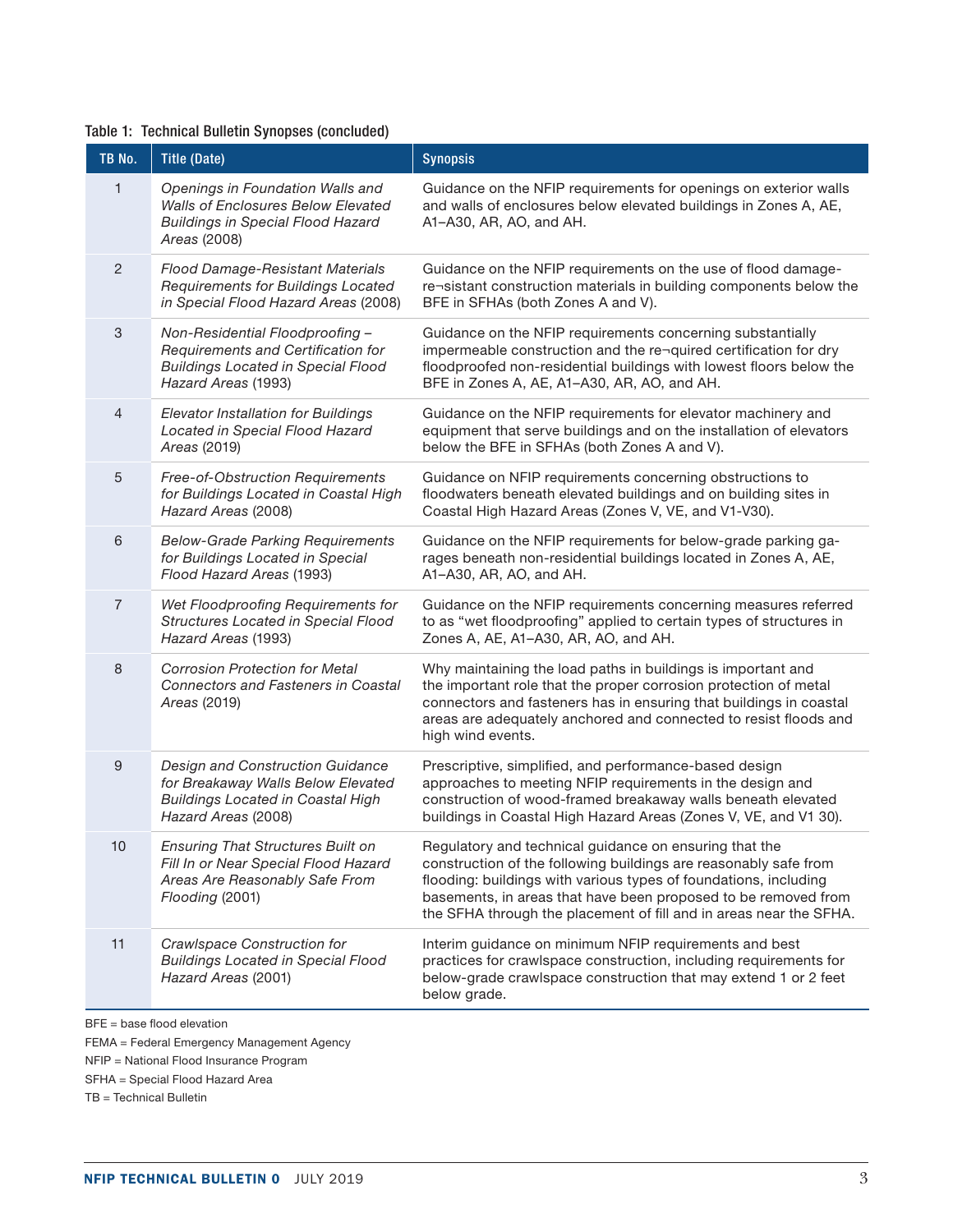## <span id="page-9-0"></span>1.4 Organization of Technical Bulletin 0 – User's Guide to Technical Bulletins

This User's Guide to Technical Bulletins contains:

- Information on how to use the Technical Bulletins
- Crosswalk of the NFIP regulations and the Technical Bulletins
- Key concepts and requirements in the Technical Bulletins
- Glossary of acronyms and key terms
- How to obtain copies of Technical Bulletins and submit comments
- FEMA Headquarters and Regional office contact information
- Index of key words and subjects in the Technical Bulletins
- References and resources

## 2 How to Use the Technical Bulletins

FEMA revises or develops new Technical Bulletins as needed to provide guidance to State and local officials, design professionals, contractors, building owners and operators, planners, and other interested stakeholders to help them comply with NFIP floodplain management requirements.

The Technical Bulletins are focused on minimum NFIP floodplain management criteria. They also provide guidance on best practices for floodplain management and flood hazard-resistant construction, building codes and standards, and NFIP flood insurance considerations.

### 2.1 Minimum NFIP Floodplain Management Criteria

To participate in the NFIP, communities must adopt regulations that meet or exceed the minimum requirements in 44 CFR § 60.3. The Technical Bulletins provide specific FEMA guidance on complying with minimum NFIP floodplain management requirements. If a community chooses not to use the methods or implement the measures that are described in the Technical Bulletins, the community must demonstrate how it is meeting the requirements of 44 CFR § 60.3.

In addition to the community's responsibility to ensure specific building requirements are met, such as elevating or dry floodproofing buildings,

#### MINIMUM FLOODPLAIN MANAGEMENT CRITERIA

The guidance in the Technical Bulletins represents established, application methodologies for, minimum NFIP floodplain management criteria.

#### REASONABLY SAFE FROM FLOODING

The Technical Bulletins can be used by communities to help them evaluate whether proposed development will be reasonably safe from flooding.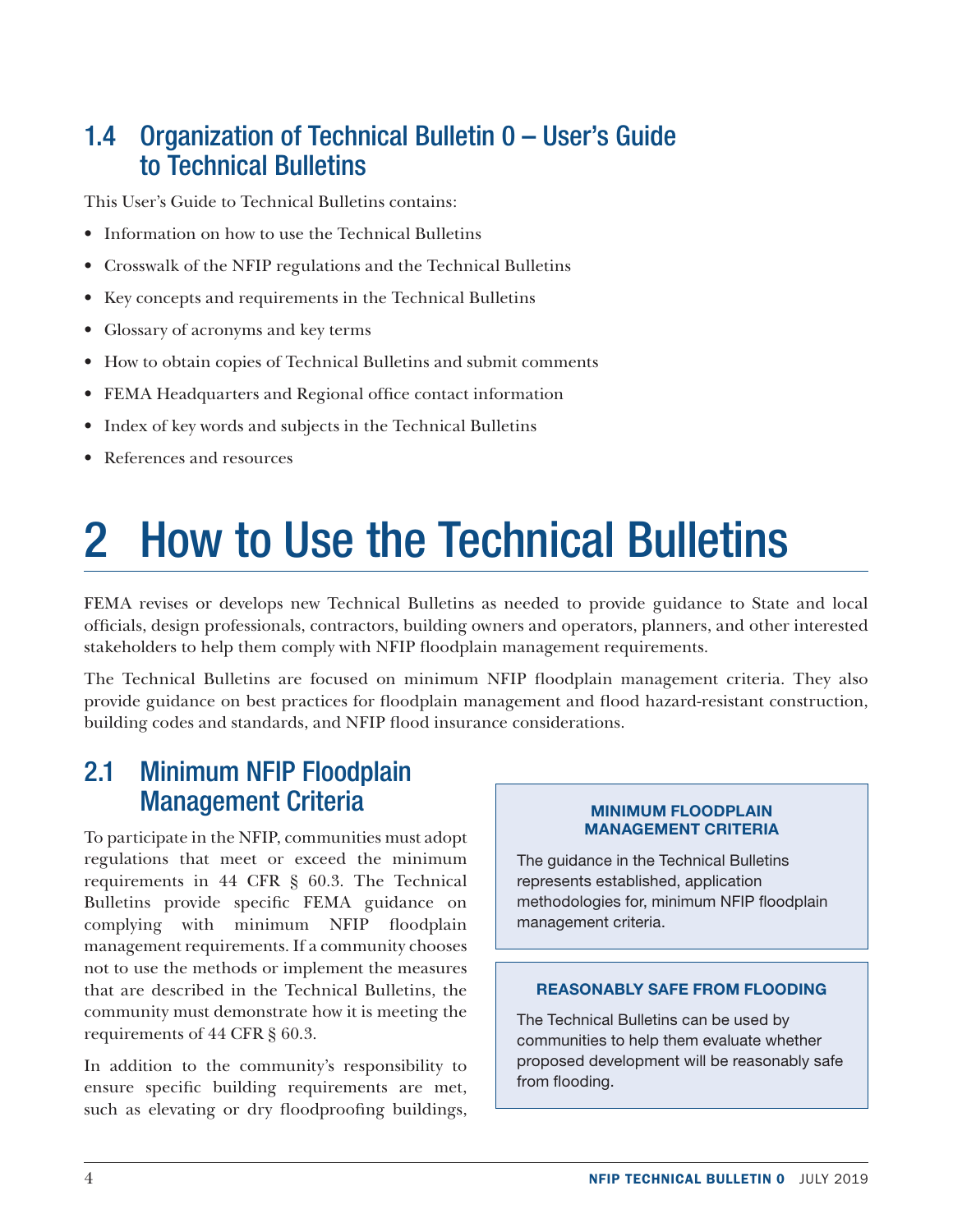<span id="page-10-0"></span>elevating or otherwise protecting utilities, and installing openings in enclosure walls, communities are also required to review development proposals "to determine whether such proposals will be reasonably safe from flooding"  $(44 \text{ CFR } \S 60.3(a)(4))$ .

To participate in the NFIP, all communities must adopt a resolution or ordinance that expresses a "commitment to recognize and evaluate flood hazards in all official actions and to take such other official action as reasonably necessary to carry out the objectives of the program" (44 CFR  $\S 59.22(a)(8)$ . This is in addition to the general requirement that communities "take into account flood hazards to the extent that they are known in all official actions relating to land management and use"  $(44 \text{ CFR} \text{ s } 60.1(c))$ .

### 2.2 Best Practices

Some of the best practices for floodplain management and flood hazard-resistant construction that are described in the Technical Bulletins are recommendations for increasing hazard resistance in buildings and their utility systems and for reducing the loss of life and property and economic and social hardships.

FEMA strongly encourages that these best practices be:

- Incorporated into State or community floodplain management ordinances or building codes
- Implemented by designers, builders, or other stakeholders to reduce risk and improve resilience
- Used to potentially lower NFIP flood insurance premiums

Many of these best practices are based on field-verified data including data from decades of post-disaster building performance assessments.

#### EXAMPLE OF A BEST PRACTICE FROM TECHNICAL BULLETIN 2, *FLOOD DAMAGE-RESISTANT MATERIALS REQUIREMENTS*

If the lowest floor of a building is elevated higher than the BFE, which is common when the owner wants a full story of elevation to accommodate parking under the building, FEMA recommends that flood damageresistant materials also be used up to the level of the lowest floor to reduce damage in these areas should flooding exceed the BFE.

#### COMMUNITY COMMITMENT TO REDUCING FLOOD LOSSES

Using the guidance in the Technical Bulletins illustrates a community's commitment toward evaluating and addressing flood hazards.

#### USE OF SHALL OR MUST

"Shall" or "must" in the Technical Bulletins indicates official guidance on methods or measures required for compliance with 44 CFR § 60.3. Other measures, such as best practices, do not have "shall" or "must." FEMA strongly encourages that these measures be considered.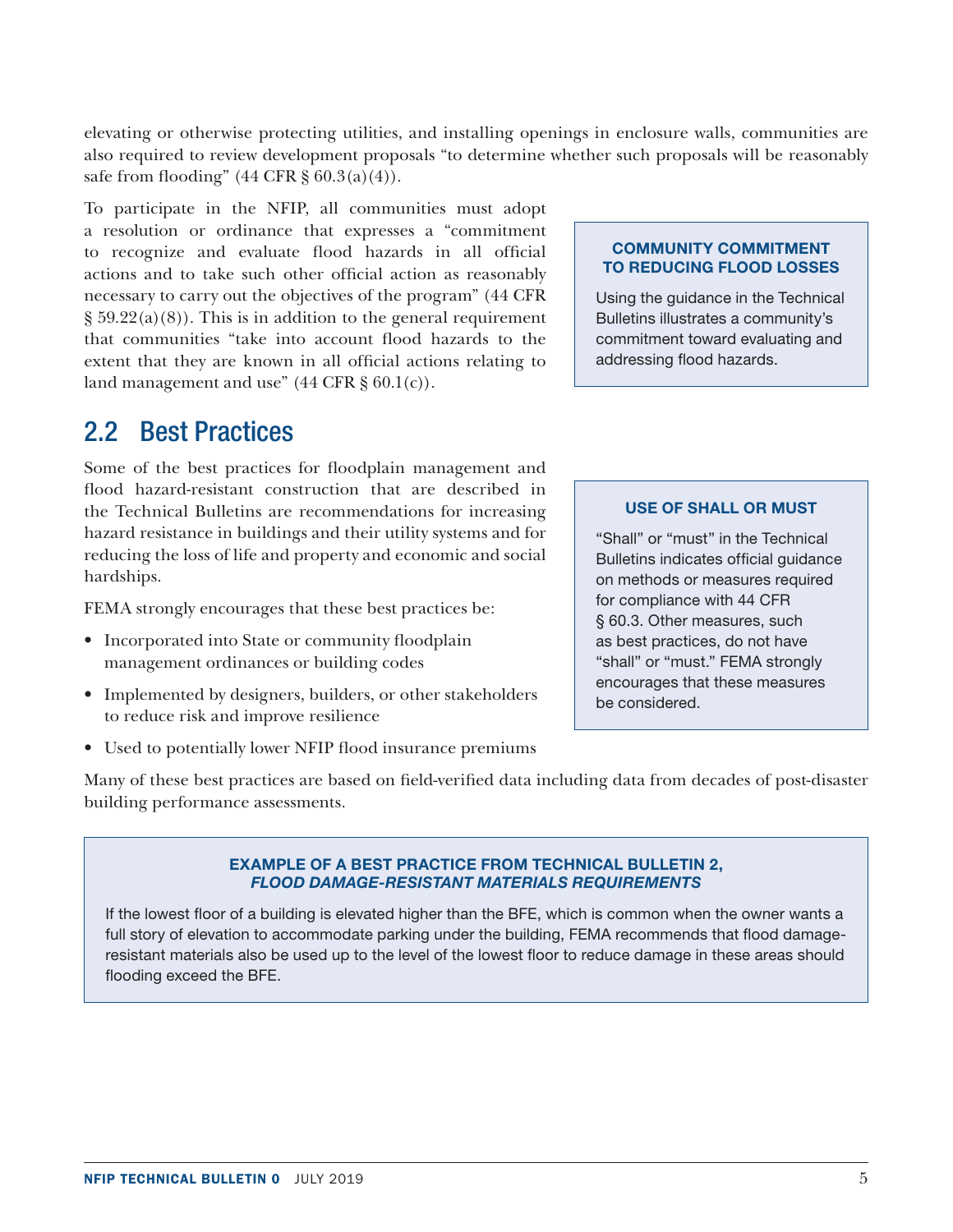### <span id="page-11-0"></span>2.3 Building Codes and Standards

In addition to complying with the NFIP requirements, all new construction, Substantial Improvements, and repair of Substantial Damage must comply with the applicable building codes and standards that have been adopted and that are enforced by States and communities. Building codes govern the design, construction, alteration, and maintenance of structures. They specify the minimum requirements to adequately safeguard the health, safety, and welfare of building occupants. Rather than create and maintain their own building codes, most States and local jurisdictions adopt the International Codes® (I-Codes®), which are a family of model building codes published by the International Code Council® (ICC®).

I-Codes include the International Residential Code® (IRC®), International Building Code® (IBC®), International Existing Building Code® (IEBC®), and codes that govern the installation of mechanical, plumbing, fuel gas service, and other aspects of building construction. Provisions in Stateand community-adopted building codes can vary from these model codes, so coordination with local building officials is necessary to confirm which requirements apply within a given jurisdiction.

The IBC applies to all applicable buildings and structures whereas the scope of the IRC is limited to one- and two-family dwellings and townhomes not more than three stories above

#### BUILDING CODES AND STANDARDS COMPARISON WITH NFIP REQUIREMENTS

Each Technical Bulletin provides a comparison of the building codes and standards that are related to the Technical Bulletin's topic and the NFIP requirements. The comparison indicates the aspects of the codes/standards and the NFIP requirements that are equivalent and the aspects of the codes/standards that exceed the NFIP requirements.

#### BUILDING CODE ADOPTION AND ENFORCEMENT

Building codes are only enforceable if adopted by the State or community but can serve as best practices in communities that have not adopted codes.

grade plane. The IBC can be used to design dwellings, but it is used primarily for buildings and structures other than dwellings within the IRC scope. The flood provisions in the IBC are included by reference to ASCE 24, *Flood Resistant Design and Construction,* a standard developed by the American Society of Civil Engineers (ASCE).

FEMA has deemed that the latest published editions of the I-Codes meet or exceed NFIP requirements for buildings and structures. Excerpts of the flood provisions of the I-Codes are available on FEMA's Building Code Resource webpage [\(http://www.fema.gov/building-code-resources\)](http://www.fema.gov/building-code-resources).

The joint ICC and FEMA publication *Reducing Flood Losses Through the International Codes: Coordinating Building Codes and Floodplain Management Regulations, 4th Edition* (2014) recommends that communities coordinate the administration of floodplain management provisions and building codes. Differences in requirements between the regulatory tools can lead to inconsistencies or confusion when administering and enforcing requirements for development in floodprone areas.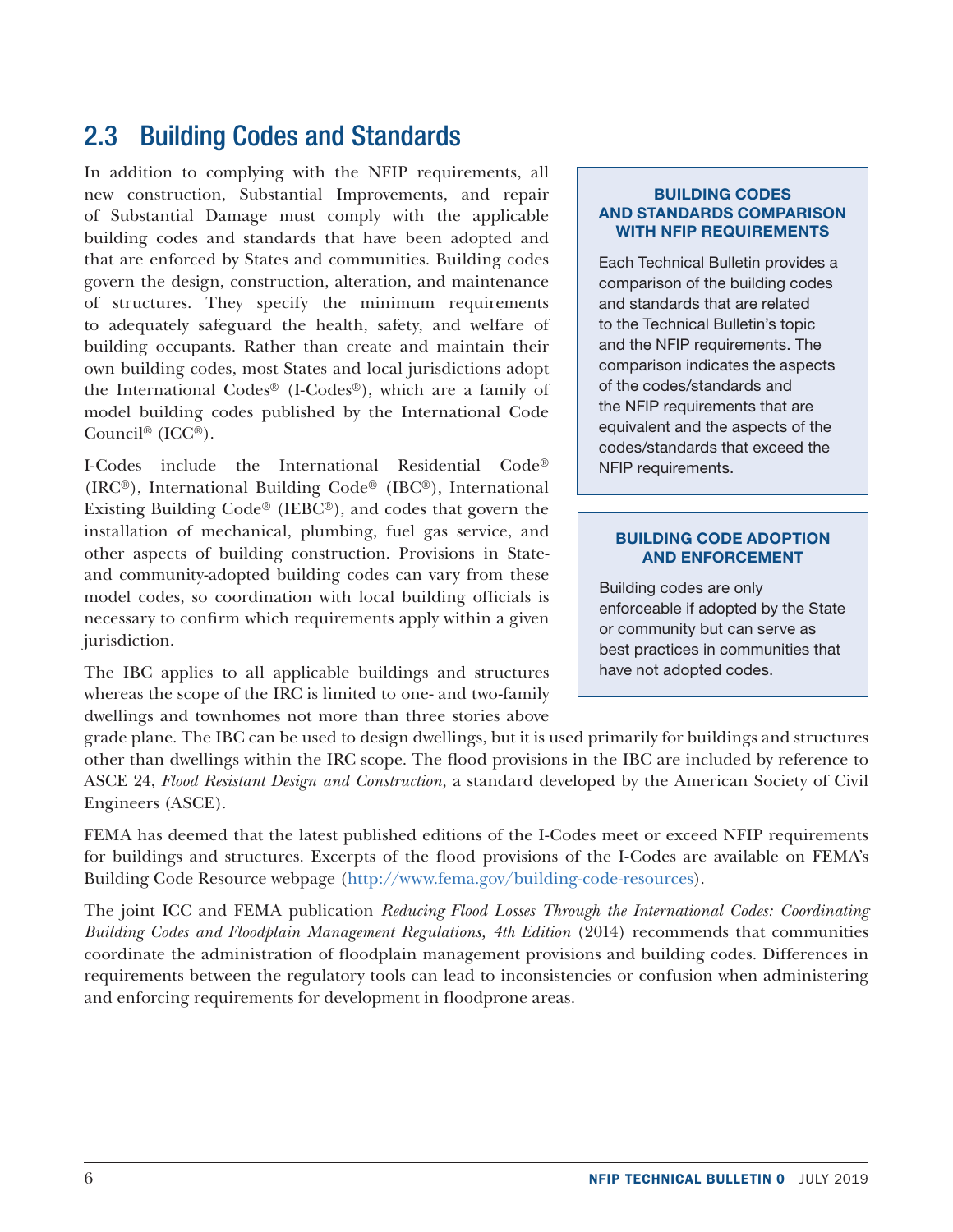## <span id="page-12-0"></span>2.4 NFIP Flood Insurance Considerations

Each Technical Bulletin addresses NFIP flood insurance considerations related to the topic of the Technical Bulletin. The following stakeholders should be aware of these considerations:

- Local officials, designers, builders, and other stakeholders
- Property owners who are concerned about the impact of design and construction decisions on their NFIP flood insurance premiums

NFIP flood insurance premiums are based on factors that include, but are not limited to, flood risk zone, elevation of the lowest floor above or below the BFE, type of building and foundation, the number of floors, and whether there is a basement or enclosure below the elevated building.

The Technical Bulletins address situations in which a compliant building might still be subject to higher NFIP flood insurance premiums. As only one example, Technical Bulletin 3, *Non-Residential Floodproofing – Requirements and Certification for Buildings Located in Special Flood Hazard Areas,* notes that the minimum NFIP requirements allow a new or Substantially Improved nonresidential building in Zone A to have a lowest floor below the BFE,

#### NFIP FLOOD INSURANCE

The Technical Bulletins describe how NFIP flood insurance premiums can be affected by changes in design and construction. For example, some best practices can significantly lower annual NFIP flood insurance premiums.

provided that the building has been designed, constructed, and certified to be floodproofed and meets established criteria. However, while the building needs to be protected only to the BFE for floodplain management purposes, freeboard is considered for NFIP flood insurance rating purposes. Because of the additional risk associated with any floodproofed building, for NFIP flood insurance rating, 1 foot is subtracted from the elevation to which a building has been floodproofed. Therefore, to receive an NFIP insurance rating based on the BFE, the building must be floodproofed to an elevation of at least 1 foot above the BFE.

## 3 Crosswalk of NFIP Regulations and Technical Bulletins

Table 2 is a crosswalk of select NFIP regulations and the Technical Bulletins that provide guidance on them. The table is intended to be a general guide to the Technical Bulletins; it does not include all of the NFIP regulations. See the index in Section 7 for more information on where to find guidance in the Technical Bulletins on specific NFIP regulations.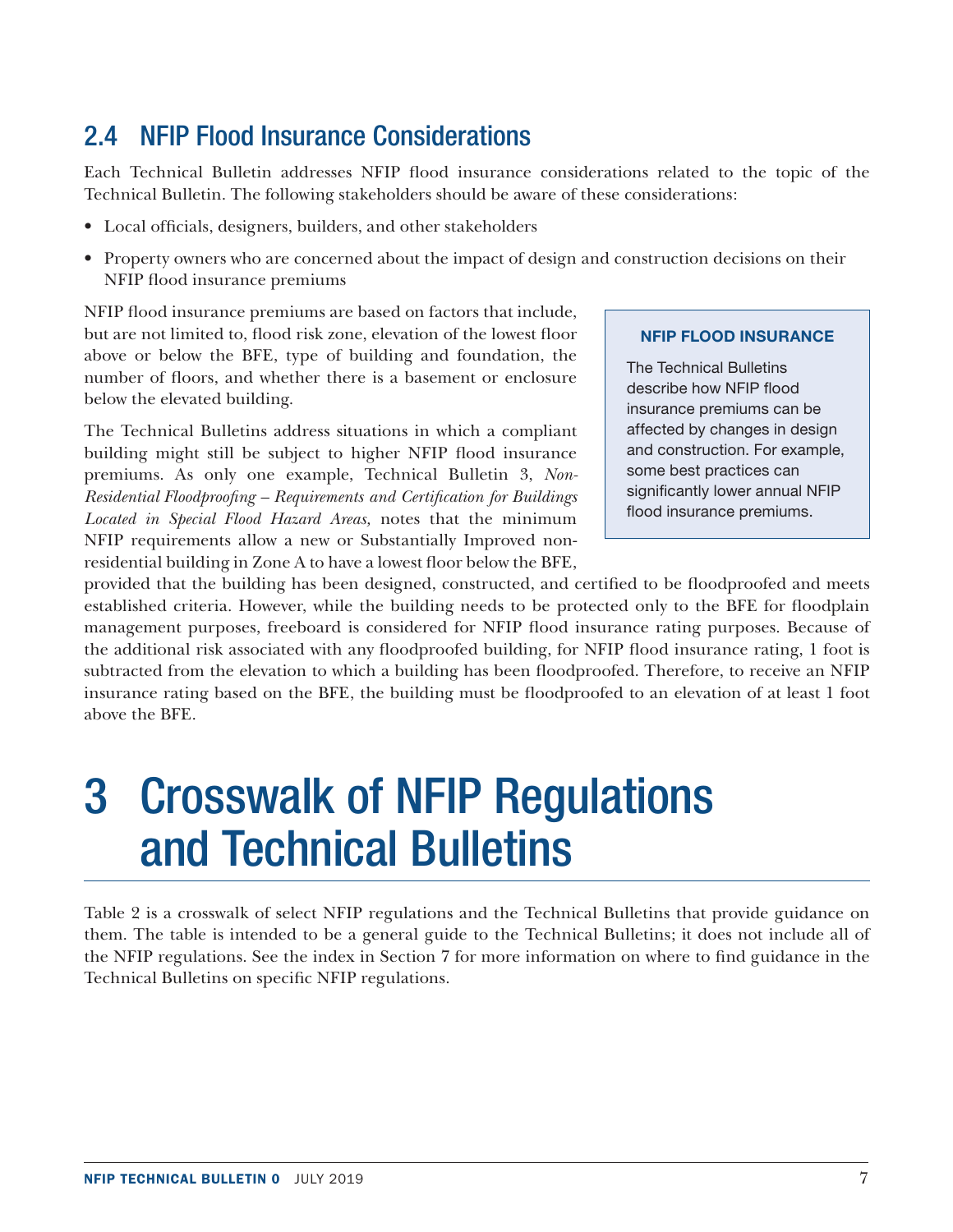#### <span id="page-13-0"></span>Table 2: Crosswalk of NFIP Regulations, Technical Bulletins, and Key Concepts

| <b>NFIP Regulation</b>                                                                                                                                                                                                                                                                          | <b>Technical Bulletin Relevant</b><br>to the NFIP Regulation                                                                                                             | Key Concepts in the NFIP Regulations<br><b>Covered in the Technical Bulletins</b>                                                                                                                                                                                                                                                              |  |  |  |
|-------------------------------------------------------------------------------------------------------------------------------------------------------------------------------------------------------------------------------------------------------------------------------------------------|--------------------------------------------------------------------------------------------------------------------------------------------------------------------------|------------------------------------------------------------------------------------------------------------------------------------------------------------------------------------------------------------------------------------------------------------------------------------------------------------------------------------------------|--|--|--|
| <b>Applies to All Flood Zones</b>                                                                                                                                                                                                                                                               |                                                                                                                                                                          |                                                                                                                                                                                                                                                                                                                                                |  |  |  |
| 44 CFR § 60.3(a)(3)<br>Review all permit applications to determine<br>whether proposed building sites will be<br>reasonably safe from flooding. If a proposed<br>building site is in a flood-prone area, all new                                                                                | <b>Technical Bulletin 1</b><br>Openings in Foundation Walls and<br>Walls of Enclosures Below Elevated<br><b>Buildings in Special Flood Hazard</b><br>Areas               | Flood openings in foundation walls and walls of<br>enclosures relieve hydrostatic loads, helping to meet<br>the basic performance requirement to prevent flotation,<br>collapse, or lateral movement due to flood forces.                                                                                                                      |  |  |  |
| construction and substantial improvements<br>shall (i) be designed (or modified) and<br>adequately anchored to prevent flotation,<br>collapse, or lateral movement of the structure<br>resulting from hydrodynamic and hydrostatic                                                              | <b>Technical Bulletin 2</b><br>Flood Damage-Resistant Materials<br>Requirements for Buildings Located<br>in Special Flood Hazard Areas                                   | Typical construction materials are classified as acceptable<br>or unacceptable for use below the BFE. Using acceptable<br>materials improves resistance to flood damage.                                                                                                                                                                       |  |  |  |
| loads, including the effects of buoyancy, (ii) be<br>constructed with materials resistant to flood<br>damage, (iii) be constructed by methods and<br>practices that minimize flood damages, and<br>(iv) be constructed with electrical, heating,<br>ventilation, plumbing, and air conditioning | <b>Technical Bulletin 3</b><br>Non-Residential Floodproofing -<br>Requirements and Certification for<br><b>Buildings Located in Special Flood</b><br><b>Hazard Areas</b> | When designed to account for base flood loads, dry<br>floodproofed buildings meet the basic performance<br>requirement to be constructed using methods and<br>practices that minimize flood damage.                                                                                                                                            |  |  |  |
| equipment and other service facilities that<br>are designed and/or located so as to prevent<br>water from entering or accumulating within the<br>components during conditions of flooding.                                                                                                      | <b>Technical Bulletin 4</b><br>Elevator Installation for Buildings<br>Located in Special Flood Hazard<br>Areas                                                           | Installing elevators and associated equipment above the<br>BFE prevents water from entering or accumulating within<br>most elevator components during conditions of flooding.                                                                                                                                                                  |  |  |  |
|                                                                                                                                                                                                                                                                                                 | <b>Technical Bulletin 5</b><br>Free-of-Obstruction Requirements<br>for Buildings Located in Coastal High<br><b>Hazard Areas</b>                                          | Obstructions that divert or obstruct the free flow of<br>floodwater below elevated buildings in Zone V could<br>impose additional flood loads on foundation systems or<br>adjacent buildings.                                                                                                                                                  |  |  |  |
|                                                                                                                                                                                                                                                                                                 | <b>Technical Bulletin 6</b><br><b>Below-Grade Parking Requirements</b><br>for Buildings Located in Special<br><b>Flood Hazard Areas</b>                                  | Non-residential buildings in Zone A may have dry flood-<br>proofed, below-grade parking garages, provided the<br>building and garage are designed to account for flood<br>loads.                                                                                                                                                               |  |  |  |
|                                                                                                                                                                                                                                                                                                 | <b>Technical Bulletin 7</b><br>Wet Floodproofing Requirements for<br>Structures Located in Special Flood<br><b>Hazard Areas</b>                                          | Measures known as "wet floodproofing" may be used<br>for specific types of buildings, including detached<br>garages, storage buildings, some agricultural buildings,<br>and buildings that meet the definition for functionally<br>dependent use. Wet floodproofing reduces hydrostatic<br>loads on buildings by allowing floodwater to enter. |  |  |  |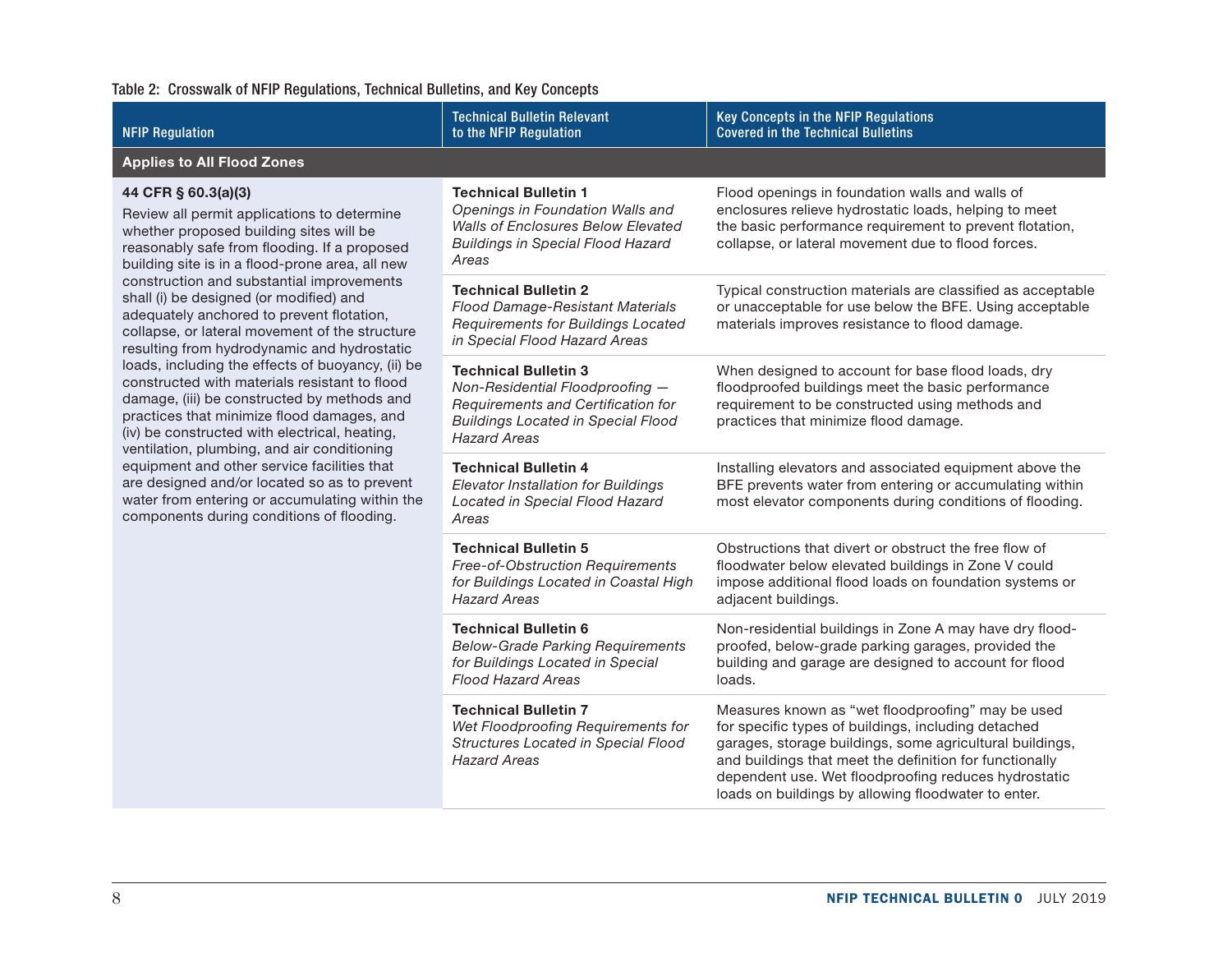|  | Table 2: Crosswalk of NFIP Regulations, Technical Bulletins, and Key Concepts (continued) |  |  |  |  |  |  |
|--|-------------------------------------------------------------------------------------------|--|--|--|--|--|--|
|--|-------------------------------------------------------------------------------------------|--|--|--|--|--|--|

| <b>NFIP Regulation</b>                                                                                                                                                                         | <b>Technical Bulletin Relevant</b><br>to the NFIP Regulation                                                                                                             | <b>Key Concepts in the NFIP Regulations</b><br><b>Covered in the Technical Bulletins</b>                                                                                                                                                                                                                                                                                          |
|------------------------------------------------------------------------------------------------------------------------------------------------------------------------------------------------|--------------------------------------------------------------------------------------------------------------------------------------------------------------------------|-----------------------------------------------------------------------------------------------------------------------------------------------------------------------------------------------------------------------------------------------------------------------------------------------------------------------------------------------------------------------------------|
| 44 CFR § 60.3(a)(3) (cont.)                                                                                                                                                                    | <b>Technical Bulletin 8</b><br><b>Corrosion Protection for Metal</b><br><b>Connectors and Fasteners in Coastal</b><br>Areas                                              | Corrosion protection for metal fasteners and connectors<br>in buildings in coastal areas is important in helping to<br>ensure that the buildings are adequately anchored and<br>connected to resist flood loads. In buildings that are<br>exposed to moisture and airborne salt, protecting metal<br>connectors and fasteners from corrosion helps prevent<br>structural failure. |
|                                                                                                                                                                                                | <b>Technical Bulletin 9</b><br>Design and Construction Guidance<br>for Breakaway Walls Below Elevated<br><b>Buildings Located in Coastal High</b><br><b>Hazard Areas</b> | Walls designed to break away under flood loads help to<br>prevent the walls from obstructing the floodwater and<br>to minimize the transfer of flood and wave loads to the<br>foundations of elevated buildings.                                                                                                                                                                  |
|                                                                                                                                                                                                | <b>Technical Bulletin 10</b><br><b>Ensuring That Structures Built on</b><br>Fill In or Near Special Flood Hazard<br>Areas Are Reasonably Safe From<br>Flooding           | Residual flood hazards may exist on sites proposed to be<br>modified by placement of compacted earthen fill material<br>and are subject to the requirement to be reasonably safe<br>from flooding.                                                                                                                                                                                |
|                                                                                                                                                                                                | <b>Technical Bulletin 11</b><br><b>Crawlspace Construction for</b><br><b>Buildings Located in Special Flood</b><br><b>Hazard Areas</b>                                   | The ground or floor inside certain crawlspace foundations<br>may be below grade if specific limitations are met<br>including, but not limited to, flood velocities, perimeter<br>wall height, and depth below grade.                                                                                                                                                              |
| <b>Applies to All Zone A</b>                                                                                                                                                                   |                                                                                                                                                                          |                                                                                                                                                                                                                                                                                                                                                                                   |
| 44 CFR § 60.3(c)(2)<br>Require that all new construction and<br>substantial improvements of residential<br>structures within Zones A1 30, AE, and AH<br>zones on the community's FIRM have the | <b>Technical Bulletin 10</b><br><b>Ensuring That Structures Built on</b><br>Fill In or Near Special Flood Hazard<br>Areas Are Reasonably Safe From<br>Flooding           | The requirement that the lowest floor, including basement,<br>of new and Substantially Improved residential buildings in<br>Zone A be at or above the BFE may be met by elevating<br>buildings on compacted earthen fill material.                                                                                                                                                |
| lowest floor (including basement) elevated to or<br>above the base flood level.                                                                                                                | <b>Technical Bulletin 11</b><br><b>Crawlspace Construction for</b><br><b>Buildings Located in Special Flood</b><br><b>Hazard Areas</b>                                   | Although technically basements, below-grade<br>crawlspaces are permitted if communities modify local<br>regulations to explicitly allow below-grade crawlspaces<br>with specific limitations including, but not limited to, flood<br>velocities, perimeter wall height, and depth below grade.                                                                                    |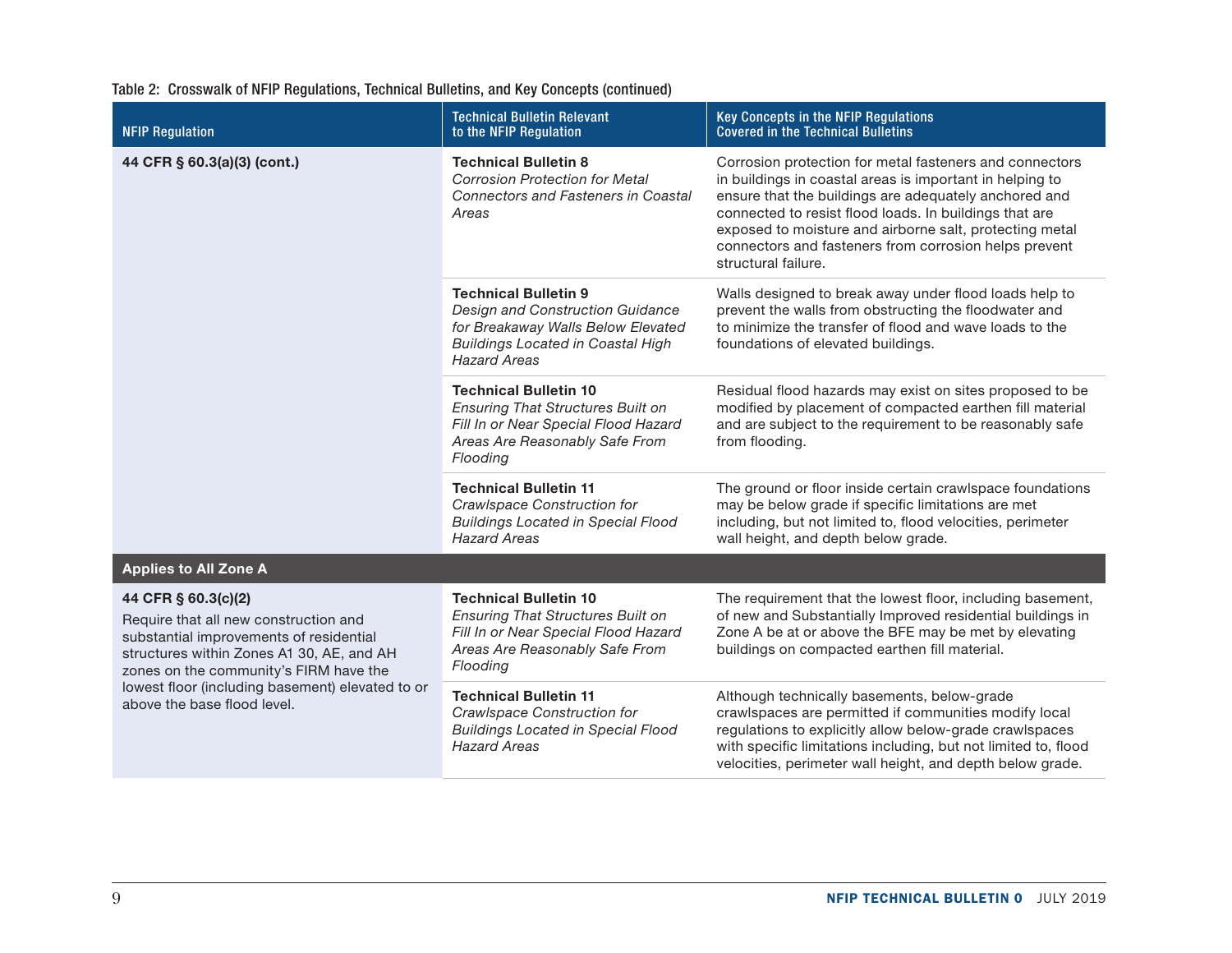#### Table 2: Crosswalk of NFIP Regulations, Technical Bulletins, and Key Concepts (continued)

| <b>NFIP Regulation</b>                                                                                                                                                                                                                                                                                                                                                                                                                                                                                                                                                                                                                                                                                                                                                          | <b>Technical Bulletin Relevant</b><br>to the NFIP Regulation                                                                                                             | Key Concepts in the NFIP Regulations<br><b>Covered in the Technical Bulletins</b>                                                                                                                                                                                                                                                                                                                    |
|---------------------------------------------------------------------------------------------------------------------------------------------------------------------------------------------------------------------------------------------------------------------------------------------------------------------------------------------------------------------------------------------------------------------------------------------------------------------------------------------------------------------------------------------------------------------------------------------------------------------------------------------------------------------------------------------------------------------------------------------------------------------------------|--------------------------------------------------------------------------------------------------------------------------------------------------------------------------|------------------------------------------------------------------------------------------------------------------------------------------------------------------------------------------------------------------------------------------------------------------------------------------------------------------------------------------------------------------------------------------------------|
| 44 CFR § 60.3(c)(3)<br>Require that all new construction and<br>substantial improvements of non-residential<br>structures within Zones A1-A30, AE, and AH<br>zones on the community's FIRM (i) have the<br>lowest floor (including basement) elevated to<br>or above the base flood level, or (ii) together                                                                                                                                                                                                                                                                                                                                                                                                                                                                     | <b>Technical Bulletin 3</b><br>Non-Residential Floodproofing -<br>Requirements and Certification for<br><b>Buildings Located in Special Flood</b><br><b>Hazard Areas</b> | Numerous planning and engineering considerations factor<br>into whether dry floodproofing is a viable option. Dry<br>floodproofing features include watertight closures, walls<br>and floors that are adequately reinforced to withstand<br>floodwater pressures and impact forces generated<br>by floating debris, use of membranes and sealants,<br>installation of pumps, and utility protection. |
| with attendant utility and sanitary facilities, be<br>designed so that below the base flood level the<br>structure is watertight with walls substantially<br>impermeable to the passage of water and with<br>structural components having the capability of                                                                                                                                                                                                                                                                                                                                                                                                                                                                                                                     | <b>Technical Bulletin 6</b><br><b>Below-Grade Parking Requirements</b><br>for Buildings Located in Special<br><b>Flood Hazard Areas</b>                                  | Below-grade parking garages are permitted beneath non-<br>residential buildings in Zone A if the parking garage is dry<br>floodproofed.                                                                                                                                                                                                                                                              |
| resisting hydrostatic and hydrodynamic loads<br>and effects of buoyancy.                                                                                                                                                                                                                                                                                                                                                                                                                                                                                                                                                                                                                                                                                                        | <b>Technical Bulletin 10</b><br><b>Ensuring That Structures Built on</b><br>Fill In or Near Special Flood Hazard<br>Areas Are Reasonably Safe From<br>Flooding           | The requirement that the lowest floor, including a<br>basement, of new and Substantially Improved non-<br>residential buildings in Zone A be at or above the BFE may<br>be met by elevating buildings on compacted earthen fill<br>material.                                                                                                                                                         |
|                                                                                                                                                                                                                                                                                                                                                                                                                                                                                                                                                                                                                                                                                                                                                                                 | <b>Technical Bulletin 11</b><br>Crawlspace Construction for<br><b>Buildings Located in Special Flood</b><br><b>Hazard Areas</b>                                          | Although technically basements, below-grade<br>crawlspaces are permitted if communities modify local<br>regulations to explicitly allow below-grade crawlspaces<br>with specific limitations including, but not limited to, flood<br>velocities, perimeter wall height, and depth below grade.                                                                                                       |
| 44 CFR § 60.3(c)(4)<br>Provide that where a non-residential structure<br>is intended to be made watertight below the<br>base flood level, (i) a registered professional<br>engineer or architect shall develop and/or<br>review structural design, specifications, and<br>plans for the construction, and shall certify that<br>the design and methods of construction are<br>in accordance with the accepted standards of<br>practice for meeting the applicable provisions<br>of paragraphs (c)(3)(ii) or (c)(8)(ii) of this section,<br>and (ii) a record of such certificates which<br>includes the specific elevation (in relation to<br>mean sea level) to which such structures are<br>floodproofed shall be maintained with the<br>official designated by the community | <b>Technical Bulletin 3</b><br>Non-Residential Floodproofing -<br>Requirements and Certification for<br><b>Buildings Located in Special Flood</b><br><b>Hazard Areas</b> | A Floodproofing Certificate for Non-Residential Structures<br>has been developed by FEMA for use in the certification<br>of non-residential floodproofing designs. The certificate<br>contains information on the building and details of the<br>floodproofing design.                                                                                                                               |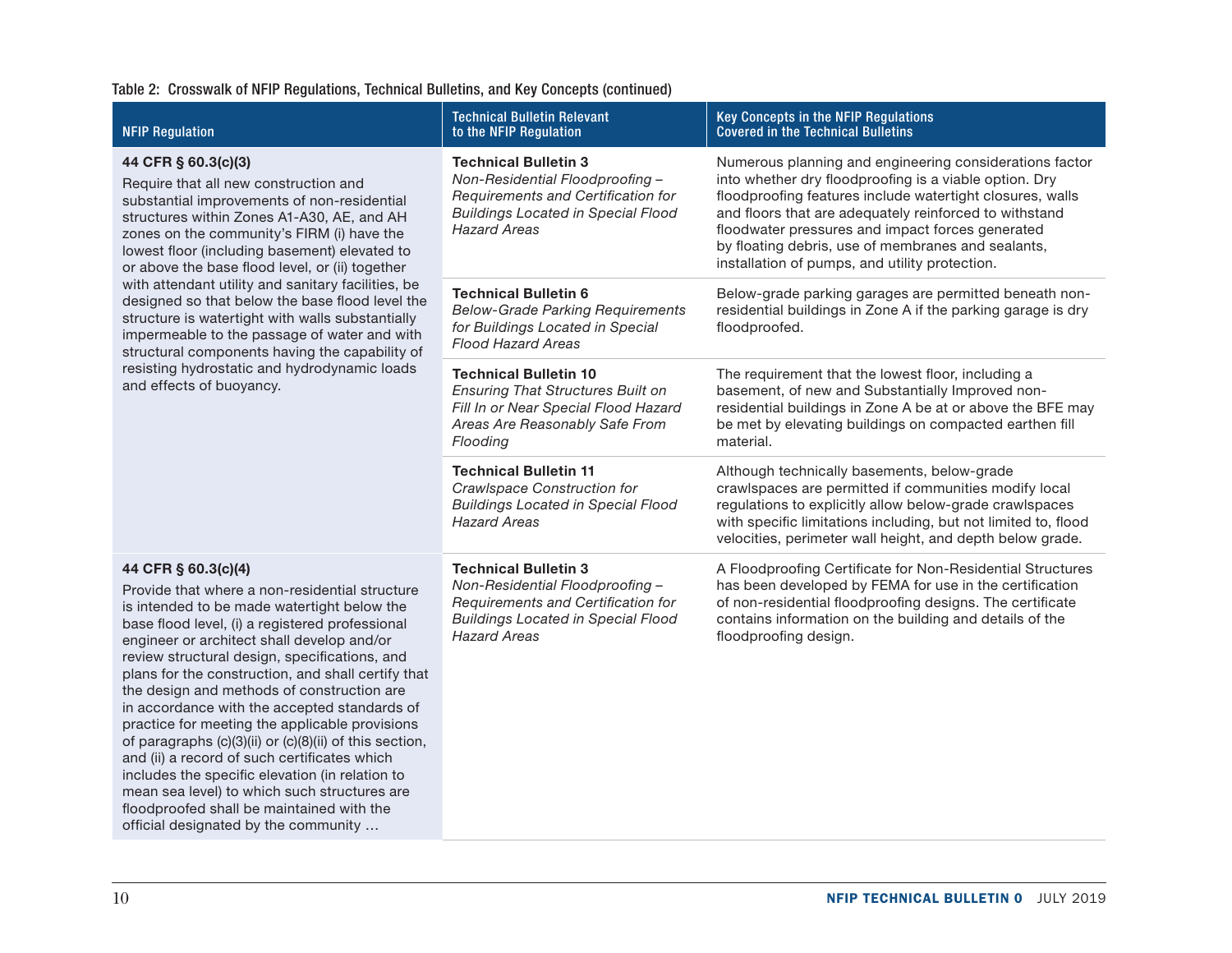#### Table 2: Crosswalk of NFIP Regulations, Technical Bulletins, and Key Concepts (continued)

| <b>NFIP Regulation</b>                                                                                                                                                                                                                                                                                                                                                                                            | <b>Technical Bulletin Relevant</b><br>to the NFIP Regulation                                                                                                      | Key Concepts in the NFIP Regulations<br><b>Covered in the Technical Bulletins</b>                                                                                                                                                                                                                                                                                                                                                                                                                |
|-------------------------------------------------------------------------------------------------------------------------------------------------------------------------------------------------------------------------------------------------------------------------------------------------------------------------------------------------------------------------------------------------------------------|-------------------------------------------------------------------------------------------------------------------------------------------------------------------|--------------------------------------------------------------------------------------------------------------------------------------------------------------------------------------------------------------------------------------------------------------------------------------------------------------------------------------------------------------------------------------------------------------------------------------------------------------------------------------------------|
| 44 CFR § 60.3(c)(5)<br>Require, for all new construction and<br>substantial improvements, that fully enclosed<br>areas below the lowest floor that are usable<br>solely for parking of vehicles, building access<br>or storage in an area other than a basement<br>and which are subject to flooding shall be<br>designed to automatically equalize hydrostatic<br>flood forces on exterior walls by allowing for | <b>Technical Bulletin 1</b><br>Openings in Foundation Walls and<br><b>Walls of Enclosures Below Elevated</b><br><b>Buildings in Special Flood Hazard</b><br>Areas | Flood openings in foundation walls and walls of<br>enclosures relieve hydrostatic loads, helping to meet<br>the basic performance requirement to prevent flotation,<br>collapse, or lateral movement due to flood forces.<br>Proper design, selection, and installation of flood<br>openings help meet the basic performance requirement to<br>automatically equalize hydrostatic flood forces on exterior<br>walls and prevent flotation, collapse, or lateral movement<br>due to flood forces. |
| the entry and exit of floodwaters. Designs<br>for meeting this requirement must either be<br>certified by a registered professional engineer<br>or architect or meet or exceed the following<br>minimum criteria: A minimum of two openings<br>having a total net area of not less than one<br>square inch for every square foot of enclosed                                                                      | <b>Technical Bulletin 7</b><br>Wet Floodproofing Requirements for<br>Structures Located in Special Flood<br><b>Hazard Areas</b>                                   | Measures known as "wet floodproofing" may be used<br>for specific types of buildings, including detached<br>garages, storage buildings, some agricultural buildings,<br>and buildings that meet the definition for functionally<br>dependent use. Wet floodproofing reduces hydrostatic<br>loads on buildings by allowing floodwater to enter.                                                                                                                                                   |
| area subject to flooding shall be provided.<br>The bottom of all openings shall be no higher<br>than one foot above grade. Openings may be<br>equipped with screens, louvers, valves, or other<br>coverings or devices provided that they permit<br>the automatic entry and exit of floodwaters.                                                                                                                  | <b>Technical Bulletin 11</b><br>Crawlspace Construction for<br><b>Buildings Located in Special Flood</b><br><b>Hazard Areas</b>                                   | Crawlspaces, including below-grade crawlspaces, are<br>treated as enclosures below elevated buildings. Below-<br>grade crawlspaces may be permitted if communities<br>modify local regulations to explicitly allow below-grade<br>crawlspaces with specific limitations including, but not<br>limited to, flood velocities, perimeter wall height, and<br>depth below grade.                                                                                                                     |
| <b>Applies to Zone AO</b>                                                                                                                                                                                                                                                                                                                                                                                         |                                                                                                                                                                   |                                                                                                                                                                                                                                                                                                                                                                                                                                                                                                  |
| 44 CFR § 60.3(c)(7)<br>Require within any AO zone on the community's<br>FIRM that all new construction and substantial<br>improvements of residential structures have<br>the lowest floor (including basement) elevated                                                                                                                                                                                           | <b>Technical Bulletin 10</b><br><b>Ensuring That Structures Built on</b><br>Fill In or Near Special Flood Hazard<br>Areas Are Reasonably Safe From<br>Flooding    | Placing the lowest floor, including basement, of new and<br>Substantially Improved residential buildings in Zone A<br>at or above the BFE may be accomplished by elevating<br>buildings on compacted earthen fill material.                                                                                                                                                                                                                                                                      |
| above the highest adjacent grade at least as<br>high as the depth number specified in feet on<br>the community's FIRM (at least two feet if no<br>depth number is specified).                                                                                                                                                                                                                                     | <b>Technical Bulletin 11</b><br>Crawlspace Construction for<br><b>Buildings Located in Special Flood</b><br><b>Hazard Areas</b>                                   | Although technically basements, below-grade<br>crawlspaces are permitted if communities modify local<br>regulations to explicitly allow below-grade crawlspaces<br>with specific limitations including, but not limited to, flood<br>velocities, perimeter wall height, and depth below grade.                                                                                                                                                                                                   |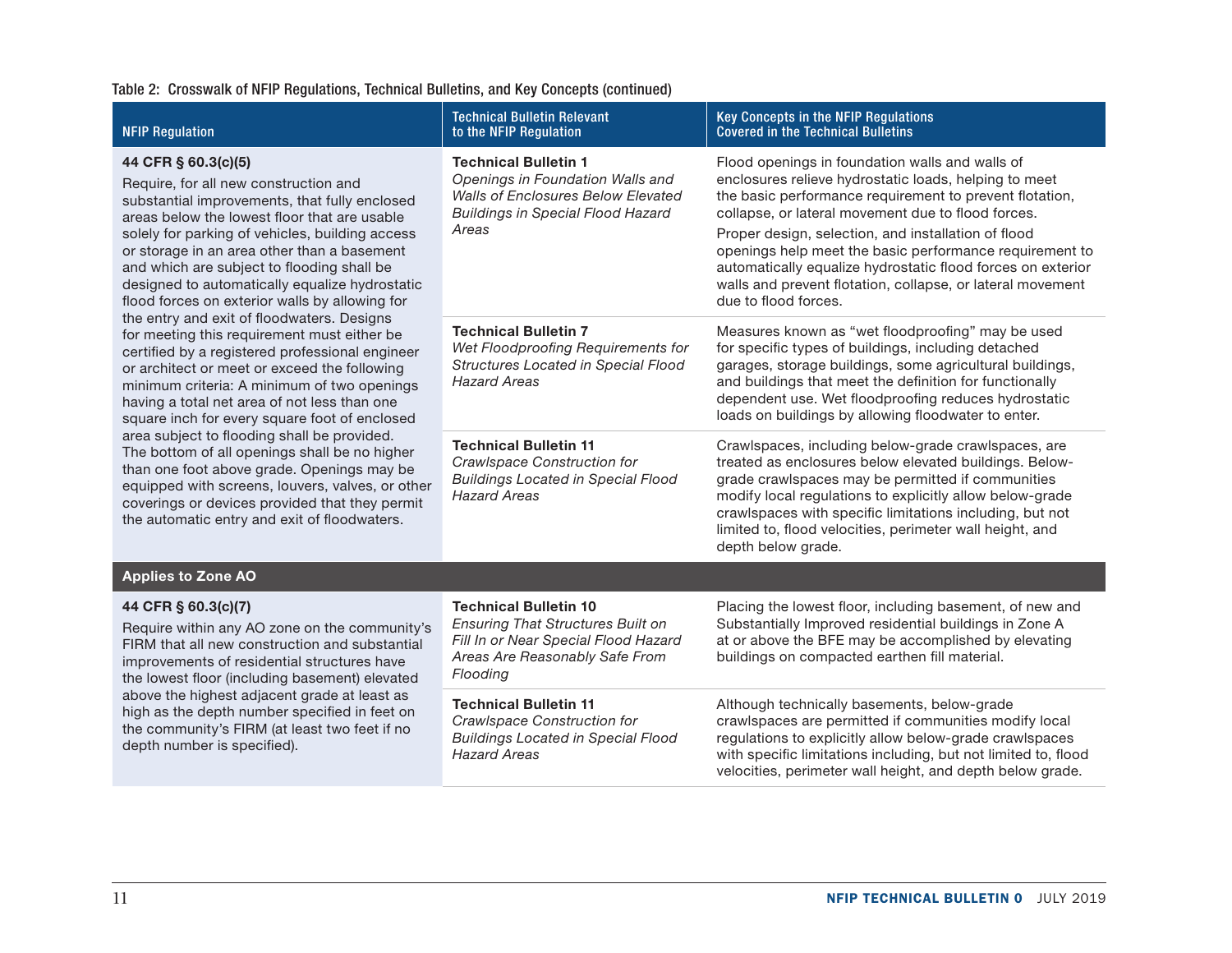#### Table 2: Crosswalk of NFIP Regulations, Technical Bulletins, and Key Concepts (continued)

| <b>NFIP Regulation</b>                                                                                                                                                                                                                                                                                                                                                                                                                                                                                                                                                                                                                                                                                                                                                                                                                                                                                                                                                                                                 | <b>Technical Bulletin Relevant</b><br>to the NFIP Regulation                                                                                                             | Key Concepts in the NFIP Regulations<br><b>Covered in the Technical Bulletins</b>                                                                                                                                                                                                                                                                                                                                                                                                                             |
|------------------------------------------------------------------------------------------------------------------------------------------------------------------------------------------------------------------------------------------------------------------------------------------------------------------------------------------------------------------------------------------------------------------------------------------------------------------------------------------------------------------------------------------------------------------------------------------------------------------------------------------------------------------------------------------------------------------------------------------------------------------------------------------------------------------------------------------------------------------------------------------------------------------------------------------------------------------------------------------------------------------------|--------------------------------------------------------------------------------------------------------------------------------------------------------------------------|---------------------------------------------------------------------------------------------------------------------------------------------------------------------------------------------------------------------------------------------------------------------------------------------------------------------------------------------------------------------------------------------------------------------------------------------------------------------------------------------------------------|
| 44 CFR § 60.3(c)(8)<br>Require within any AO zone on the community's<br>FIRM that all new construction or substantial<br>improvements of nonresidential structures<br>(i) have the lowest floor (including basement)<br>elevated above the highest adjacent grade at<br>least as high as the depth number specified in                                                                                                                                                                                                                                                                                                                                                                                                                                                                                                                                                                                                                                                                                                 | <b>Technical Bulletin 3</b><br>Non-Residential Floodproofing -<br>Requirements and Certification for<br><b>Buildings Located in Special Flood</b><br><b>Hazard Areas</b> | Numerous planning and engineering considerations factor<br>into whether dry floodproofing is a viable option. Dry<br>floodproofing features include watertight closures, walls<br>and floors that are adequately reinforced to withstand<br>base floodwater pressures and impact forces generated<br>by floating debris, use of membranes and sealants,<br>installation of pumps, and utility protection.                                                                                                     |
| feet on the community's FIRM (at least two feet<br>if no depth number is specified), or (ii) together<br>with attendant utility and sanitary facilities,<br>be completely floodproofed to that [base<br>flood] level to meet the floodproofing standard<br>specified in paragraph 60.3(c)(3)(ii).                                                                                                                                                                                                                                                                                                                                                                                                                                                                                                                                                                                                                                                                                                                      | <b>Technical Bulletin 6</b><br><b>Below-Grade Parking Requirements</b><br>for Buildings Located in Special<br><b>Flood Hazard Areas</b>                                  | Below-grade parking garages are permitted beneath non-<br>residential buildings in Zone A if the parking garage is dry<br>floodproofed.                                                                                                                                                                                                                                                                                                                                                                       |
| <b>Applies to All Zone V</b>                                                                                                                                                                                                                                                                                                                                                                                                                                                                                                                                                                                                                                                                                                                                                                                                                                                                                                                                                                                           |                                                                                                                                                                          |                                                                                                                                                                                                                                                                                                                                                                                                                                                                                                               |
| 44 CFR § 60.3(e)(4)<br>A community shall require that all new<br>construction and substantial improvements in<br>Zones V1-30, VE, and also Zone V if base flood<br>elevation data is available, on the community's<br>FIRM, are elevated on pilings and columns                                                                                                                                                                                                                                                                                                                                                                                                                                                                                                                                                                                                                                                                                                                                                        | <b>Technical Bulletin 5</b><br>Free-of-Obstruction Requirements<br>for Buildings Located in Coastal High<br><b>Hazard Areas</b>                                          | Free-of-obstruction requirements apply to areas below the<br>BFE and below the lowest horizontal structural member of<br>the lowest floor of buildings in Zone V.<br>These elevation and foundation requirements apply to<br>structurally attached decks, detached garages, and<br>restroom buildings/comfort stations.                                                                                                                                                                                       |
| so that: (i) the bottom of the lowest horizontal<br>structural member of the lowest floor (excluding<br>the pilings or columns) is elevated to or above<br>the base flood level; and (ii) the pile or column<br>foundation and the structure attached thereto<br>is anchored to resist flotation, collapse, and<br>lateral movement due to the combined effects<br>of wind and water loads acting simultaneously<br>on all building components. Water loading<br>values used shall be those associated with<br>the base flood. Wind loading values used shall<br>be those required by applicable State or local<br>building standards. A registered professional<br>engineer or architect shall develop or review<br>the structural design, specifications, and plans<br>for the construction, and shall certify that the<br>design and methods of construction to be used<br>are in accordance with accepted standards<br>of practice for meeting the provisions of<br>paragraphs (e)(4)(i) and (ii) of this section. | <b>Technical Bulletin 8</b><br><b>Corrosion Protection for Metal</b><br><b>Connectors and Fasteners in Coastal</b><br>Areas                                              | Where buildings are exposed to moisture and airborne<br>salt, corrosion of light gauge metal connectors and<br>fasteners contributes to the loss of load path. Corrosion<br>protection for metal fasteners and connectors in buildings<br>in coastal areas is important in helping to ensure that<br>the buildings are adequately anchored to resist flotation,<br>collapse, and lateral movement due to the combined<br>effects of wind and water loads acting simultaneously on<br>all building components. |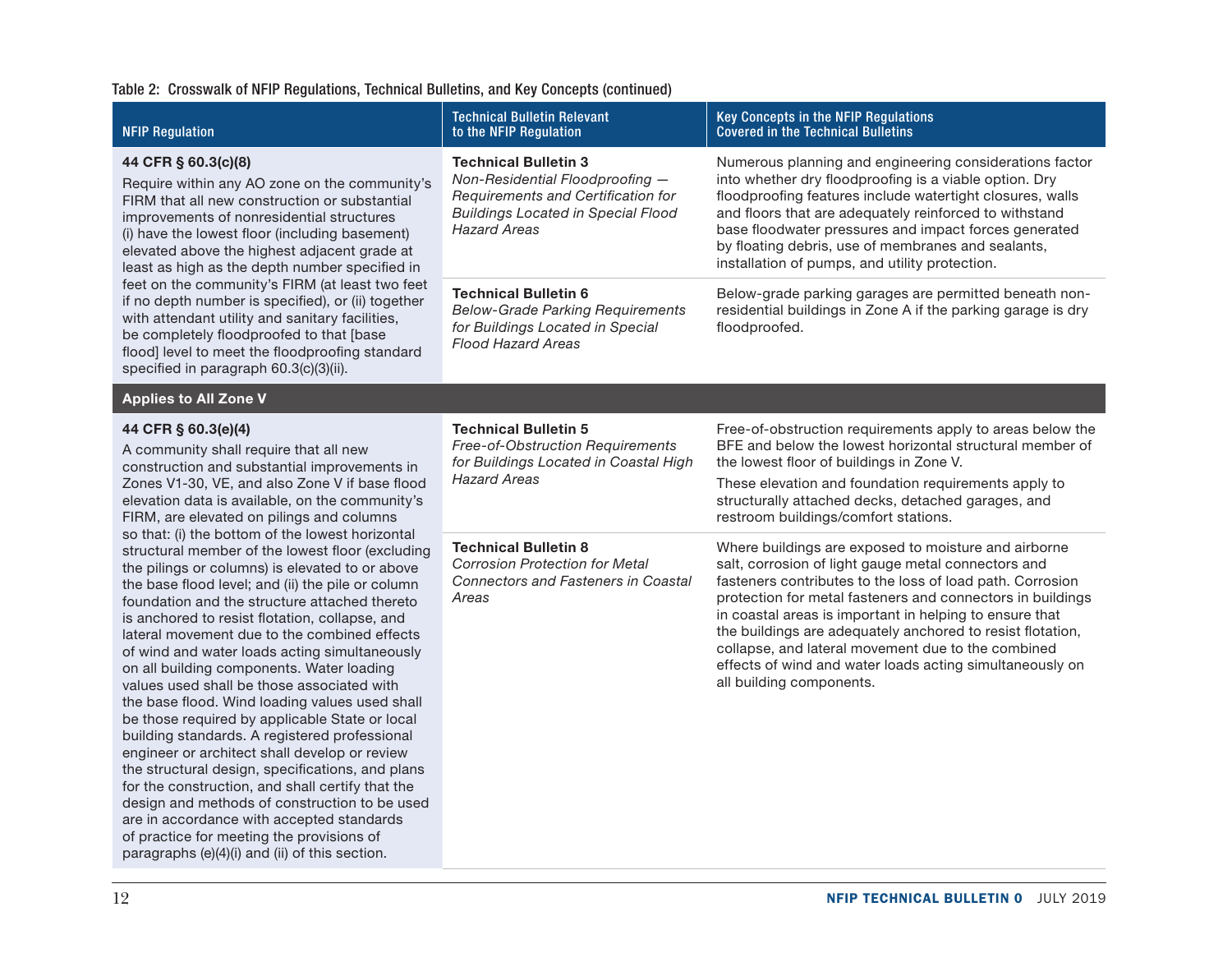#### Table 2: Crosswalk of NFIP Regulations, Technical Bulletins, and Key Concepts (concluded)

| <b>NFIP Regulation</b>                                                                                                                                                                                                                                                                                                                                                                                                                                                                                                                                                                                                                                                                                                                                                                                                                                                                         | <b>Technical Bulletin Relevant</b><br>to the NFIP Regulation                                                                                                             | Key Concepts in the NFIP Regulations<br><b>Covered in the Technical Bulletins</b>                                                                                                                                                                                                                                                                                                                                                                                                                                                                                                                                                       |
|------------------------------------------------------------------------------------------------------------------------------------------------------------------------------------------------------------------------------------------------------------------------------------------------------------------------------------------------------------------------------------------------------------------------------------------------------------------------------------------------------------------------------------------------------------------------------------------------------------------------------------------------------------------------------------------------------------------------------------------------------------------------------------------------------------------------------------------------------------------------------------------------|--------------------------------------------------------------------------------------------------------------------------------------------------------------------------|-----------------------------------------------------------------------------------------------------------------------------------------------------------------------------------------------------------------------------------------------------------------------------------------------------------------------------------------------------------------------------------------------------------------------------------------------------------------------------------------------------------------------------------------------------------------------------------------------------------------------------------------|
| 44 CFR § 60.3(e)(5)<br>Provide that all new construction and<br>substantial improvements within Zones V1-<br>30, VE, and V on the community's FIRM have<br>the space below the lowest floor either free of<br>obstruction or constructed with non-supporting<br>breakaway walls, open wood lattice-work, or<br>insect screening intended to collapse under<br>wind and water loads without causing collapse,<br>displacement, or other structural damage to the<br>elevated portion of the building or supporting<br>foundation system. For the purposes of this                                                                                                                                                                                                                                                                                                                               | <b>Technical Bulletin 5</b><br><b>Free-of-Obstruction Requirements</b><br>for Buildings Located in Coastal High<br><b>Hazard Areas</b>                                   | Obstructions that divert or obstruct the free flow of<br>floodwater below elevated buildings in Zone V could<br>impose additional flood loads on foundation systems or<br>adjacent buildings.<br>Measures that allow the free flow of floodwater below<br>elevated buildings in Zone V include ensuring that certain<br>features satisfy the free-of-obstruction requirement<br>(e.g., access stairs and ramps, decks, elevators, service<br>equipment, foundation bracing, grade beams, shear walls,<br>slabs, accessory structures, fences and privacy walls, fill,<br>septic systems, comfort stations, swimming pools and<br>spas). |
| section, a breakaway wall shall have a design<br>safe loading resistance of not less than 10 and<br>no more than 20 pounds per square foot. Use<br>of breakaway walls which exceed a design safe<br>loading resistance of 20 pounds per square<br>foot (either by design or when so required<br>by local or State codes) may be permitted<br>only if a registered professional engineer or<br>architect certifies that the designs proposed<br>meet the following conditions: (i) Breakaway<br>wall collapse shall result from a water load<br>less than that which would occur during the<br>base flood; and (ii) The elevated portion of the<br>building and supporting foundation system<br>shall not be subject to collapse, displacement,<br>or other structural damage due to the effects<br>of wind and water loads acting simultaneously<br>on all building components (structural and | <b>Technical Bulletin 9</b><br>Design and Construction Guidance<br>for Breakaway Walls Below Elevated<br><b>Buildings Located in Coastal High</b><br><b>Hazard Areas</b> | Walls designed to break away under flood loads help to<br>prevent the walls from obstructing the floodwater and<br>to minimize the transfer of flood and wave loads to the<br>foundations of elevated buildings.                                                                                                                                                                                                                                                                                                                                                                                                                        |

storage.

- CFR = Code of Federal Regulations
- FEMA = Federal Emergency Management Agency

non-structural). Water loading values used shall be those associated with the base flood. Wind loading values used shall be those required by applicable State or local building standards. Such enclosed space shall be useable solely for parking of vehicles, building access, or

FIRM = Flood Insurance Rate Map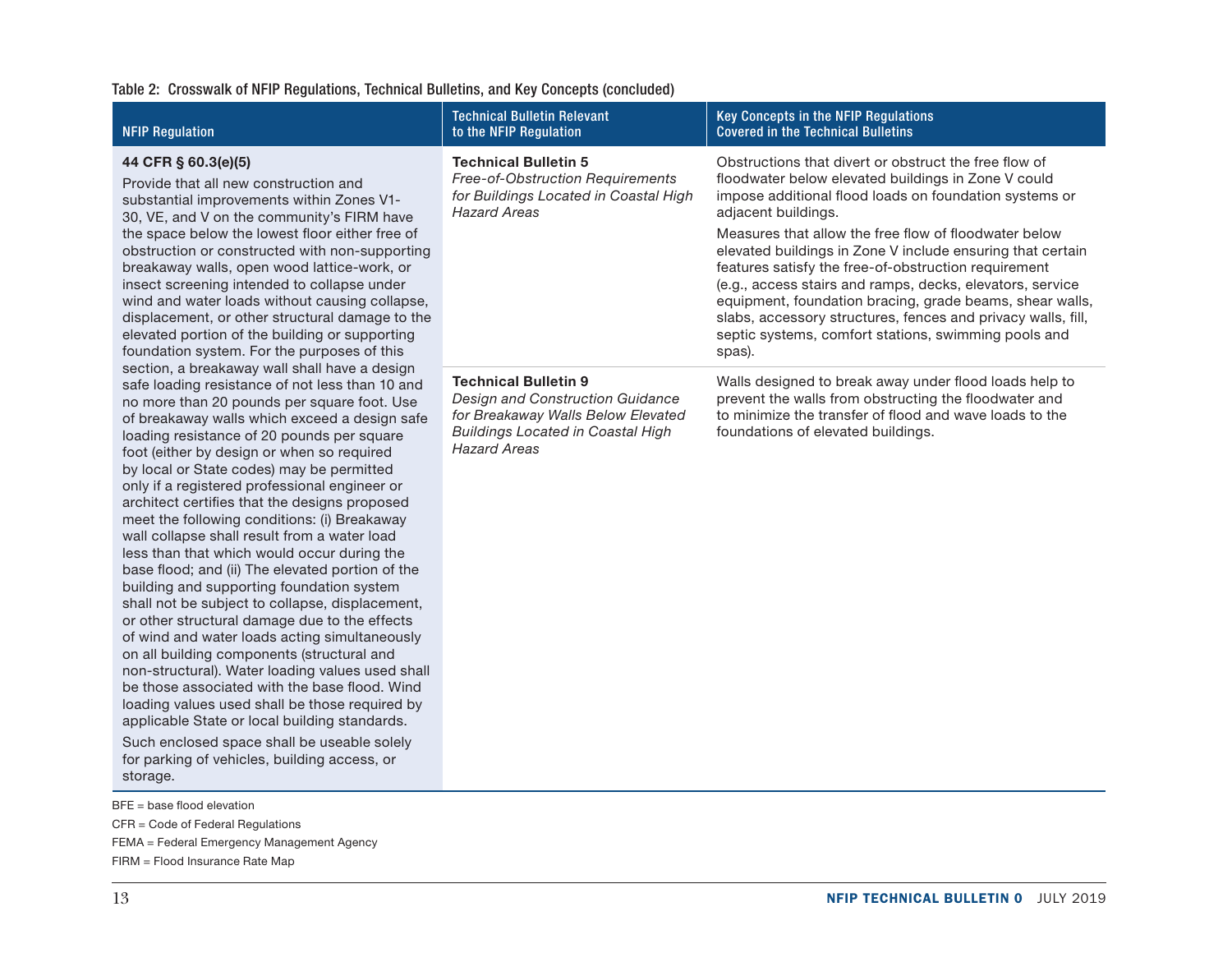## <span id="page-19-0"></span>4 Key Concepts and Requirements for Structures

Users of the Technical Bulletins should have a basic understanding of the following key concepts:

- Special Flood Hazard Areas (SFHAs)
- Lowest floor, enclosure, and basement
- Substantial Improvement and Substantial Damage
- Open foundations in Zone V

These concepts underlie the requirements that are critical in determining compliance with minimum NFIP floodplain management criteria. Most of these concepts and other key terms used in NFIP regulations are defined in Sections 4 and 5.

## 4.1 Special Flood Hazard Areas

The SFHA is the land area in the floodplain subject to flooding by the base flood. SFHAs are shown on FIRMs prepared by FEMA as Zones A and V. The base flood is the flood that has a 1 percent chance of being equaled or exceeded in any given year (commonly called the "100 year flood"). FIRMs also show Zone X, which are areas outside the SFHA.

In communities that participate in the NFIP, the minimum floodplain management requirements govern development in SFHAs, including buildings and other structures, subdivisions, new and replacement water supply systems, and new and replacement sanitary sewage systems. Floodplain management requirements for buildings and other structures can differ depending on the flood zone in which a structure is located.

Figure 1 shows the typical flood zones from coastal and riverine flood sources. The criteria for construction in Zones V, VE, and V1-V30, which are collectively referred to as Zone V or Coastal High Hazard Areas, are generally more stringent than in Zones A, AE, A1–A30, AR, AO, and AH, which are collectively referred to as Zone A. Zone A exists in both coastal and riverine flood source environments.

#### NFIP DEFINITION OF DEVELOPMENT

"Any man-made change to improved or unimproved real estate, including but not limited to buildings or other structures, mining, dredging, filling, grading, paving, excavation or drilling operations, or storage of equipment or materials" (44 CFR § 59.1).

**Zone A.** In SFHAs identified as Zone A (Zones A, AE, A1–A30, AR, AO, and AH), the principal source of flooding is runoff from rainfall, snowmelt, or coastal storms when the potential base flood wave height is less than 3.0 feet. Zone A has minimum requirements that specify the elevation of the lowest floor, including the basement, in relation to the BFE or depth of the base flood. Specific requirements apply to fully enclosed areas below the lowest floor.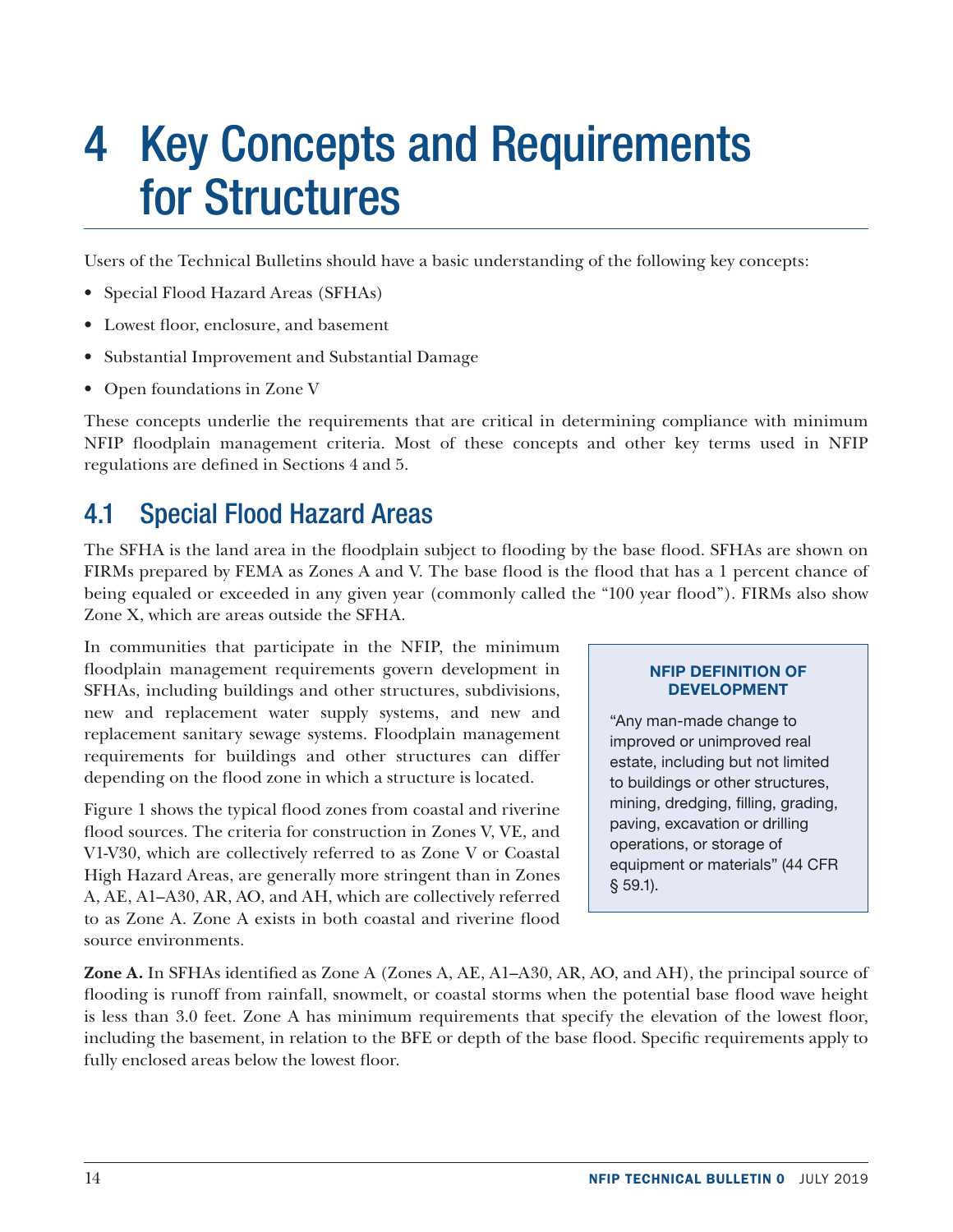<span id="page-20-0"></span>

Figure 1: Typical flood zones from coastal and riverine flood sources

#### COASTAL A ZONE

Since 2009, coastal flood studies have examined wave conditions in Zone A. Based on the studies, FEMA delineates an informational line called the Limit of Moderate Wave Action (LiMWA) on FIRMs where wave heights in Zone A are expected to be 1.5 feet or greater during base flood conditions. See Figure 1.

FEMA uses the term "Coastal A Zone" to refer to areas seaward of the LiMWA and landward of the Zone V boundary or landward of the shoreline where Zone V is not identified. The term refers to some areas identified as Zone A that are subject to flooding from a coastal or tidal source. However, Coastal A Zones are not identified on FIRMs, and the NFIP regulations for development in SFHAs and the NFIP regulations that govern the identification of SFHAs on maps do not use the term "Coastal A Zone."

The NFIP floodplain management requirements regulate areas identified as Coastal A Zones to Zone A standards. FEMA's Community Rating System awards credits to communities that regulate Coastal A Zones to Zone V standards. The latest editions of the I-Codes and ASCE 24 require buildings in Coastal A Zones to meet Zone V requirements; FEMA guidance, best practices, and FEMA Mitigation Assessment Team reports support this requirement.

**Zone V.** Zone V (Zones V, VE, and V1-V30), also called Coastal High Hazard Areas, extends from offshore to the inland limit of a primary frontal dune along an open coast, and any other area subject to high-velocity wave action from storms or tsunamis where the potential base flood wave height is 3.0 feet or more. Zone V has minimum requirements pertaining to the siting of buildings, elevation of the lowest horizontal structural member of the lowest floor in relation to the BFE, foundation design, enclosures below the lowest floor, and alterations of sand dunes and mangrove stands.

**Zone X.** Zone X identifies areas outside the SFHA. Zone X (shaded) identifies two areas of moderate flood hazard: (1) areas subject to inundation by the flood that has a 0.2 percent chance of being equaled or exceeded during any given year (commonly called the "500-year flood") and (2) areas protected by accredited levee systems. Zone X (unshaded) identifies areas of minimal flood hazard, which are outside the 500-year floodplain. The NFIP floodplain management requirements do not apply in Zone X.

**Example of Criteria Difference.** An example of a difference in criteria for Zone A and Zone V is where the lowest floor is measured (see Figure 2):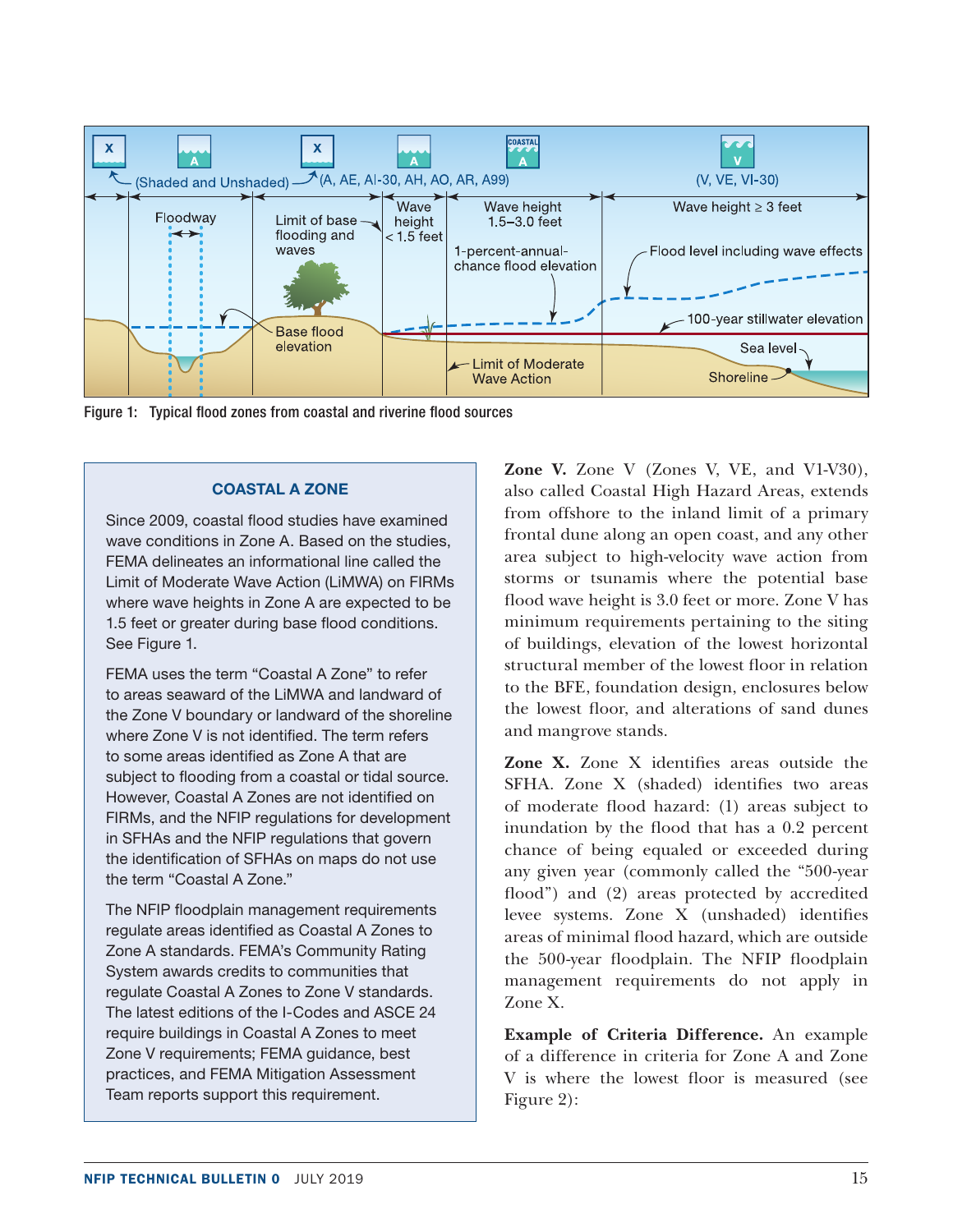- <span id="page-21-0"></span>• In Zone A, the lowest floor (including basement) of a structure must be elevated to or above the BFE.
- In Zone V, the bottom of the lowest horizontal structural member of the lowest floor of a structure (excluding pilings or columns) must be elevated to or above the BFE.



Figure 2: Lowest floor reference point for Zone A (at top of lowest floor) versus Zone V (at bottom of lowest horizontal structural member of lowest floor)

## 4.2 Lowest Floor, Enclosure, and Basement

Under the NFIP:

- The **lowest floor** is defined as "the lowest floor of the lowest enclosed area (including basement). An unfinished or flood resistant enclosure, usable solely for parking of vehicles, building access or storage in an area other than a basement area is not considered a building's lowest floor; *Provided,* that such enclosure is not built so as to render the structure in violation of the applicable non-elevation design requirements of § 60.3" (44 CFR § 59.1).
- An **enclosure** is an area below the lowest floor that is enclosed on all sides by walls.
- A **basement** is defined as "any area of the building having its floor subgrade (below ground level) on all sides" (44 CFR § 59.1).

## 4.3 Substantial Improvement and Substantial Damage

The repair or improvement of buildings presents an opportunity to reduce future flood damage to the structures and to improve their resilience. Local floodplain management regulations based on the NFIP and building codes contain requirements that apply not only to new structures but also to buildings with proposed Substantial Improvements or repair of Substantial Damage (described below).

As part of issuing permits, local officials must review not only proposals for new construction but also for work on existing buildings to determine whether the work constitutes Substantial Improvement or repair of Substantial Damage. If the work is determined to constitute Substantial Improvement or repair of Substantial Damage, the buildings must be brought into compliance with the NFIP requirements for new construction, including the requirement that the lowest floor be elevated to or above the BFE. Meeting this requirement can also be accomplished by demolishing the building followed by constructing a new building that meets the NFIP requirements on the same site or by relocating the building to outside the SFHA. More information on Substantial Improvement and Substantial Damage can be found in FEMA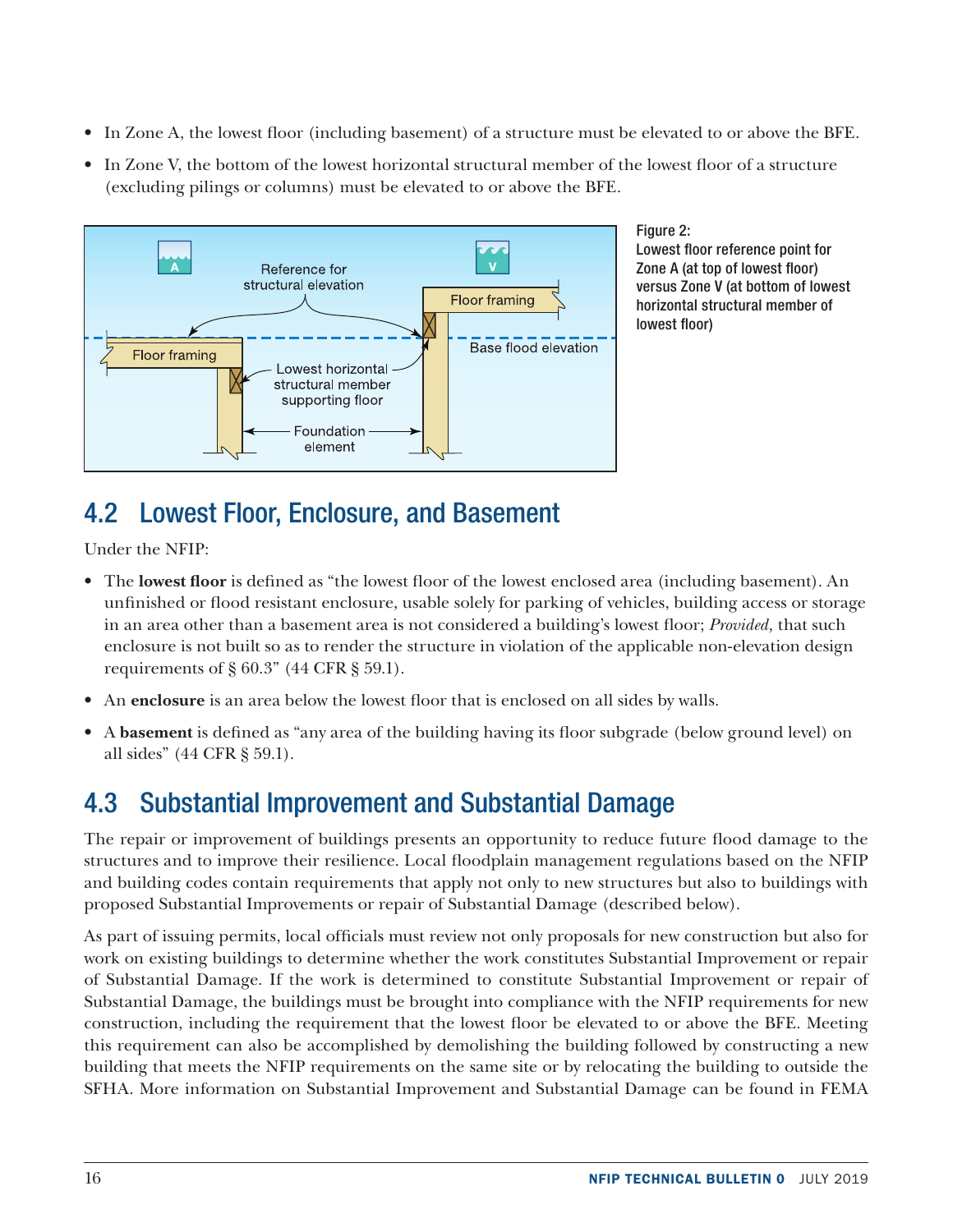<span id="page-22-0"></span>P-758, *Substantial Improvement/Substantial Damage Desk Reference* (2010), and FEMA 213, *Answers to Questions About Substantially Improved/Substantially Damaged Buildings* (2018).

**Substantial Improvement** is defined in 44 CFR § 59.1 as:

… Any reconstruction, rehabilitation, addition, or other improvement of a structure, the cost of which equals or exceeds 50 percent of the market value of the structure before the "start of construction" of the improvement. This term includes structures which have incurred "substantial damage," regardless of the actual repair work performed. The term does not, however, include either:

- (1) Any project for improvement of a structure to correct existing violations of state or local health, sanitary, or safety code specifications which have been identified by the local code enforcement official and which are the minimum necessary to assure safe living conditions or
- (2)Any alteration of a "historic structure," provided that the alteration will not preclude the structure's designation as a "historic structure."

**Substantial Damage** is defined in 44 CFR § 59.1 as "damage of any origin sustained by a structure whereby the cost of restoring the structure to its before-damaged condition would equal or exceed 50 percent of the market value of the structure before the damage occurred." Substantial Damage can have any cause, not just flooding.

Some communities modify the definitions of Substantial Improvement and Substantial Damage requirements in one of two ways: (1) adopting a lower threshold than 50 percent (e.g., 40 percent, 30 percent) or (2) tracking costs of improvements and costs of repairs over a specific period, referred to as "cumulative Substantial Improvement."

## 4.4 Open Foundations in Zone V

Coastal waves and flooding can exert strong hydrodynamic forces on any building element that is exposed to waves or the flow of water. Therefore, open foundation systems that offer minimal resistance to waves and floodwaters passing beneath elevated buildings (e.g., pile and column foundations) are required in Zone V.

The NFIP requires that all new construction and Substantially Improved buildings in Zone V be elevated to or above the BFE on open foundations (pilings, columns, and sometimes shear walls) that allow floodwater and waves to pass beneath the elevated structure. The NFIP further requires that areas below elevated structures remain free of obstructions that would prevent the free flow of coastal floodwater and waves during a base flood event.

#### COASTAL A ZONE WAVE HAZARD

Coastal A Zones are subject to conditions similar to those in Zone V (Coastal High Hazard Areas), including breaking waves, erosion, and scour.

Although the minimum NFIP requirements for Coastal A Zones are the same as Zone A, it is recommended that structures in Coastal A Zones be designed and constructed to Zone V standards.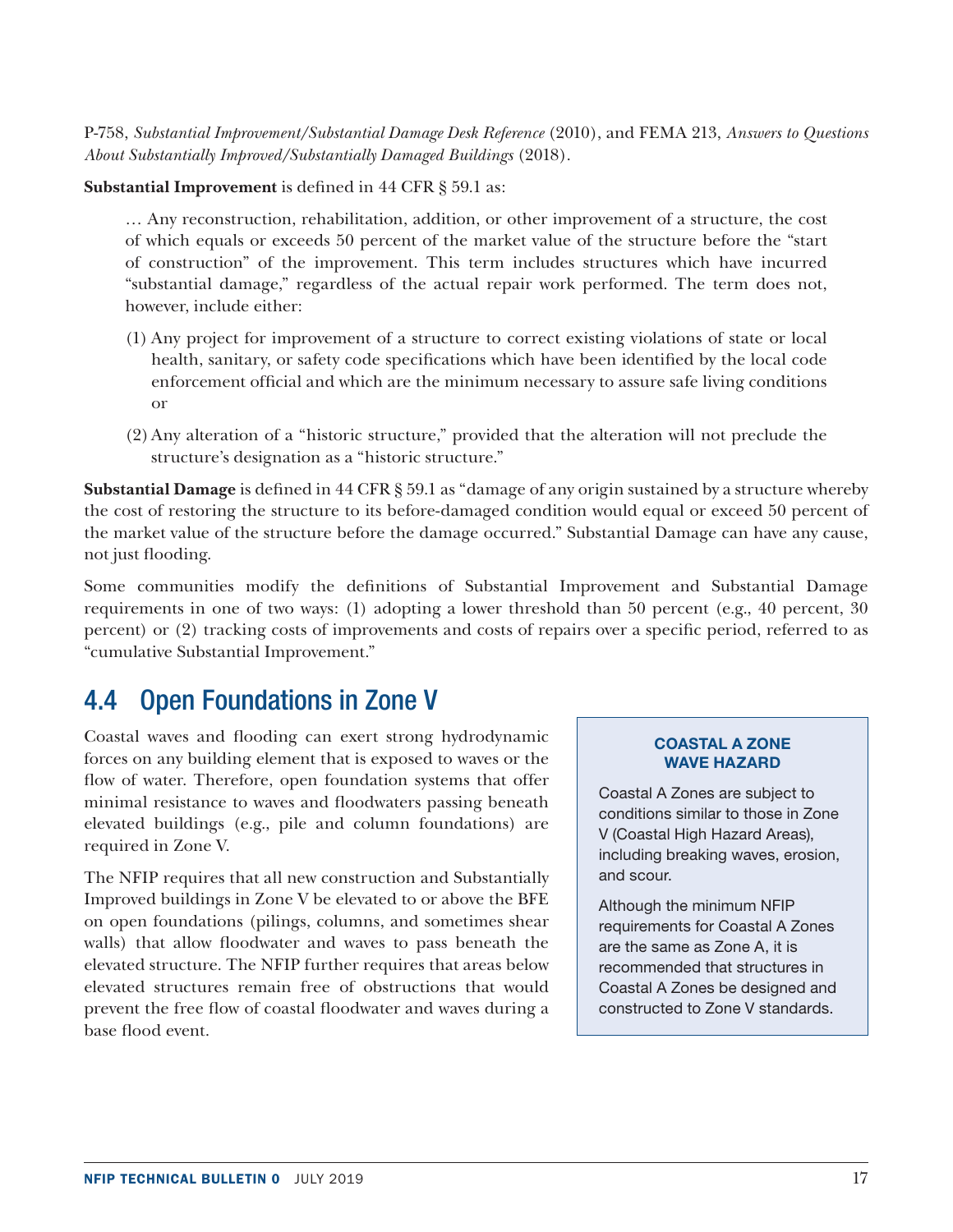## <span id="page-23-0"></span>5 Acronyms and Key Terms

The acronyms and key terms that are used in the Technical Bulletins are defined in Sections 5.1 and 5.2, respectively.

## 5.1 Acronyms Used in the Technical Bulletins

| <b>ACI</b>    | American Concrete Institute                    | <b>IRC</b>    | <b>International Residential Code</b>                           |
|---------------|------------------------------------------------|---------------|-----------------------------------------------------------------|
| <b>ADA</b>    | Americans with Disabilities Act                | LAG           | lowest adjacent grade                                           |
| AF&PA         | American Forest & Paper Association            | <b>LHSM</b>   | lowest horizontal structural member                             |
| <b>ANSI</b>   | <b>American National Standards</b>             | LiMWA         | Limit of Moderate Wave Action                                   |
|               | Institute                                      | <b>LOMC</b>   | Letter of Map Change                                            |
| <b>ASCE</b>   | American Society of Civil Engineers            | <b>LOMR-F</b> | Letter of Map Revision based on fill                            |
| <b>ASME</b>   | American Society of Mechanical                 | <b>MAT</b>    | Mitigation Assessment Team                                      |
|               | Engineers                                      | <b>MRL</b>    | machine room-less traction elevators                            |
| <b>ASTM</b>   | American Society for Testing and<br>Materials  | <b>MSJC</b>   | Masonry Standard Joint Committee                                |
| <b>AWC</b>    | American Wood Council                          | <b>NDS</b>    | National Design Specification                                   |
| <b>BFE</b>    | base flood elevation                           | <b>NEMA</b>   | National Emergency Management                                   |
| <b>CAZ</b>    | <b>Coastal A Zone</b>                          |               | <b>Agency; National Electrical</b><br>Manufacturers Association |
| <b>CCA</b>    | chromated copper arsenate                      | <b>NFIP</b>   | National Flood Insurance Program                                |
| <b>CFR</b>    | Code of Federal Regulations                    | <b>NFPA</b>   | National Fire Protection Association                            |
| <b>CMU</b>    | concrete masonry unit                          | <b>NGVD</b>   | National Geodetic Vertical Datum                                |
| <b>DFE</b>    | design flood elevation                         | oz/ft2        | ounces per square foot                                          |
| <b>EIFS</b>   | <b>Exterior Insulation Finishing System</b>    | <b>PFD</b>    | primary frontal dune                                            |
| <b>FEMA</b>   | <b>Federal Emergency Management</b>            | <b>PWF</b>    | <b>Permanent Wood Foundation</b>                                |
|               | Agency                                         |               | SBX/DOT sodium borate disodium octaborate                       |
| <b>FHBM</b>   | Flood Hazard Boundary Map                      |               | tetrahydrate                                                    |
| <b>FIA</b>    | Federal Insurance Administration               | <b>SEI</b>    | <b>Structural Engineering Institute</b>                         |
| <b>FIMA</b>   | Federal Insurance and Mitigation               | <b>SFHA</b>   | Special Flood Hazard Area                                       |
|               | Administration                                 | <b>SFIP</b>   | <b>Standard Flood Insurance Policy</b>                          |
| <b>FIRM</b>   | Flood Insurance Rate Map                       | <b>SSPC</b>   | <b>Society for Protective Coatings</b>                          |
| <b>FIS</b>    | Flood Insurance Study                          | TB            | <b>Technical Bulletin</b>                                       |
| <b>IBC</b>    | <b>International Building Code</b>             | <b>TPI</b>    | <b>Truss Plate Institute</b>                                    |
| <b>ICC</b>    | <b>International Code Council</b>              | <b>USACE</b>  | U.S. Army Corps of Engineers                                    |
| <b>ICC-ES</b> | <b>ICC Evaluation Service</b>                  | <b>VPL</b>    | vertical platform lift                                          |
| I-Codes       | <b>International Codes</b>                     | <b>WTCA</b>   | Wood Truss Council of America                                   |
| <b>IEBC</b>   | <b>International Existing Building Code</b>    |               |                                                                 |
| <b>IMOA</b>   | <b>International Molybdenum</b><br>Association |               |                                                                 |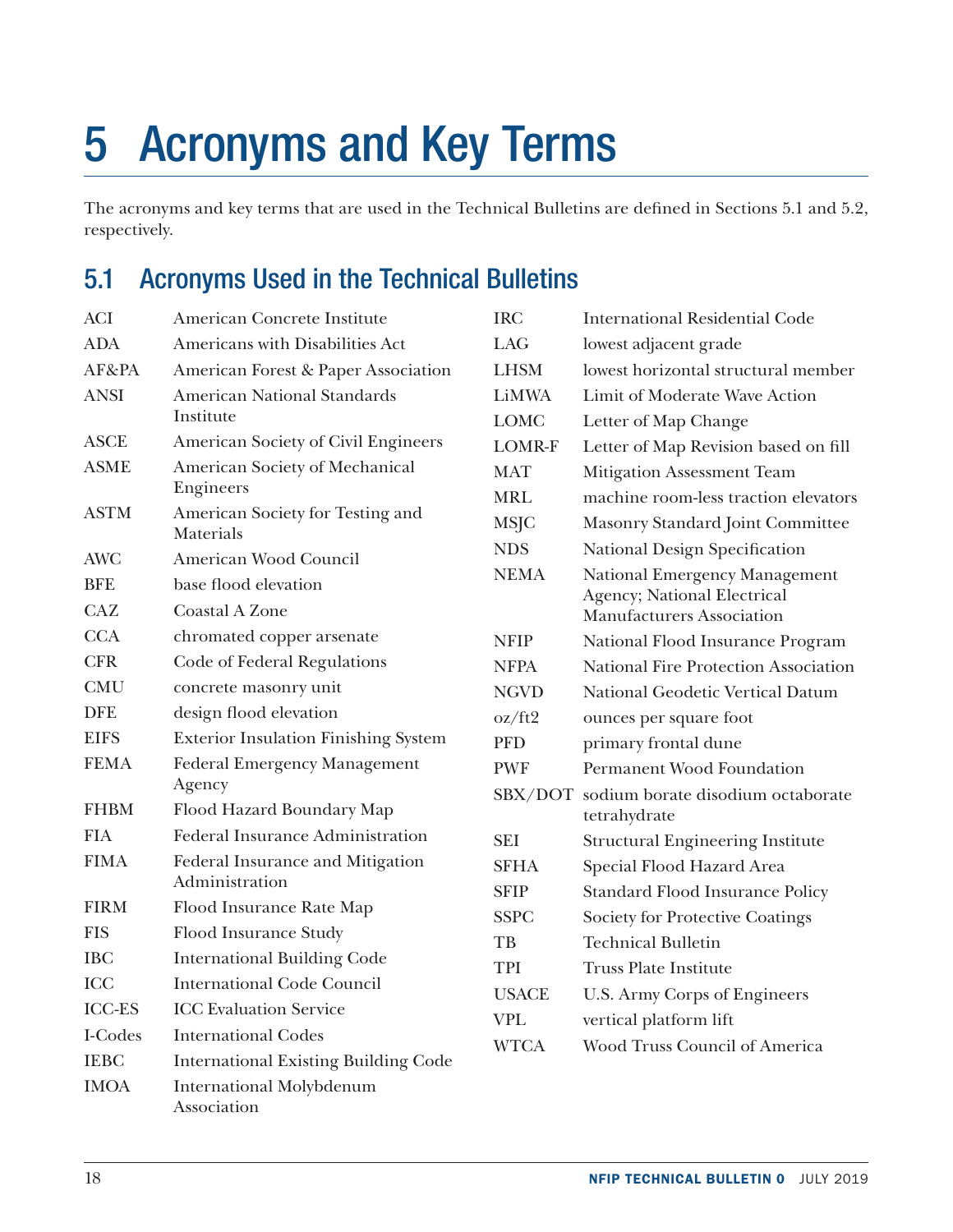### <span id="page-24-0"></span>5.2 Glossary of Terms Used in Technical Bulletins

The quoted material from ASCE 24-14 in this glossary is used with permission.

**Accessory (or appurtenant) structure.** "Structure which is on the same parcel of property as the principal structure to be insured and the use of which is incidental to the use of the principal structure" (44 CFR § 59.1). Detached garages used for parking of vehicles and limited storage and small sheds used for limited storage are considered accessory structures.

#### DEFINITIONS OF TERMS

Readers are cautioned that the definitions of some of the terms that are used in the Technical Bulletins are not the same when used by the NFIP for the purpose of rating flood insurance policies. Definitions specific to NFIP flood insurance can be found in FEMA's *Flood Insurance Manual.*

- **Area of special flood hazard.** "Land in the flood plain within a community subject to a 1 percent or greater chance of flooding in any given year. The area may be designated as Zone A on the Flood Hazard Boundary Map (FHBM). After detailed ratemaking has been completed in preparation for publication of the flood insurance rate map, Zone A usually is refined into Zones A, AO, AH, A1-30, AE, A99, AR, AR/A1-30, AR/AE, AR/AO, AR/AH, AR/A, VO, or V1 30, VE, or V. For purposes of these regulations, the term 'special flood hazard area' is synonymous in meaning with the phrase 'area of special flood hazard' " (44 CFR § 59.1).
- **Base flood.** "Flood having a one percent chance of being equaled or exceeded in any given year" (44 CFR  $\S 59.1$ ).
- **Base flood elevation (BFE).** The computed elevation to which floodwater is anticipated to rise during the base flood, including wave height, relative to the datum specified on the Flood Insurance Rate Map. The BFE is shown on the FIRM for Zones AE, AH, A1–A30, AR, AR/A, AR/AE, AR/A1–A30, V1–V30, and VE. For Zones AR/AH and AR/AO, a depth of flooding is provided for the 1 percent annual chance event. SFHAs without BFEs are identified on FIRMs as Zone A or Zone V. When BFEs are not identified, communities must obtain, review and reasonably use any BFE data available from a Federal, State, or other source.
- **Basement.** "Area of the building having its floor subgrade (below ground level) on all sides" (44 CFR § 59.1). NFIP regulations do not allow basements to extend below the BFE except in dry-floodproofed, non-residential buildings.
- **Breakaway wall.** "A wall that is not part of the structural support of the building and is intended through its design and construction to collapse under specific lateral loading forces without causing damage to the elevated portion of the building or supporting foundation system" (44 CFR § 59.1)
- **Coastal A Zone.** "Area within a special flood hazard area, landward of a V Zone or landward of an open coast without mapped V Zones. In a Coastal A Zone, the principal source of flooding must be astronomical tides, storm surges, seiches, or tsunamis, not riverine flooding. During the base flood conditions, the potential for breaking wave heights shall be greater than or equal to 1.5 feet. The inland limit of the Coastal A Zone is (1) the *Limit of Moderate Wave Action* if delineated on a *FIRM,* or (2) designated by the *authority having jurisdiction"* (ASCE 24-14).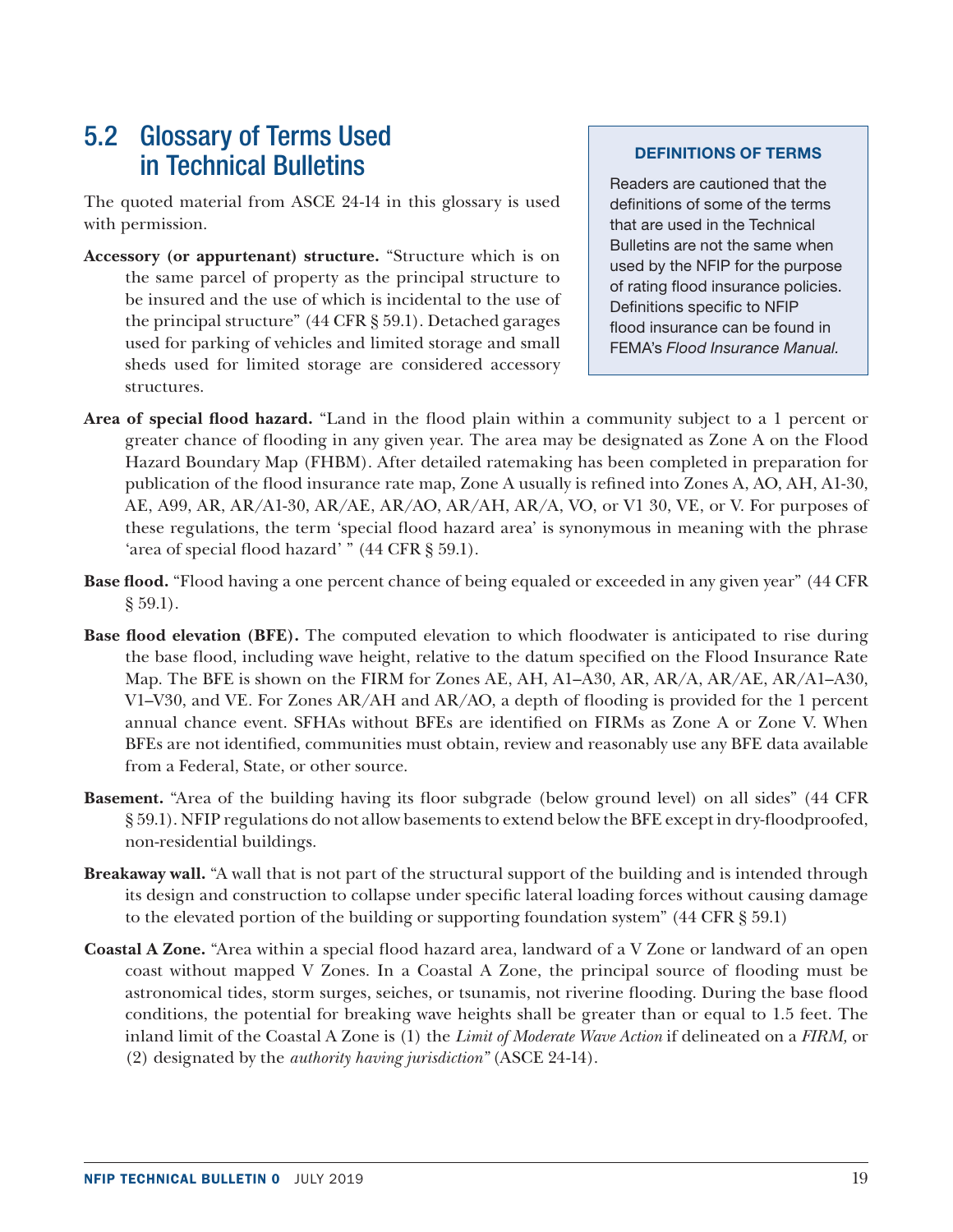- **Coastal High Hazard Area.** "An area of special flood hazard extending from offshore to the inland limit of a primary frontal dune along an open coast and any other area subject to high velocity wave action from storms or seismic sources" (44 CFR § 59.1). The coastal high hazard area is shown on a FIRM or other flood hazard map as Zone V, VO, VE, or V1-V30.
- **Community.** "Any State or area or political subdivision thereof, or any Indian tribe or authorized tribal organization, or Alaska Native village or authorized native organization, which has authority to adopt and enforce floodplain management regulations for the areas within its jurisdiction" (44 CFR § 59.1).
- **Design flood.** "The flood associated with the greater of the following two areas: (1) area within a *floodplain*  subject to a 1% or greater chance of flooding in any year, or (2) area designated as a *flood hazard area* on a *community's flood hazard map* or otherwise legally designated" (ASCE 24-14).
- **Design flood elevation (DFE).** "Elevation of the *design flood,* including *wave height,* relative to the *datum*  specified on the *community's flood hazard map"* (ASCE 24-14). In areas designated as Zone AO, the design flood elevation is the elevation of the highest existing grade of the building's perimeter plus the depth number (in feet) specified on the flood hazard map. In areas designated as Zone AO where a depth is not specified on the map, the depth is taken as equal to 2 feet. The DFE is the locally adopted regulatory flood elevation. If a community regulates based on the FIRM, the DFE is identical to the BFE. If a community chooses to regulate based on a different flood hazard map, a lower frequency flood, or adds freeboard, the DFE must be at least as high as the BFE.
- **Detailing.** Design practice of using structural and architectural drawings and specifications to arrange, configure, and connect structural and nonstructural building components of a building system. Design details convey to the contractor exactly how the structural and nonstructural components of a building should be built.
- **Development.** "Any man-made change to improved or unimproved real estate, including but not limited to buildings or other structures, mining, dredging, filling, grading, paving, excavation or drilling operations or storage of equipment or materials" (44 CFR § 59.1).
- **Elevation Certificate.** An NFIP administrative tool used to document elevation and other information necessary to determine compliance with a community's floodplain management requirements, determine proper insurance premium rates, or support requests for Letters of Map Change (LOMCs).
- **Enclosure or enclosed area.** Area below an elevated building and enclosed by walls on all sides. The NFIP does not explicitly define "enclosure," but it is mentioned in the definition of "lowest floor." Enclosures may be formed by foundation perimeter walls (crawlspace), framed walls, or breakaway walls. Also defined in ASCE 24-14 as the "confined area below the DFE, formed by walls on all sides of the enclosed space."
- **Existing construction (may also be referred to as existing construction/structures).** For the purposes of determining flood insurance rates, structures for which the ''start of construction'' commenced before the effective date of the FIRM or before January 1, 1975, for FIRMs effective before that date. "Existing construction" may also be referred to as "existing structures" (44 CFR § 59.1). Also defined in ASCE 24-14 as "any structure for which the *start of construction* commenced before the effective date of the first *floodplain* management code, ordinance, or standard adopted by the *authority having jurisdiction."*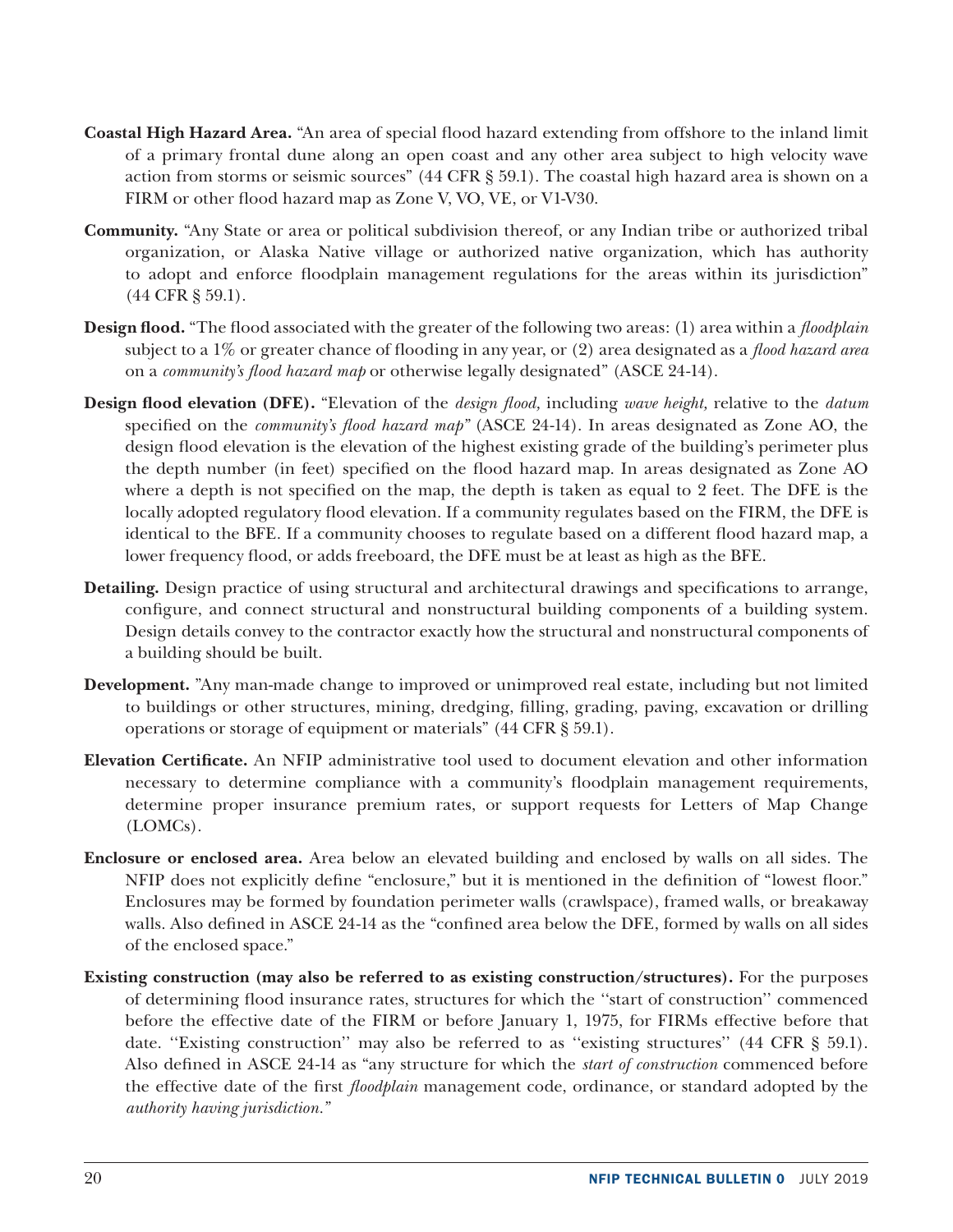- **Flood Hazard Boundary Map (FHBM).** "Official map of a community, issued by the Federal Insurance Administrator, where the boundaries of the flood, mudslide (i.e., mudflow) related erosion areas having special hazards have been designated as Zones A, M and/or E" (44 CFR § 59.1).
- **Flood Insurance Rate Map (FIRM).** "Official map of a community, on which … [FEMA] has delineated both the special hazard areas and the risk premium zones applicable to the community" (44 CFR § 59.1).
- **Flood Insurance Study (FIS) (flood elevation study).** "An examination, evaluation and determination of flood hazards and, if appropriate, corresponding water surface elevations, or an examination, evaluation and determination of mudslide (i.e., mudflow) and/or flood-related erosion hazards" (44 CFR § 59.1). The FIS is the official report provided by FEMA that contains the FIRM, the Flood Boundary and Floodway Map (if applicable), the water surface elevations of the base flood, and supporting technical data.
- **Floodplain or floodprone area.** "Any land area susceptible to being inundated by water from any source" (44 CFR § 59.1).
- **Floodproofing, dry.** "Any combination of structural and non-structural additions, changes, or adjustments to structures which reduce or eliminate flood damage to real estate or improved real property, water and sanitary facilities, structures and their contents" (44 CFR § 59.1). Referred to simply as "flood proofing" in 44 CFR § 59.1. Further defined in ASCE 24-14 as "a combination of measures that results in a *structure,* including the *attendant utilities and equipment,* being water tight, with all elements *substantially impermeable* and with structural components having the capacity to resist flood loads."
- **Floodproofing, wet.** *"Floodproofing* method that relies on the use of *flood damage-resistant materials*  and construction techniques in areas of a *structure* that are below the elevation required by this standard by intentionally allowing those areas to flood" (ASCE 24-14). The NFIP does not define wet floodproofing. Wet floodproofing measures allow areas to flood in such a way that damage to a structure and its contents is minimized by using specific design, construction, and planning measures outlined in Technical Bulletin 7, *Wet Floodproofing Requirements for Structures Located in Special Flood Hazard Areas.*
- **Floodproofing Certificate.** An NFIP administrative tool that documents certification by a registered professional engineer or architect that the design and methods of construction of a nonresidential building are in accordance with accepted practices for meeting a community's floodplain management requirements for floodproofing. This documentation is required for both floodplain management requirements and NFIP flood insurance rating purposes.
- **Flow diversion.** Change in the course of flood flow when it encounters an object or structure. Diversion can be accompanied by an increase in the local flood level and/or flood velocity when the blockage is large relative to the area through which the flow would otherwise pass.
- **Hydrodynamic loads.** "Loads imposed on an object [such as a building or foundation element] by water flowing against and around it" (ASCE 24-14). Examples are positive frontal pressure against the structure, drag effect along the sides, and negative pressure on the downstream side. The magnitude of hydrodynamic load varies as a function of the square of velocity and other factors.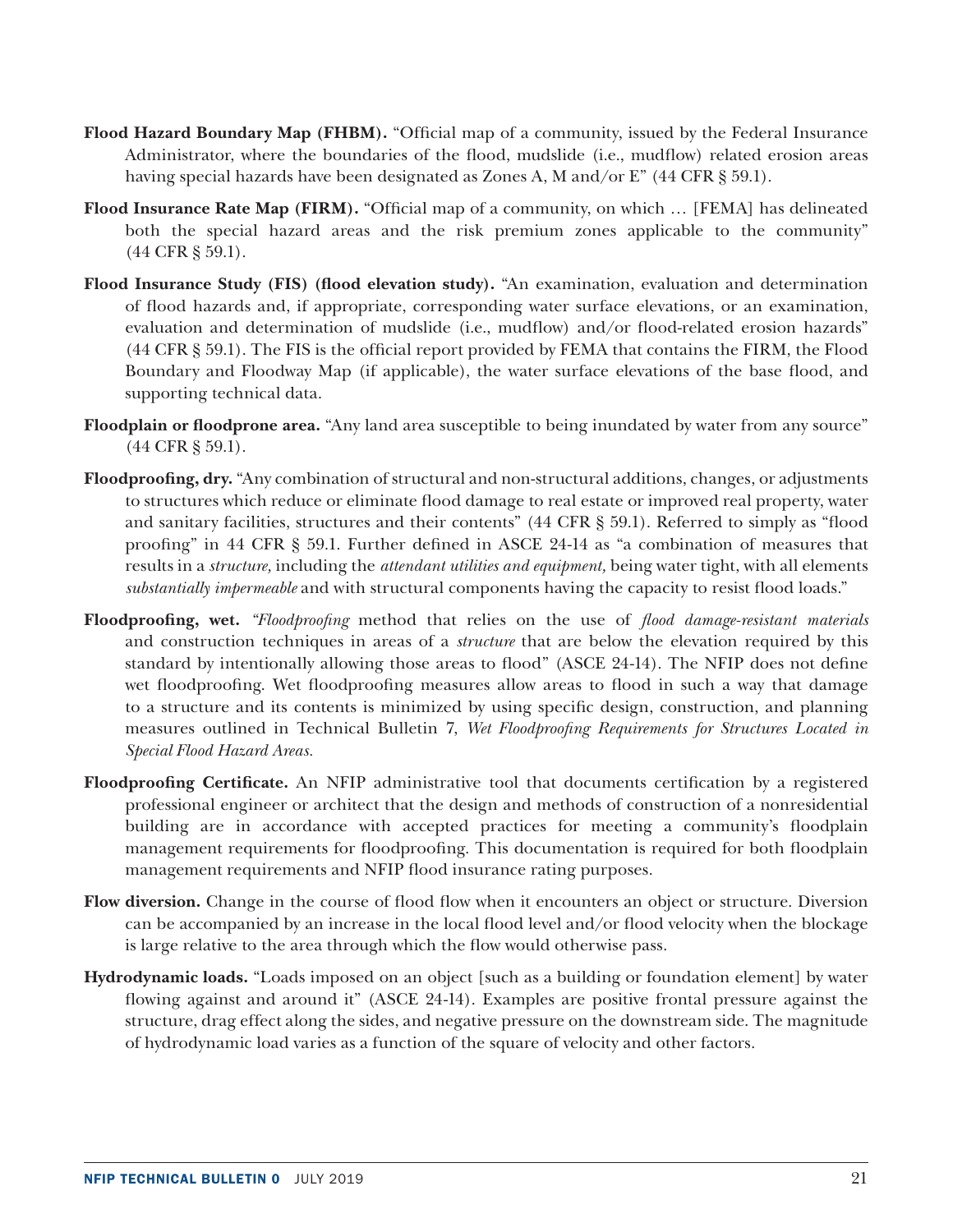- **Hydrostatic loads.** "Loads imposed on an object [or a surface, such as a wall or floor slab] by a standing mass of water" (ASCE 24-14). Hydrostatic loads can be caused by slowly moving masses of water. Hydrostatic load increases as water depth increases.
- **Limit of Moderate Wave Action (LiMWA).** "The inland limit of the area affected by [breaking] waves greater than 1.5 feet" (FEMA Procedure Memorandum No. 50). FEMA began delineating the LiMWA on coastal FIRMs in 2009.
- **Lowest floor.** Lowest floor of the lowest enclosed area of a building, including basement. An unfinished or flood-resistant enclosure that is used solely for parking of vehicles, building access, or storage in an area other than a basement area is not considered a building's lowest floor, provided the enclosure is built in compliance with applicable requirements.
- **Net open area.** Permanently open area of a non-engineered flood opening.
- **New construction (may also be referred to as new construction/structures).** "… For floodplain management purposes, *new construction* means structures for which the *start of construction* commenced on or after the effective date of a floodplain management regulation adopted by a community and includes any subsequent improvements to such structures" (44 CFR § 59.1). Further defined in ASCE 24-14 as "structures for which the *start of construction* commenced on or after the effective date of the first *floodplain* management code, regulation, ordinance, or standard adopted by the *authority having jurisdiction,* including any subsequent improvements to such structures. New construction includes work determined to be *substantial improvement."*
- **Opening, engineered.** Opening used to meet the requirement in 44 CFR  $\S 60.3(c)(5)$  that is "certified by a registered professional engineer or architect" for meeting the requirement in 44 CFR  $\S 60.3(c)(5)$ to "be designed to automatically equalize hydrostatic flood forces on exterior walls by allowing for the entry and exit of floodwaters."
- **Opening, non-engineered.** Opening used to meet the prescriptive requirement in 44 CFR  $\S 60.3(c)(5)$ to provide "a total net area of not less than one square inch for every square foot of enclosed area subject to flooding."
- **Primary frontal dune.** "A continuous or nearly continuous mound or ridge of sand with relatively steep seaward and landward slopes immediately landward and adjacent to the beach and subject to erosion and overtopping from high tides and waves during major coastal storms. The inland limit of the primary frontal dune occurs at the point where there is a distinct change from a relatively steep slope to a relatively mild slope" (44 CFR § 59.1).
- **Registered design professional.** Individual who is registered or licensed to practice his or her design profession (e.g., architect, engineer, land surveyor) as defined by the statutory requirements of the professional registration laws of the State or jurisdiction in which a project is to be constructed.
- **Special Flood Hazard Area (SFHA).** Referred to as "area of special flood hazard." "Land in the flood plain within a community subject to a 1 percent or greater chance of flooding in any given year. The area may be designated as Zone A on the FHBM. After detailed ratemaking has been completed in preparation for publication of the flood insurance rate map, Zone A usually is refined into Zones A, AO, AH, A1-30, AE, A99, AR, AR/A1-30, AR/AE, AR/AO, AR/AH, AR/A, VO, or V1-30, VE, or V. For purposes of these regulations, the term 'special flood hazard area' is synonymous in meaning with the phrase 'area of special flood hazard'" (44 CFR § 59.1).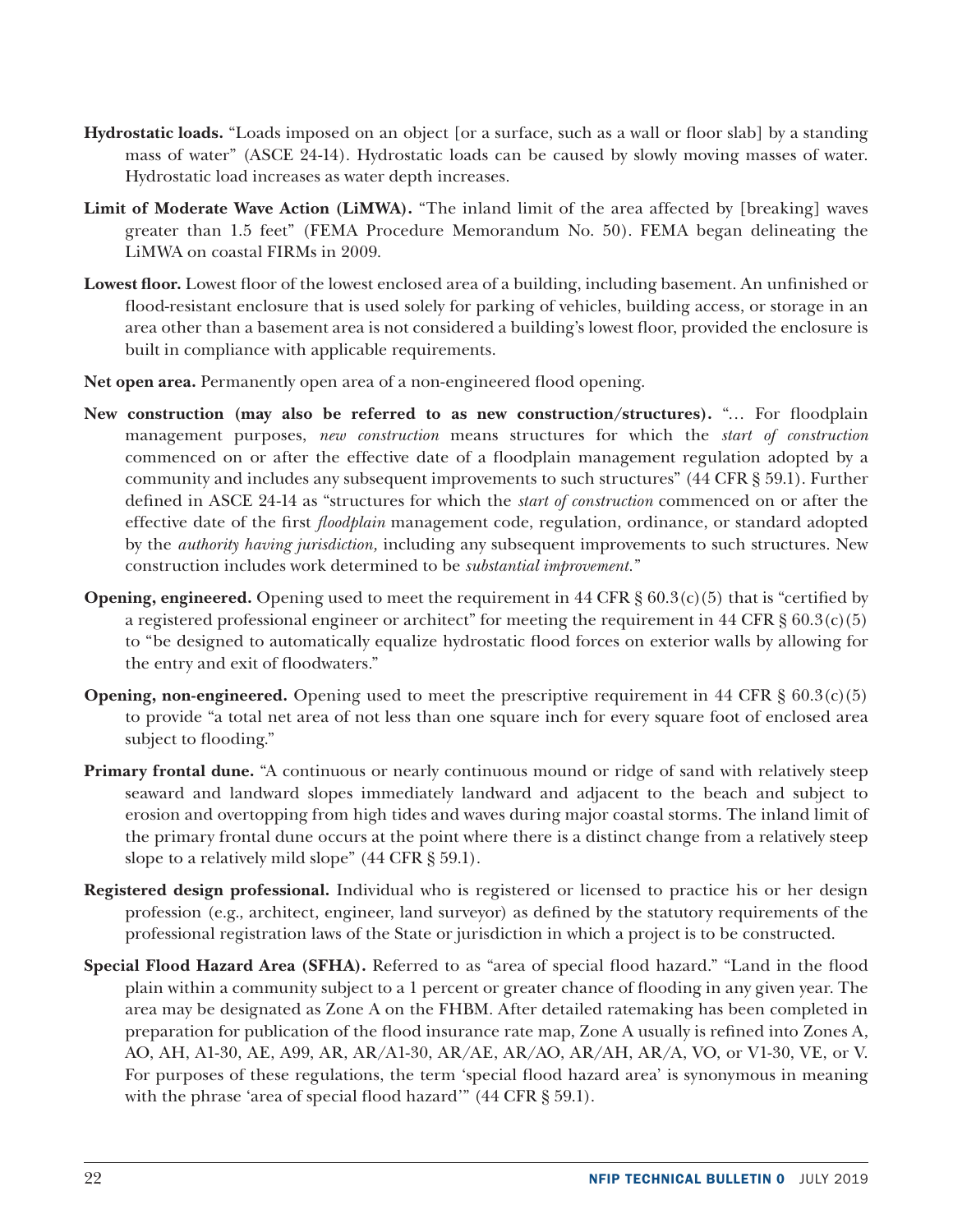- **Standard residential garage door.** A door, typically up to 18 feet wide by up to 8 feet tall, intended for use in a residential garage for vehicular access and normally expected to be operated less than 1,500 cycles per year.
- **Structure.** For floodplain management purposes, "a walled and roofed building, including a gas or liquid storage tank, that is principally above ground, as well as a manufactured home" (44 CFR § 59.1).
- **Substantial Damage.** "Damage of any origin sustained by a structure whereby the cost of restoring the structure to its before damaged condition would equal or exceed 50 percent of the market value of the structure before the damage occurred" (44 CFR § 59.1).
- **Substantial Improvement.** Any reconstruction, rehabilitation, addition, or other improvement of a structure, the cost of which equals or exceeds 50 percent of the market value of the structure before the "start of construction" of the improvement. This term includes structures that have incurred "substantial damage," regardless of the actual repair work performed. The term does not, however, include either:
	- (1) Any project for improvement of a structure to correct existing violations of state or local health, sanitary, or safety code specifications which have been identified by the local code enforcement official and which are the minimum necessary to assure safe living conditions or
	- (2) Any alteration of a "historic structure," provided that the alteration will not preclude the structure's continued designation as a "historic structure" (44 CFR § 59.1).
- **Variance.** "Grant of relief by a community from the terms of a flood plain management regulation" (44 CFR § 59.1).
- **Wave reflection.** Return or redirection of a wave striking an object.
- **Wave runup.** "Rush of wave water running up a slope or *structure"* (ASCE 24-14). Wave runup occurs as waves break and run up beaches, sloping surfaces, and vertical surfaces.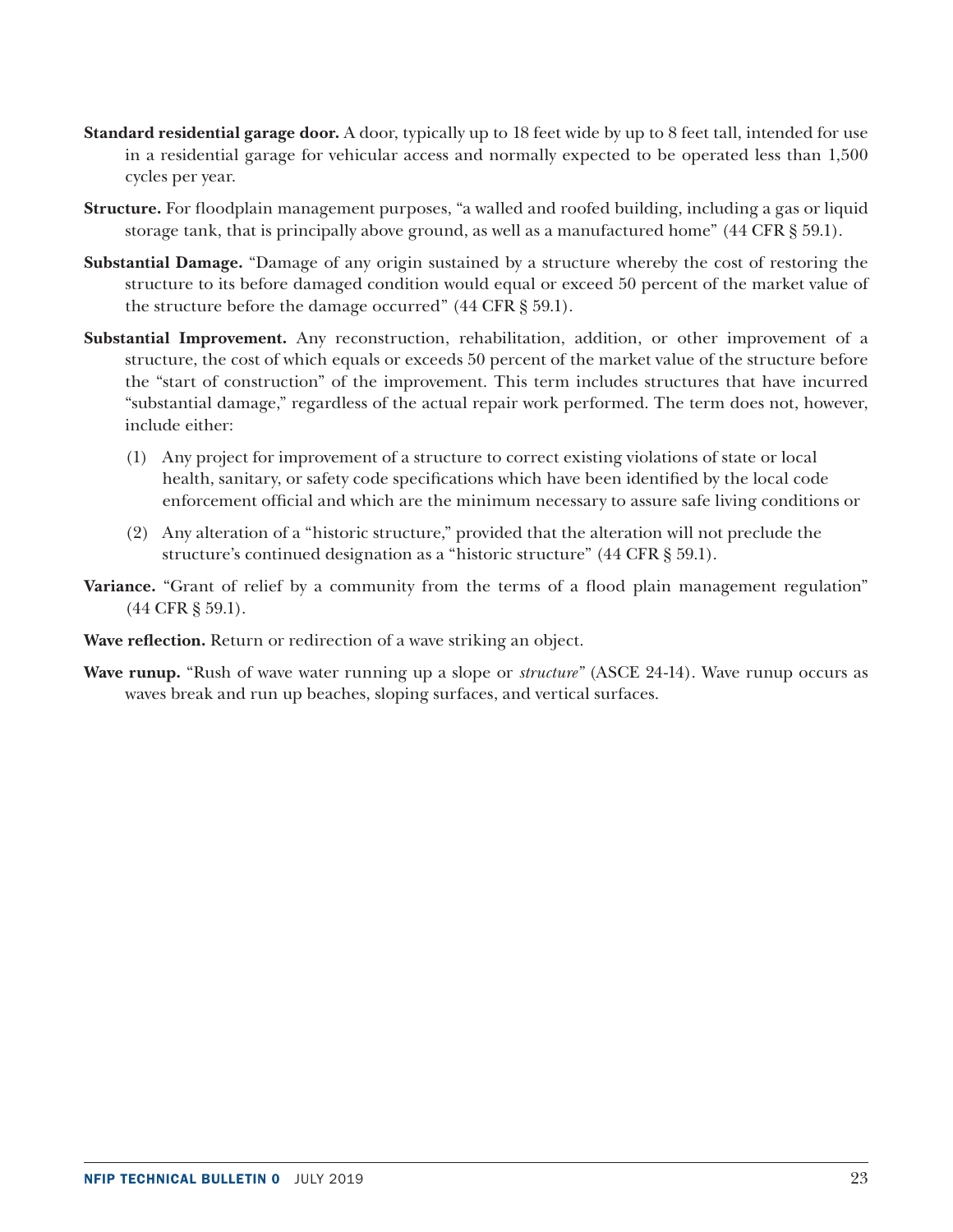## <span id="page-29-0"></span>6 Supplemental Information

## 6.1 How to Obtain Technical Bulletins

Download Technical Bulletins at no charge from the FEMA website at [https://www.fema.gov/](https://www.fema.gov/nfip-technical-bulletins) [nfip-technical-bulletins](https://www.fema.gov/nfip-technical-bulletins).

Order Technical Bulletins at no charge from the FEMA Publications Warehouse by:

- Calling 1-800-480-2520, Monday through Friday between 8 a.m. and 5 p.m. Eastern
- Faxing a request to 1-719-948-9724
- Sending an email to [FEMApubs@gpo.gov](mailto:FEMApubs@gpo.gov)

## 6.2 How to Submit Comments on the Technical Bulletins

FEMA welcomes your comments and recommendations on the Technical Bulletins and may include, for example:

- Requests for clarifications of the guidance in the Technical Bulletins
- Requests for additional guidance
- Recommendations for new Technical Bulletins

Send your comments to:

DHS/FEMA ATTN: Federal Insurance and Mitigation Administration, Risk Management Directorate – Building Science Branch 400 C Street, S.W., Sixth Floor Washington, DC 20472-3020

## 6.3 How to Get More Information

For questions on any of the Technical Bulletins, email the Building Science Helpline at [FEMA](mailto:FEMA-buildingsciencehelp@fema.dhs.gov)[buildingsciencehelp@fema.dhs.gov](mailto:FEMA-buildingsciencehelp@fema.dhs.gov) or call 1-866-927-2104.

For additional guidance on NFIP regulatory requirements, contact your NFIP State Coordinating Agency ([www.floods.org\)](http://www.floods.org) or the FEMA Regional office in your Region (see Section 6.4).

## 6.4 FEMA Regional Offices

The locations of FEMA Headquarters and the 10 FEMA Regional Offices are shown in Figure 3, and addresses and telephone numbers are listed in Table 3. Staff members of the FEMA Regional Offices for your area can provide you with more information about the NFIP and Technical Bulletins.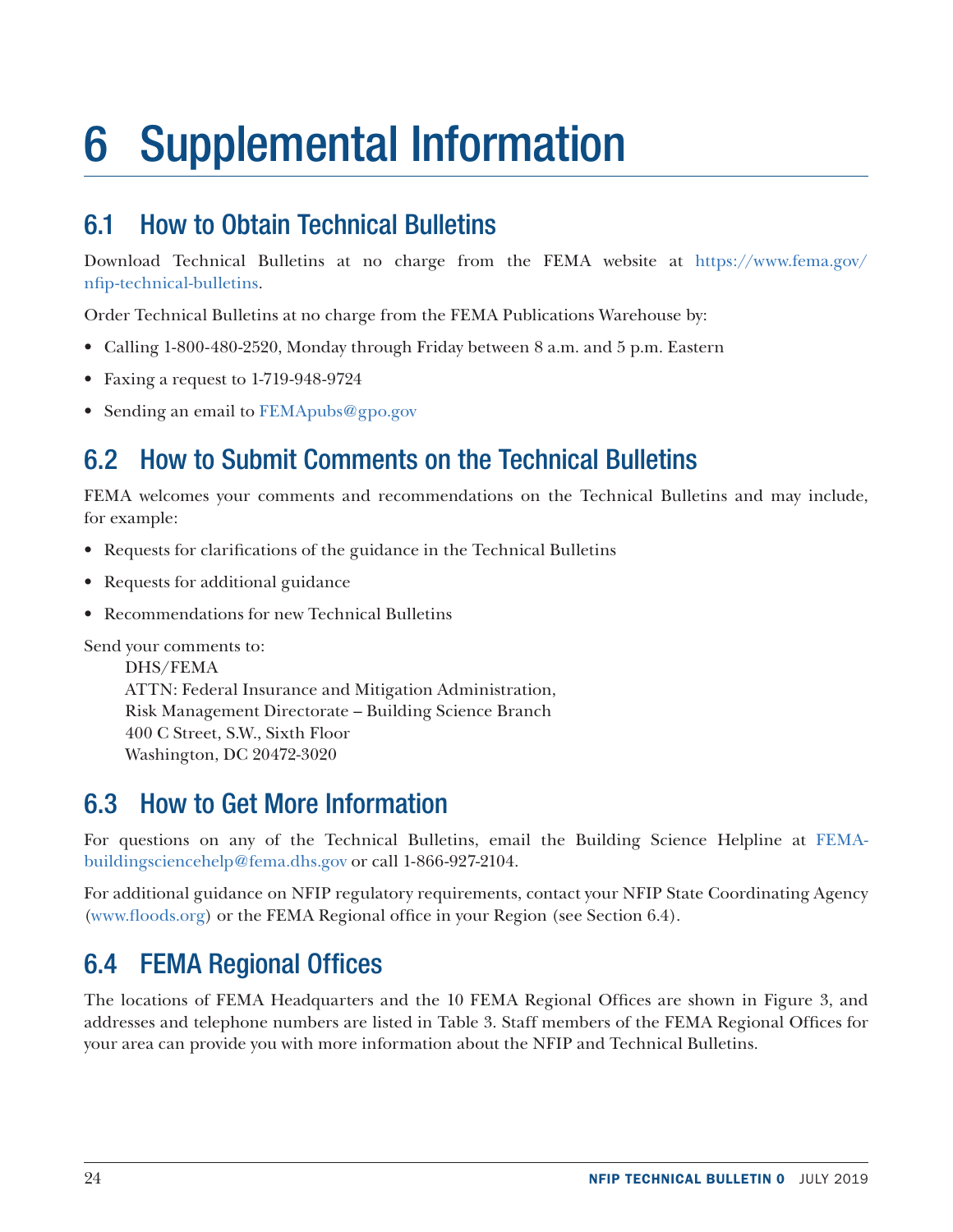<span id="page-30-0"></span>

Figure 3: Locations of FEMA Headquarters and 10 FEMA Regional Offices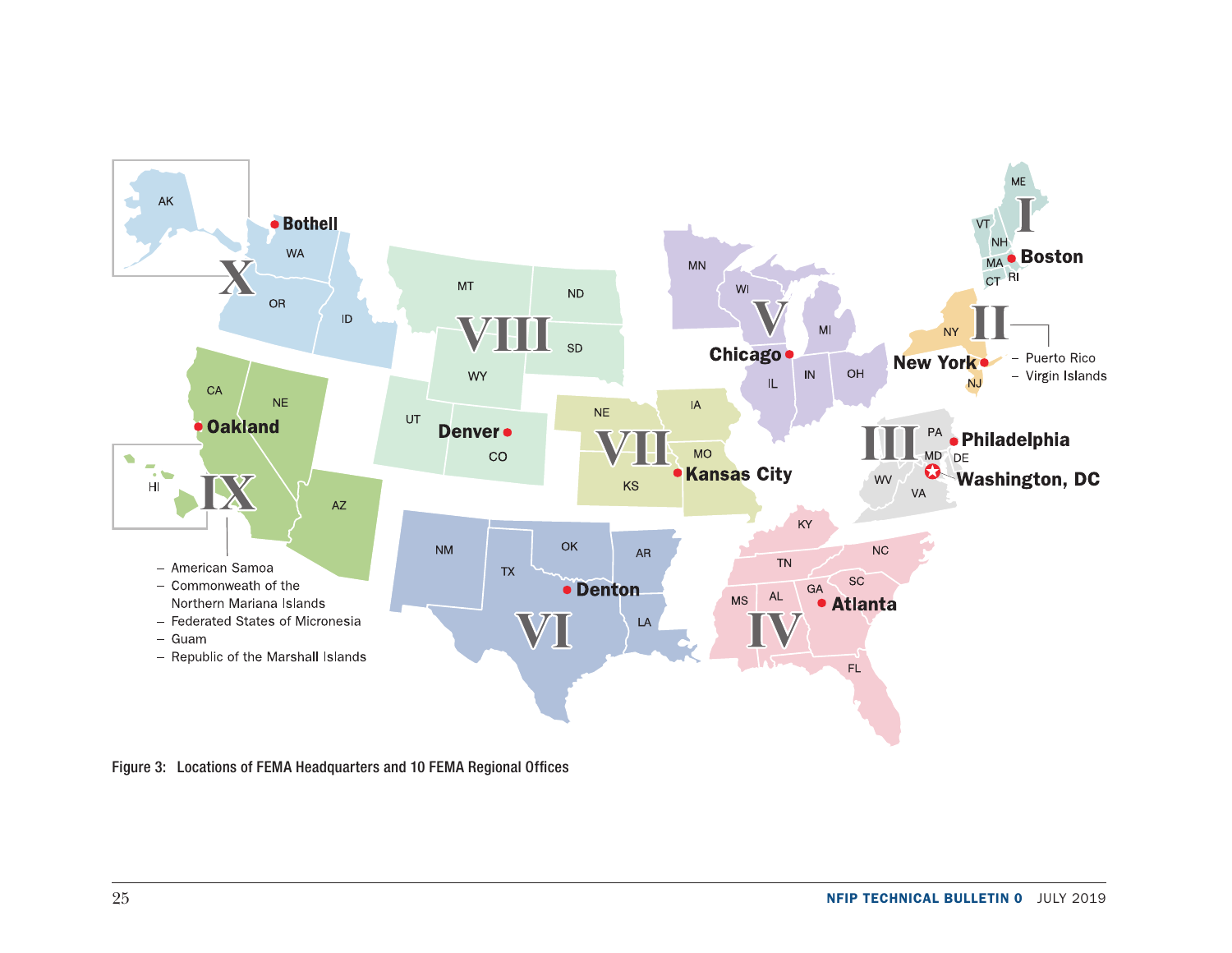| HQ / Region                 | <b>States/Territories</b>                                                                                                                                                                    | <b>Address</b>                                                                         | Phone No.                                                |
|-----------------------------|----------------------------------------------------------------------------------------------------------------------------------------------------------------------------------------------|----------------------------------------------------------------------------------------|----------------------------------------------------------|
| FEMA / FIMA<br>Headquarters | $\overline{\phantom{0}}$                                                                                                                                                                     | 400 C Street, S.W.<br>Washington, DC 20472-3020                                        | 202-646-2500<br>800-621-FEMA (3362)<br>TTY: 800-462-7585 |
| Region I                    | Connecticut, Maine,<br>Massachusetts, New<br>Hampshire, Rhode Island,<br>Vermont                                                                                                             | 99 High Street<br>Boston, MA 02110                                                     | 877-336-2734                                             |
| Region II                   | New Jersey, New York, Puerto<br>Rico, Virgin Islands                                                                                                                                         | One World Trade Center<br>52nd Floor<br>New York, NY 10007-0101                        | 212-680-3600                                             |
| Region III                  | Washington, D.C., Delaware,<br>Maryland, Pennsylvania,<br>Virginia, West Virginia                                                                                                            | 615 Chestnut Street<br>One Independence Mall, 6th Floor<br>Philadelphia, PA 19106-4404 | 215-931-5500                                             |
| Region IV                   | Alabama, Florida, Georgia,<br>Kentucky, Mississippi, North<br>Carolina, South Carolina,<br><b>Tennessee</b>                                                                                  | 3003 Chamblee Tucker Road<br>Atlanta, GA 30341-4112                                    | 770-220-5200                                             |
| Region V                    | Illinois, Indiana, Michigan,<br>Minnesota, Ohio, Wisconsin                                                                                                                                   | 536 South Clark Street, Sixth Floor<br>Chicago, IL 60605-1521                          | 312-408-5500                                             |
| <b>Region VI</b>            | Arkansas, Louisiana, New<br>Mexico, Oklahoma, Texas                                                                                                                                          | <b>Federal Regional Center</b><br>800 North Loop 288<br>Denton, TX 76209-3698          | 940-898-5399                                             |
| <b>Region VII</b>           | Iowa, Kansas, Missouri,<br>Nebraska                                                                                                                                                          | 9221 Ward Parkway, Suite 300<br>Kansas City, MO 64114-3372                             | 816-283-7061                                             |
| <b>Region VIII</b>          | Colorado, Montana, North<br>Dakota, South Dakota, Utah,<br>Wyoming                                                                                                                           | Denver Federal Center<br>Building 710, Box 25267<br>Denver, CO 80255-0267              | 303-235-4800                                             |
| Region IX                   | Arizona, California, Hawaii,<br>Nevada, American Samoa,<br>Commonwealth of the Northern<br>Mariana Islands, Federated<br>States of Micronesia, Guam,<br>Republic of the Marshall<br>Islands, | 1111 Broadway, Suite 1200<br>Oakland, CA 94607-4052                                    | 510-627-7100<br>Pacific Area Office:<br>808-851-7900     |
| Region X                    | Alaska, Idaho, Oregon,<br>Washington                                                                                                                                                         | <b>Federal Regional Center</b><br>130 228th Street, SW<br>Bothell, WA 98021-8627       | 425-487-4600                                             |

<span id="page-31-0"></span>

|  |  | Table 3: FEMA Headquarters and Regional Office Contact Information |  |  |  |  |  |  |
|--|--|--------------------------------------------------------------------|--|--|--|--|--|--|
|--|--|--------------------------------------------------------------------|--|--|--|--|--|--|

Other Federal agencies that provide floodplain management assistance include the U.S. Army Corps of Engineers and the U.S. Soil Conservation Service. For their nearest locations, see [http://www.usace.army.](http://www.usace.army.mil/Locations.aspx) [mil/Locations.aspx](http://www.usace.army.mil/Locations.aspx) and [http://www.nrcs.usda.gov/wps/portal/nrcs/sitenav/soils/states/.](http://www.nrcs.usda.gov/wps/portal/nrcs/sitenav/soils/states/)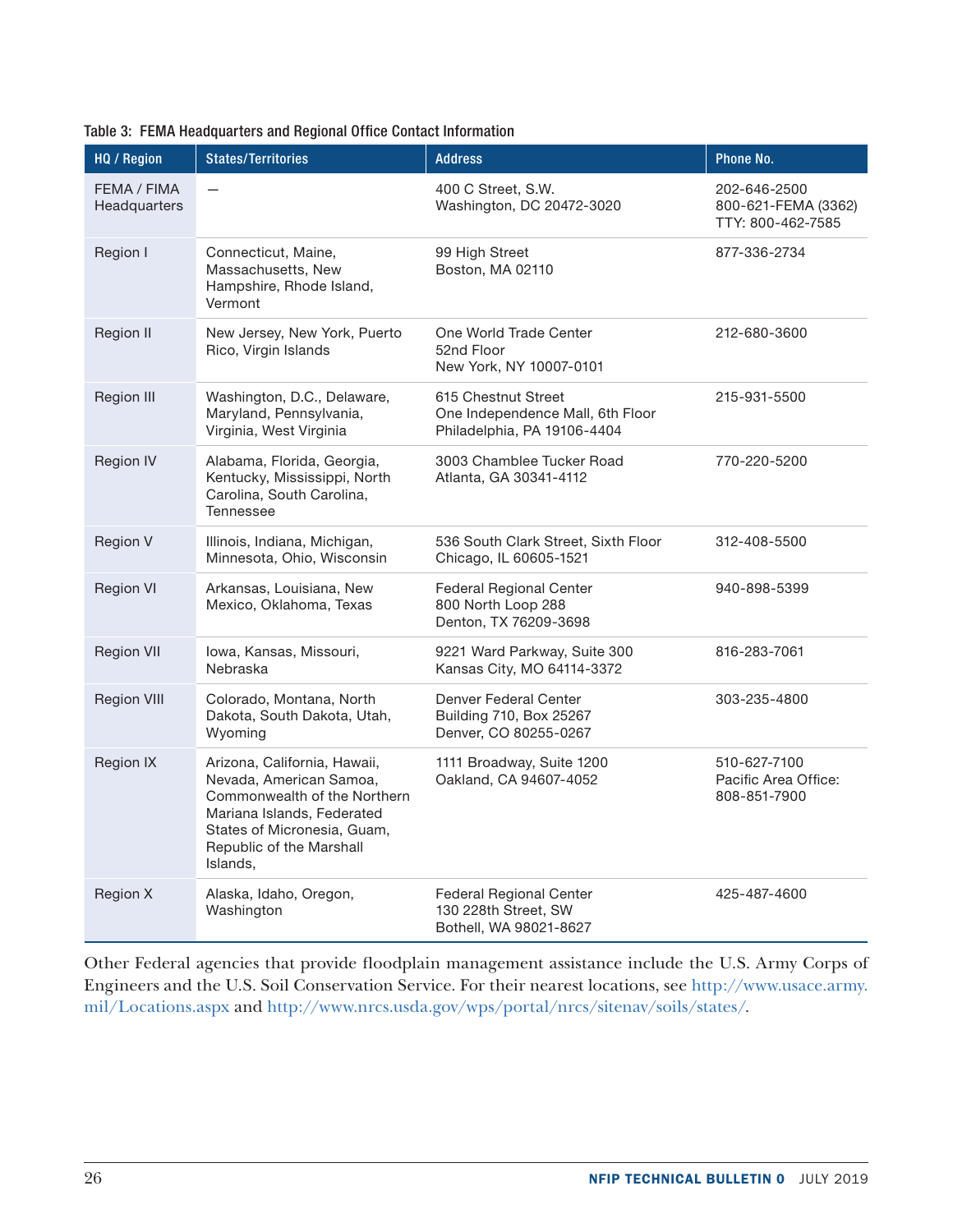## <span id="page-32-0"></span>7 Index of Key Words and Subjects in the Technical Bulletins

The numbers in the index indicate the Technical Bulletin number.

accessory structures, 1, 5, 7 basement foundation, with lowest openings at the BFE, 10 below-grade parking garage, considered a basement, 6 garage, defined, 6 in Zone A and Zone V, when allowed, requirements for, 6 best practices for corrosion resistance, 8 best practices for crawlspace foundations in the SFHA, 11 bracing, see foundation, bracing breakaway wall failure modes, 9 in Zone V, made of flood damage-resistant materials, 2, 9 insurance considerations, 9 NFIP regulatory requirements, 9 specifications for NFIP-compliant construction, 9 breaking wave, impact on vertical surface, 9 bulkheads, as possible obstructions in Zone V, 5 community permitting, administrative options for, 10 continuous load path, importance of selecting proper connectors and fasteners, 8 corrosion classes of building exposure to, 8 causes of, 8 control of, 8 identifying high-risk buildings, 8 light gauge metal connectors, 8 planning for, 8 rates of, 8 corrosion-resistant materials for metal connectors and fasteners, 8 crawlspace foundation, 10, 11

NFIP requirements for construction, 11 decks and patios, as possible obstructions in Zone V, 5 detached garages, elevation requirement in Zone V, 5 drainage considerations, 5, 11 dry floodproofing, 3 elevators attached to or underneath Zone V structures, 5 components, location of in relation to the BFE, 4 electrical equipment, location of in relation to the BFE, 4 insurance considerations, 4 types of, 4 enclosed areas, 1, 2, 4, 5, 9 fill areas where prohibited, 5, 10 as obstruction beneath buildings in Zone V, 5 placed to remove land from the SFHA, 10 proper placement of, 10 float switch, use of in flood areas (for elevator cab), 4 flood forces on buildings, 1, 3, 4, 5, 9, 10, 11 flood insurance considerations, 1, 2, 3, 4, 5, 6, 7, 9, 10, 11 flood damage-resistant elevator components, use of, 4 flooring materials, 2 materials, 2, 8, 11 materials, classifications, 2 wall and ceiling materials, 2 floodproofing below-grade parking beneath non-residential buildings, design requirements for, 6 certificate, non-residential, 3 Emergency Operations Plan, minimum acceptable, 3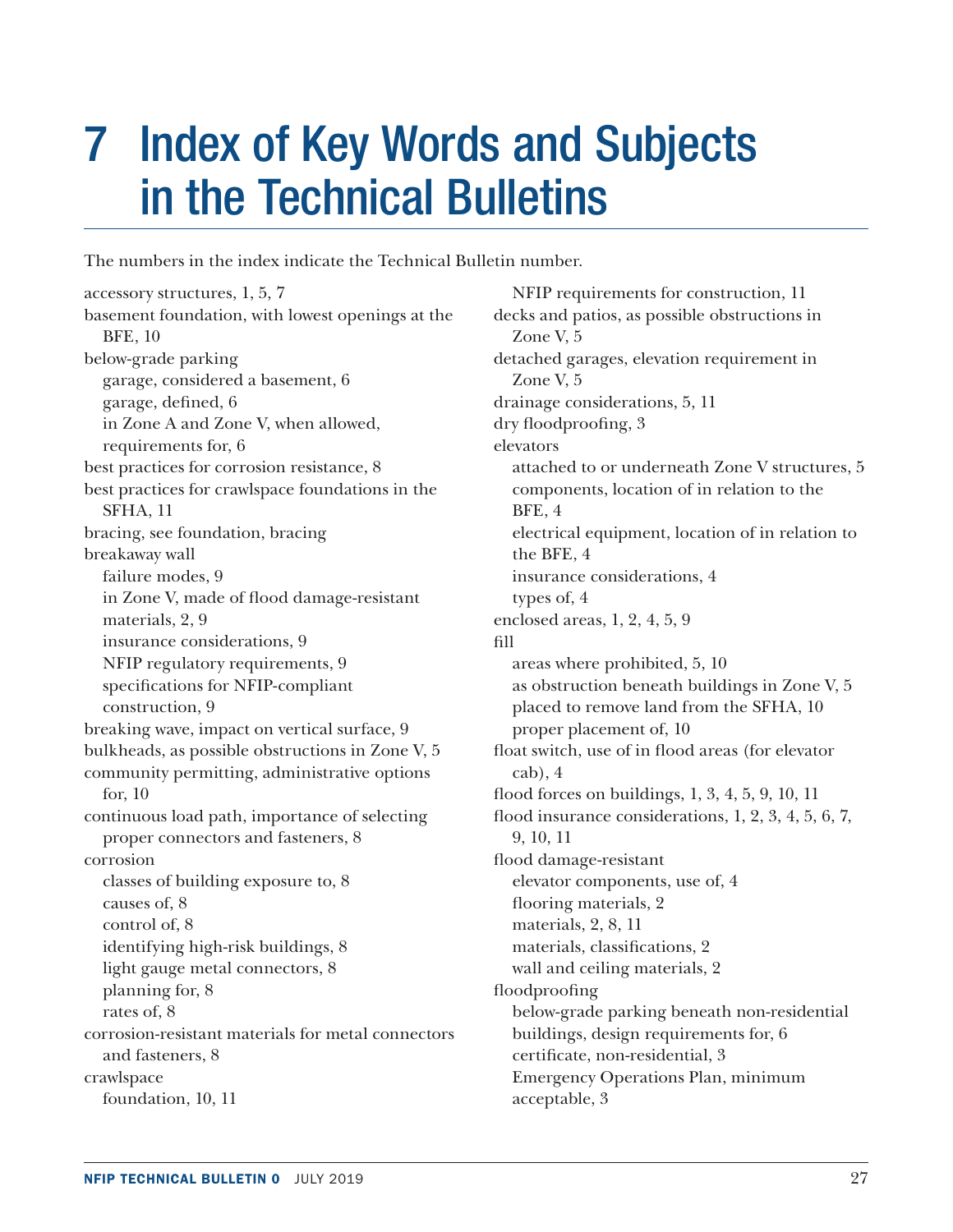Inspection and Maintenance Plan, 3 recognition of for insurance rating purposes, 3, 6 foundation bracing, as possible obstructions in Zone V, 5 flood risk, summary table, 10 in Zone A, 1 openings in Zone A, size, how to calculate, 1 vents, 1 freeboard, recommendations, 3, 10 free of obstruction definition of, 5 designing a foundation system in Zone V, 5 requirements in Zone V, 5 functionally dependent use, 7 galvanizing, 8 garage doors, 1, 5, 7, 9 to meet the openings requirement, 1 garages attached to non-residential structures, 7 attached to residential buildings, 1, 7 below-grade, 6 detached from structures, 7 grade beams, as possible obstructions in Zone V, 5 high hazard area, safety and access in, 3, 5 historic buildings, 7 hydrodynamic forces, 1, 3, 4, 5, 6, 9, 11 hydrostatic forces, 1,3, 4, 6, 10, 11 hydrostatic loads, equalized by openings, 1 hydrostatic pressure, how to relieve, 1 insect screening, for below building enclosures, 1, 9 insurance coverage for basement flooding, restrictions, 10 lattice work, for below-building enclosures, 9 lattice work in Zone V, made of flood-resistant materials, 2 lowest floor, definition of, 1, 3 non-residential floodproofing certificate, how to fill out, 3

openings for foundations in Zone A, 1 pre-engineered below-grade crawlspace foundation guidance, 11 pools, see swimming pools preservative-treated wood, chemicals used and corrosion, 2, 8 professional certification, 5, 10 sample form, 10 reasonably safe from flooding defined, 10 NFIP regulations concerning, 10 requirements, additional for below-grade crawlspaces, 11 safety factor for foundation openings, 1 salt spray from breaking waves, 8 screening in Zone V, made of flood-resistant materials, 2 shear walls, 5 slabs-on-grade 5, 10 spas in Zone V, 5 stem wall foundation, 1, 10 substantially impermeable, 3 Substantial Damage, foundation wall openings requirement, 1 Substantial Improvement, foundation wall openings requirement, 1 sump pump, requirements, 3,10 swimming pools in Zone V, 5 U.S. Army Corps of Engineers, Flood Proofing Regulations (1995), 2 utilities, access, and ventilation openings, 3, 5, 11 variances from NFIP requirements, 7 issuance in designated floodways, 7 wet floodproofing allowable structures and uses, 7 definition of, 7 engineering considerations, 7 flood insurance implications, 7 planning considerations, 7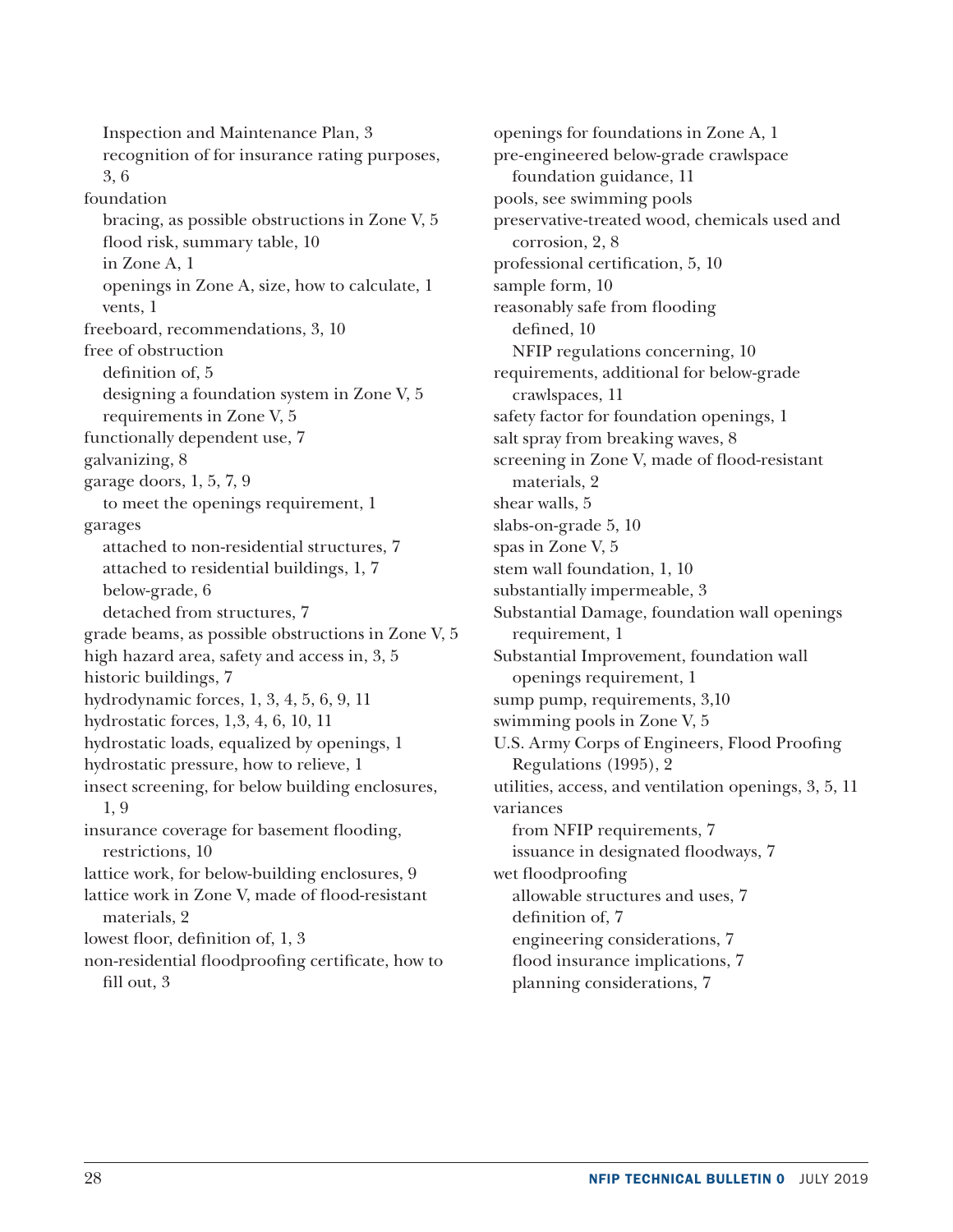## 8 References

Section 8.1 lists the references that are cited in this Technical Bulletin. Section 8.2 lists additional resources related to NFIP requirements.

### 8.1 References

- ASCE/SEI (American Society of Civil Engineers / Structural Engineering Institute). 2014. *Flood Resistant Design and Construction.* ASCE/SEI 24-14. Available at [https://ascelibrary.org/doi/](https://ascelibrary.org/doi/book/10.1061/9780784413791) [book/10.1061/9780784413791](https://ascelibrary.org/doi/book/10.1061/9780784413791).
- FEMA (Federal Emergency Management Agency). Various. *Flood Insurance Manual*. Available at [https://](https://www.fema.gov/flood-insurance-manual) [www.fema.gov/flood-insurance-manual](https://www.fema.gov/flood-insurance-manual).
- FEMA. Various. NFIP Technical Bulletins. Current editions available at [https://www.fema.gov/](https://www.fema.gov/nfip-technical-bulletins) [nfip-technical-bulletins.](https://www.fema.gov/nfip-technical-bulletins)
	- *Non-Residential Floodproofing Requirements and Certification for Buildings Located in Special Flood Hazard Areas.* Technical Bulletin 3.
	- *Wet Floodproofing Requirements for Structures Located in Special Flood Hazard Areas.* Technical Bulletin 7.
- FEMA. 2010. *Substantial Improvement/Substantial Damage Desk Reference.* FEMA P-758. Available at [https://](https://www.fema.gov/media-library/assets/documents/18562) [www.fema.gov/media-library/assets/documents/18562.](https://www.fema.gov/media-library/assets/documents/18562)
- FEMA. 2018. *Answers to Questions About Substantially Improved/Substantially Damaged Buildings.* FEMA 213. Available at [https://www.fema.gov/media-library/assets/documents/169099.](https://www.fema.gov/media-library/assets/documents/169099)
- ICC (International Code Council). 2018. *International Building Code.* Available at <https://www.iccsafe.org/>.
- ICC. 2018. *International Existing Building Code.* Available at <https://www.iccsafe.org/>.
- ICC. 2018. *International Residential Code.* Available at <https://www.iccsafe.org/>.
- ICC and FEMA. 2014. *Reducing Flood Losses Through the International Codes: Coordinating Building Codes and Floodplain Management Regulations, 4th Edition.* Available at [https://www.fema.gov/media-library/](https://www.fema.gov/media-library/assets/documents/96634) [assets/documents/96634](https://www.fema.gov/media-library/assets/documents/96634).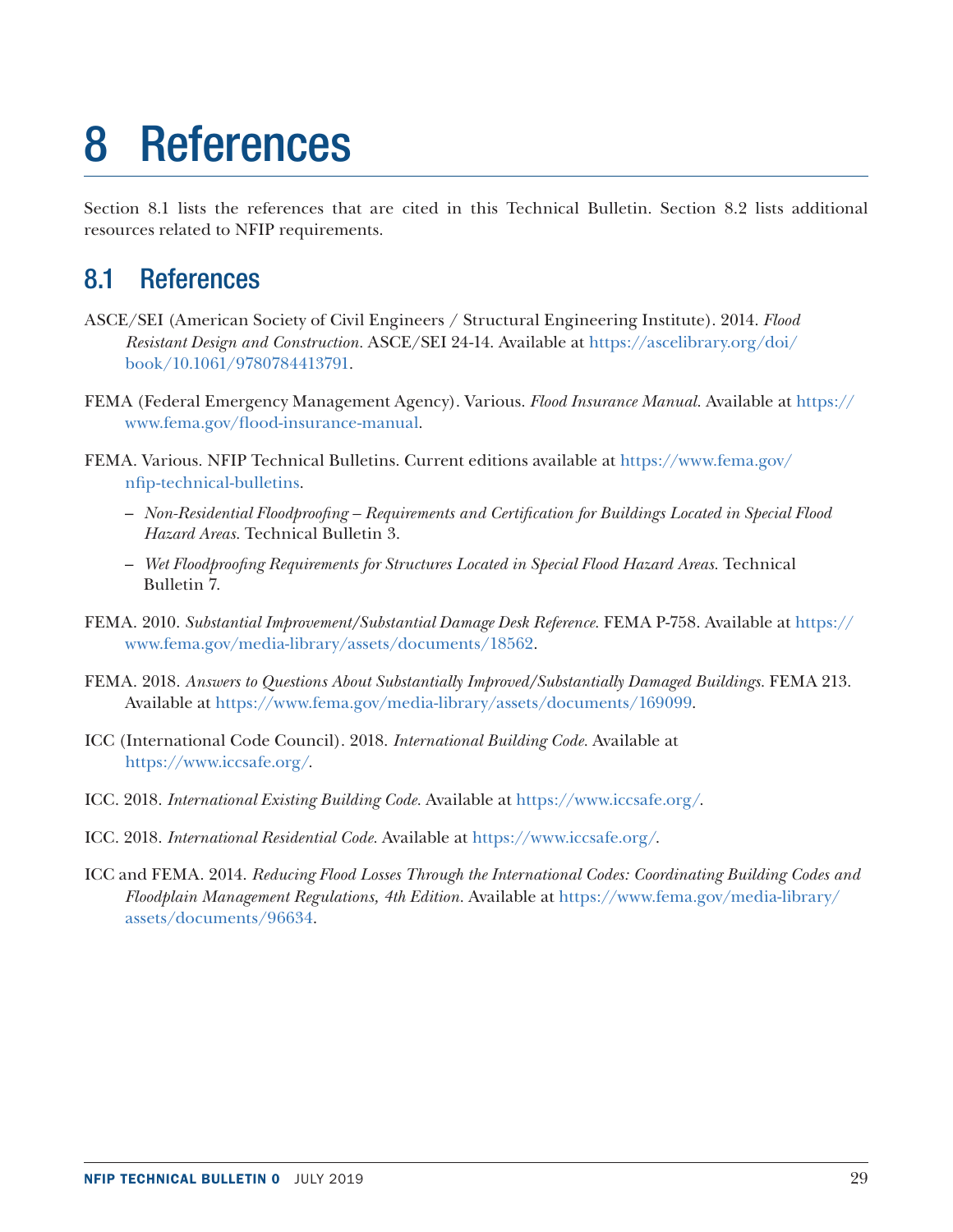### <span id="page-35-0"></span>8.2 Useful Resources

| <b>Author</b>                             | <b>Date</b> | Doc. No.                 | <b>Title</b>                                                                                                                                                                      | Website                                         |
|-------------------------------------------|-------------|--------------------------|-----------------------------------------------------------------------------------------------------------------------------------------------------------------------------------|-------------------------------------------------|
| <b>ASCE</b> (American<br>Society of Civil | 2005        | <b>ASCE 24-05</b>        | Flood Resistant Design and Construction                                                                                                                                           | https://ascelibrary.org/                        |
| Engineers)                                | 2005        | ASCE/SEI 7-05            | Minimum Design Loads for Buildings and Other Structures                                                                                                                           |                                                 |
|                                           | 2010        | ASCE/SEI 7-10            | Minimum Design Loads for Buildings and Other Structures                                                                                                                           |                                                 |
|                                           | 2014        | <b>ASCE 24-14</b>        | Flood Resistant Design and Construction                                                                                                                                           |                                                 |
|                                           | 2016        | ASCE/SEI 7-16            | Minimum Design Loads and Associated Criteria for<br><b>Buildings and Other Structures</b>                                                                                         |                                                 |
| FEMA (Federal<br>Emergency                | Various     | $\overline{\phantom{m}}$ | <b>Flood Insurance Manual</b>                                                                                                                                                     | https://www.fema.gov/flood-insurance-<br>manual |
| Management<br>Agency)                     | 2004        | FEMA 467-1               | Floodplain Management Bulletin: Elevation Certificate                                                                                                                             | https://www.fema.gov/media-library/             |
|                                           | 2009        | FEMA P-85                | Protecting Manufactured Homes from Floods and Other<br><b>Hazards</b>                                                                                                             |                                                 |
|                                           | 2009        | <b>FEMA P-550</b>        | Recommended Residential Construction for Coastal Areas:<br><b>Building on Strong and Safe Foundations</b>                                                                         |                                                 |
|                                           | 2009        | FEMA P-762               | Local Officials Guide for Coastal Construction                                                                                                                                    |                                                 |
|                                           | 2010        | <b>FEMA P 499</b>        | Home Builder's Guide to Coastal Construction Technical<br><b>Fact Sheet Series</b>                                                                                                |                                                 |
|                                           | 2010        | FEMA P-758               | Substantial Improvement / Substantial Damage Desk<br>Reference                                                                                                                    |                                                 |
|                                           | 2011        | FEMA P-55                | Coastal Construction Manual: Principles and Practices of<br>Planning, Siting, Designing, Construction, and Maintaining<br>Residential Buildings in Coastal Areas (Fourth Edition) |                                                 |
|                                           | 2012        | <b>FEMA P-259</b>        | Engineering Principles and Practices for Retrofitting Flood-<br>Prone Residential Structures, Third Edition                                                                       |                                                 |
|                                           | 2013        | FEMA P-936               | <b>Floodproofing Non-Residential Buildings</b>                                                                                                                                    |                                                 |
|                                           | 2013        | FEMA P-942               | Mitigation Assessment Team Report: Hurricane Sandy in<br>New Jersey and New York                                                                                                  |                                                 |
|                                           | 2014        | FEMA P-312               | Homeowner's Guide to Retrofitting, 3rd Edition                                                                                                                                    |                                                 |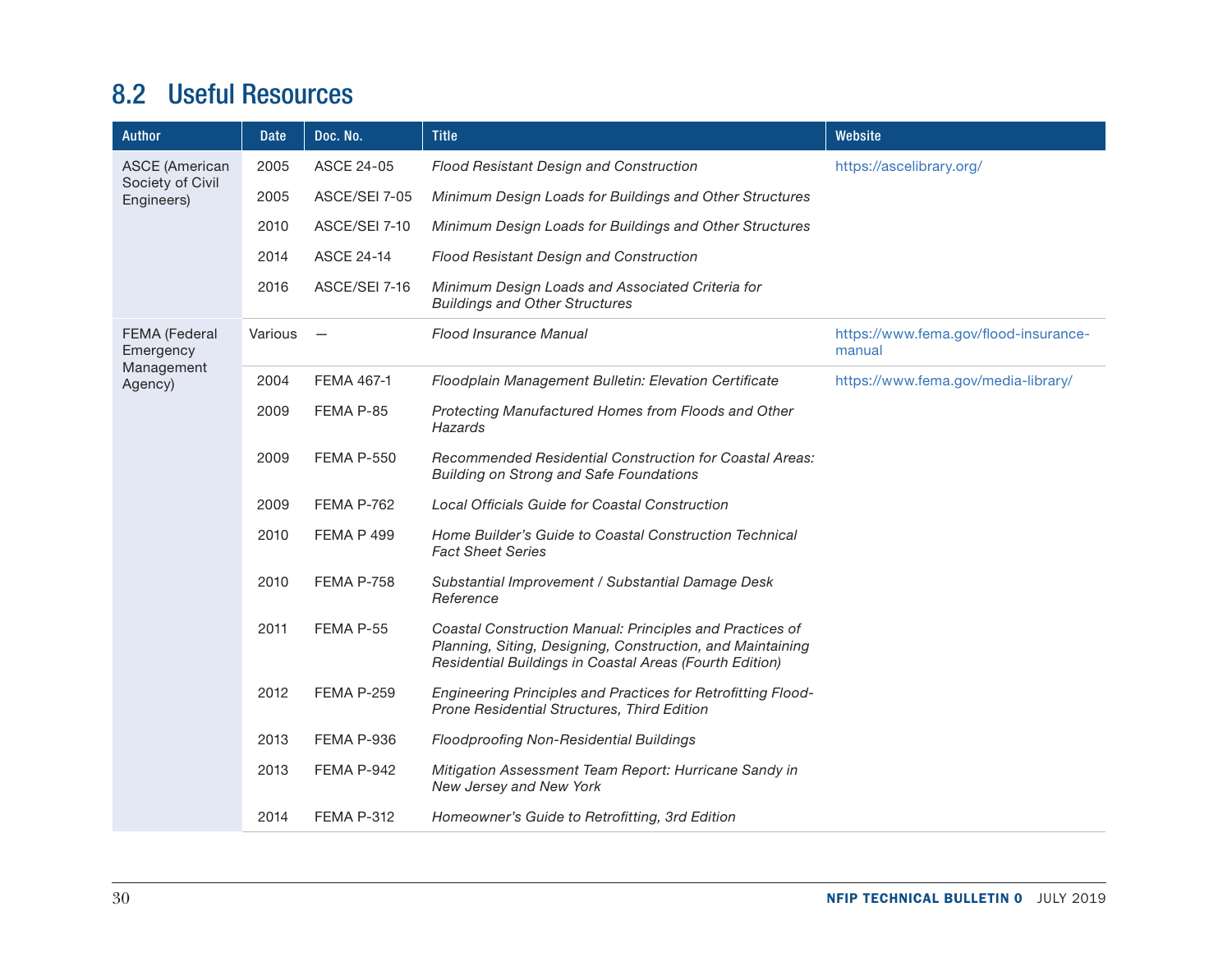| Author       | Date | Doc. No.                     | <b>Title</b>                                                                                                                    | Website                               |
|--------------|------|------------------------------|---------------------------------------------------------------------------------------------------------------------------------|---------------------------------------|
| FEMA (cont.) | 2014 | <b>FEMA P-1019</b>           | Emergency Power Systems for Critical Facilities: A Best<br>Practices Approach to Improving Reliability                          | https://www.fema.gov/media-library/   |
|              | 2015 | <b>FEMA Form</b><br>086-0-33 | <b>NFIP Elevation Certificate and Instructions</b>                                                                              |                                       |
|              | 2015 | <b>FEMA Form</b><br>086-0-34 | <b>Floodproofing Certificate</b>                                                                                                |                                       |
|              | 2016 | FEMA P-787                   | Catalog of FEMA Building Science Branch Publications<br>and Training Courses                                                    |                                       |
|              | 2017 | FEMA P-348                   | Protecting Building Utilities from Flood Damage                                                                                 |                                       |
|              | 2018 | <b>FEMA 213</b>              | Answers to Questions About Substantially Improved/<br><b>Substantially Damaged Buildings</b>                                    |                                       |
|              | 2019 | NFIP TB 0                    | User's Guide to Technical Bulletins                                                                                             | www.fema.gov/nfip-technical-bulletins |
|              | 2008 | NFIP TB 1                    | Openings in Foundation Walls and Walls of Enclosures<br>Below Elevated Buildings in Special Flood Hazard Areas                  |                                       |
|              | 2009 | NFIP TB 2                    | Flood Damage-Resistant Materials Requirements for<br><b>Buildings Located in Special Flood Hazard Areas</b>                     |                                       |
|              | 1993 | NFIP TB 3                    | Non-Residential Floodproofing - Requirements and<br>Certification for Buildings Located in Special Flood<br><b>Hazard Areas</b> |                                       |
|              | 2019 | NFIP TB 4                    | Elevator Installation for Buildings Located in Special Flood<br><b>Hazard Areas</b>                                             |                                       |
|              | 2008 | NFIP TB 5                    | Free-of-Obstruction Requirements for Buildings Located in<br>Coastal High Hazard Areas                                          |                                       |
|              | 1993 | NFIP TB 6                    | Below-Grade Parking Requirements for Buildings Located<br>in Special Flood Hazard Areas                                         |                                       |
|              | 1993 | NFIP TB 7                    | Wet Floodproofing Requirements for Structures Located in<br><b>Special Flood Hazard Areas</b>                                   |                                       |
|              | 2019 | NFIP TB 8                    | Corrosion Protection for Metal Connectors and Fasteners<br>in Coastal Areas                                                     |                                       |
|              | 2008 | NFIP TB 9                    | Design and Construction Guidance for Breakaway Walls<br>Below Elevated Buildings in Coastal High Hazard Areas                   |                                       |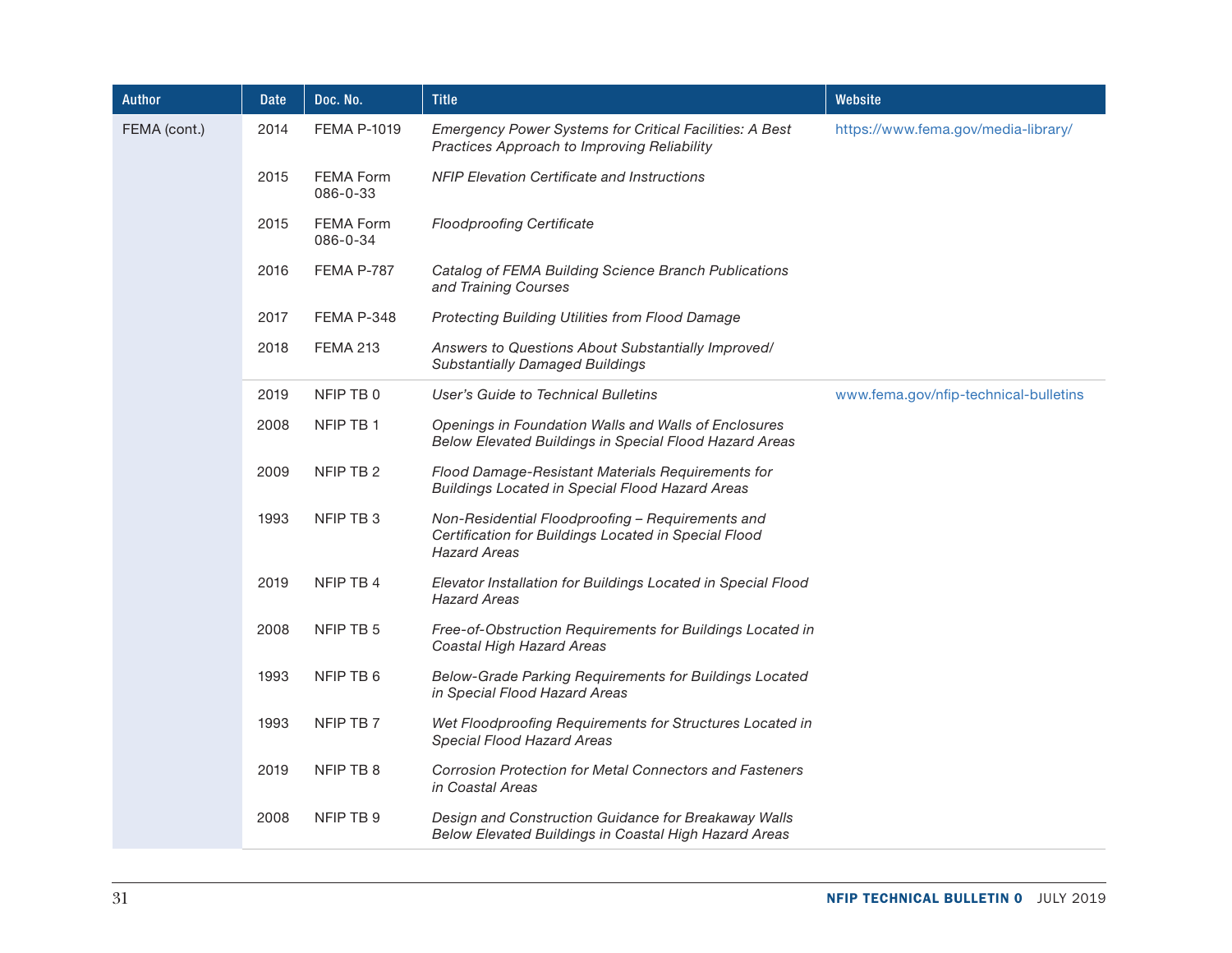| <b>Author</b>                                             | <b>Date</b>            | Doc. No.        | <b>Title</b>                                                                                                                                                                                                                                                                   | Website                                                                                                                                                   |
|-----------------------------------------------------------|------------------------|-----------------|--------------------------------------------------------------------------------------------------------------------------------------------------------------------------------------------------------------------------------------------------------------------------------|-----------------------------------------------------------------------------------------------------------------------------------------------------------|
| FEMA (cont.)                                              | 2001                   | NFIP TB 10      | Ensuring that Structures Built on Fill In or Near Special<br>Flood Hazard Areas Are Reasonably Safe From Flooding                                                                                                                                                              | www.fema.gov/nfip-technical-bulletins                                                                                                                     |
|                                                           | 2001                   | NFIP TB 11      | Crawlspace Construction for Buildings Located in Special<br><b>Flood Hazard Areas</b>                                                                                                                                                                                          |                                                                                                                                                           |
|                                                           | Various                |                 | Mitigation Assessment Team (MAT) Reports and Recovery<br>Advisories (RAs)                                                                                                                                                                                                      | https://www.fema.gov/fema-mitigation-<br>assessment-team-mat-reports                                                                                      |
|                                                           | Various                |                 | <b>Building Code Resources</b>                                                                                                                                                                                                                                                 | https://www.fema.gov/building-code-<br>resources                                                                                                          |
| <b>ICC</b><br>(International<br>Code Council)             | 2012,<br>2015,<br>2018 |                 | <b>International Building Code</b><br><b>International Existing Building Code</b><br><b>International Fuel Gas Code</b><br>International Mechanical Code<br><b>International Plumbing Code</b><br>International Private Sewage Disposal Code<br>International Residential Code | https://codes.iccsafe.org/category/l-<br>Codes                                                                                                            |
| HUD (U.S.<br>Department of<br>Housing and<br>Development) | 2017                   |                 | Residential Structural Design Guide: A State-of-the-<br>Art Engineering Resource for Light-Frame Homes,<br>Apartments, and Townhouses, Second Edition                                                                                                                          | https://www.huduser.gov/publications/<br>pdf/residential.pdf                                                                                              |
| NFPA (National<br><b>Fire Protection</b><br>Association)  | 2017                   | <b>NFPA 225</b> | Model Manufactured Home Installation Standard                                                                                                                                                                                                                                  | https://www.nfpa.org/                                                                                                                                     |
| USACE (U.S.<br>Army Corps of<br>Engineers)                | 1995                   | EP 1165-2-314   | <b>Flood Proofing Regulations</b>                                                                                                                                                                                                                                              | https://www.publications.usace.<br>army.mil/portals/76/publications/<br>engineerpamphlets/ep_1165-2-314.pdf                                               |
|                                                           | 2002                   | EM 1110-2-1100  | <b>Coastal Engineering Manual</b>                                                                                                                                                                                                                                              | https://www.publications.usace.army.<br>mil/USACE-Publications/Engineer-<br>Manuals/u43544q/636F617374616C20<br>656E67696E656572696E67206D616E7<br>5616C/ |

NFIP = National Flood Insurance Program

SEI = Structural Engineering Institute

TB = Technical Bulletin